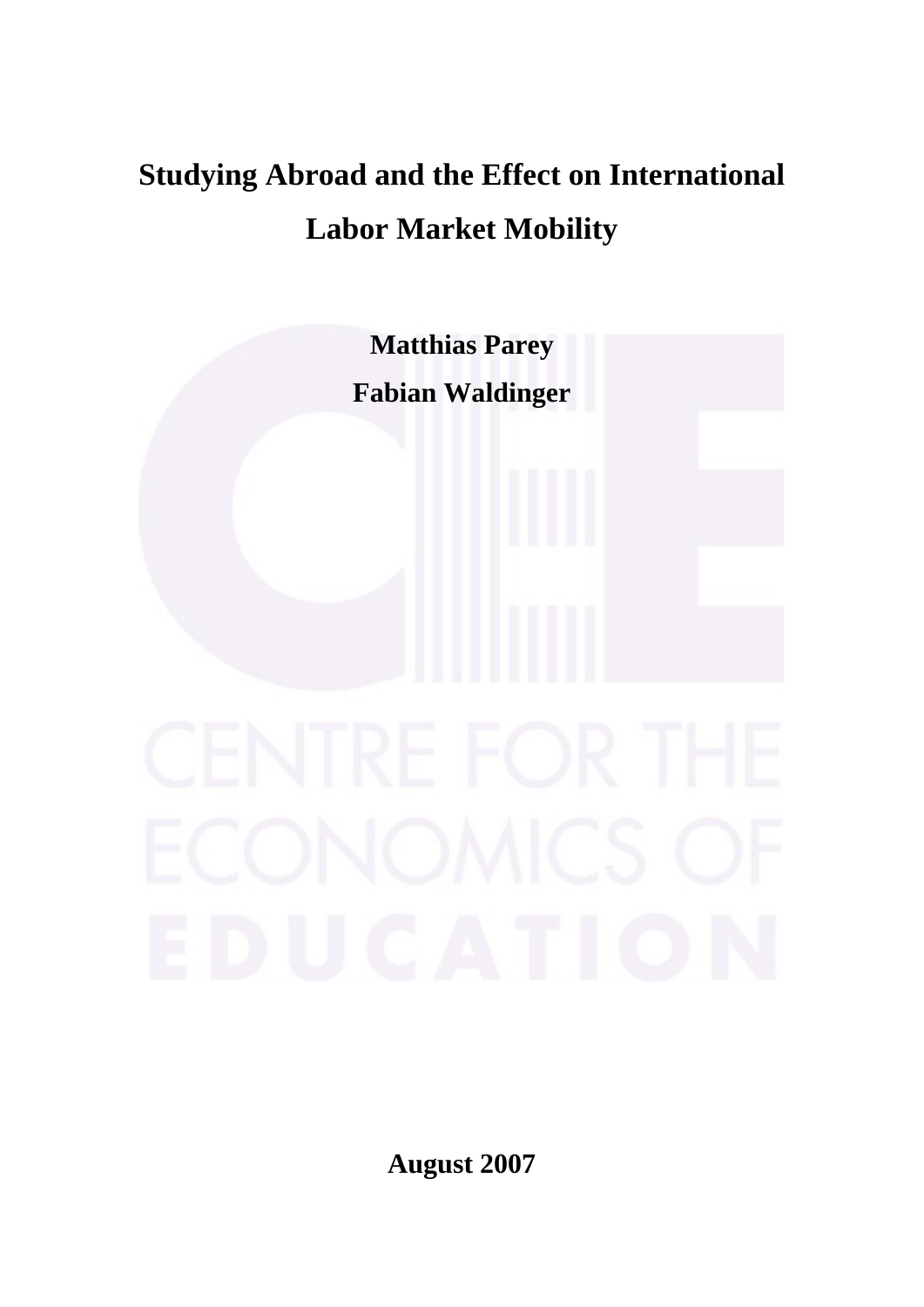Published by Centre for the Economics of Education London School of Economics Houghton Street London WC2A 2AE

© Matthias Parey and Fabian Waldinger, submitted January 2007 August 2007 ISBN 978-0-85328-195-5

The Centre for the Economics of Education is an independent research centre funded by the Department for Children, Schools & Families. The views expressed in this work are those of the author and do not reflect the views of the DCSF. All errors and omissions remain the authors.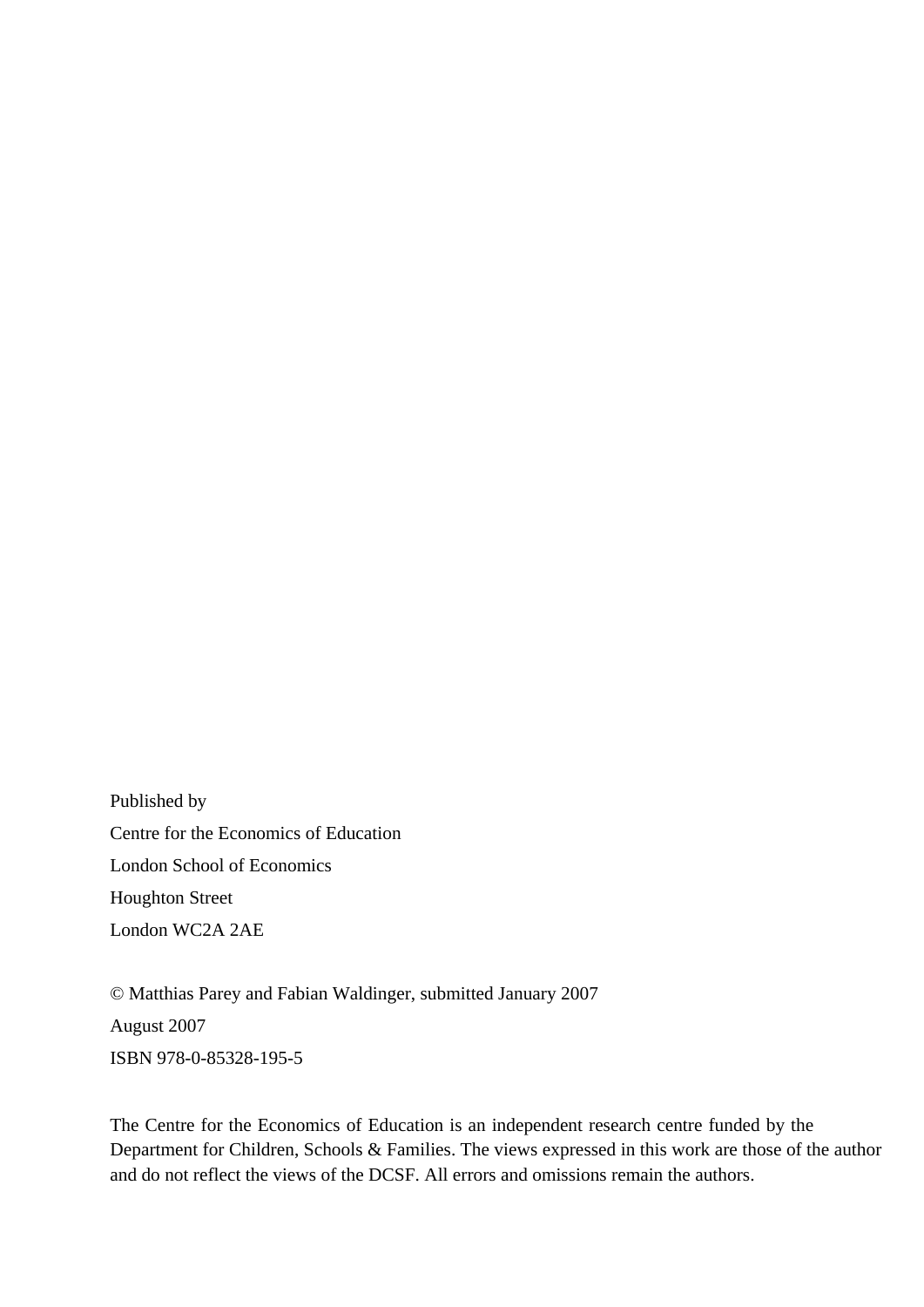#### Executive Summary

This paper investigates the relationship between studying abroad and labor market mobility during the early career after graduation from university. The key challenge that this paper addresses is to separate out selection effects from a genuine causal effect of studying abroad. We achieve this by exploiting variation from the introduction and the expansion of ERASMUS, which affects students differentially in our sample, depending on cohort, university and subject of study. Key findings of our study are:

- 1. Studying abroad during the course of the undergraduate studies increases the probability of working abroad later by around 15 to 20 percentage points. This result suggests that international student exchange may play a major role in facilitating later labor migration.
- 2. We investigate reasons for why students who study abroad for some time as undergraduates are more likely to work abroad later. Students who have studied abroad indicate more frequently that their interest in other cultures, their partner, or ambitions for a career abroad have led them to work abroad (relative to those who work abroad but have not been abroad as a student).
- 3. The ERASMUS program, which supports students mobility between European universities since 1987, has increased the probability of studying abroad significantly.
- 4. Our results indicate that the ERASMUS program has in fact been very effective in terms of increasing labor market mobility within Europe. We provide descriptive evidence that study abroad location choices are sticky: Of the students who study abroad in a European country and work internationally after graduation, two thirds end up working in a European country.

International labor market mobility has accompanied economic activity for centuries. Depending on the perspective, international labor migration is seen as beneficial or harmful for economic development. Proponents argue that it facilitates efficient matching between workers and jobs. Opponents, however, fear that out-migration may cause a brain drain if there is no corresponding inflow in human capital from immigration. In the context of globalization, location decisions of skilled individuals are seen as a potentially important factor for differences in productivity and innovation between countries. This motivates our interest in investigating determinants of labor market mobility. In particular, we study how an earlier mobility decision (studying abroad) affects the decision to work abroad, using survey data on a large number of German university graduates, which provides us with detailed information about family background, study history and about labor market outcomes of the individuals. While it has been suggested previously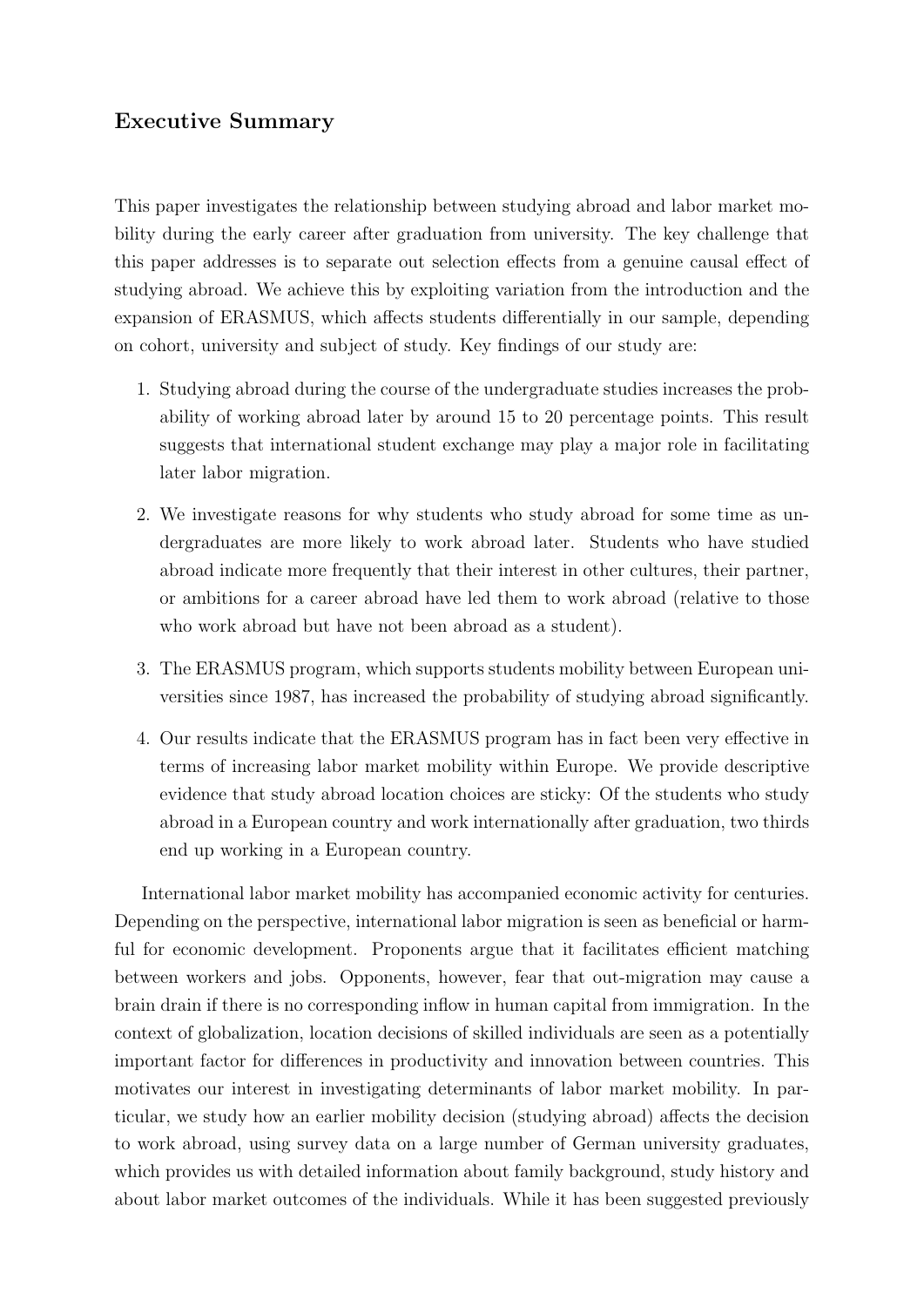that study abroad spells may be important for later migration decisions, there is very little evidence on this question so far. Also, the phenomena of studying abroad is becoming more important as more and more students decide to spend part of their studies in a different country. This study contributes to understanding determinants and labor market effects of studying abroad.

Individuals who spend part of their undergraduate studies abroad are found to be systematically different from individuals who do not leave their home country as part of their studies. Our work documents these important differences along a number of dimensions. Thus, differences in their labor market behavior could simply be due to this underlying selection. This suggests that a simple comparison between these two groups may not be informative about a causal effect of studying abroad. To overcome this problem, we exploit differences in scholarship availability, and combine our data set with detailed information about availability of ERASMUS scholarships. The introduction and expansion of ERASMUS provides us with exogenous variation in studying abroad. We find that studying abroad has a strong effect on the probability of working abroad later on. In particular, studying abroad increases the probability of working abroad by about 15 to 20 percentage points. Our findings are found to be robust to a number of specification checks.

Our results suggest that the effect of studying abroad varies across the population of students. Our findings have the interpretation as being the average effect for the subgroup of students who were affected by the ERASMUS intervention. In order to characterize this population, we investigate the role of credit constraints. We show that students who are likely to be financially constrained respond particularly strongly to the availability of the ERASMUS program in their decision to study abroad.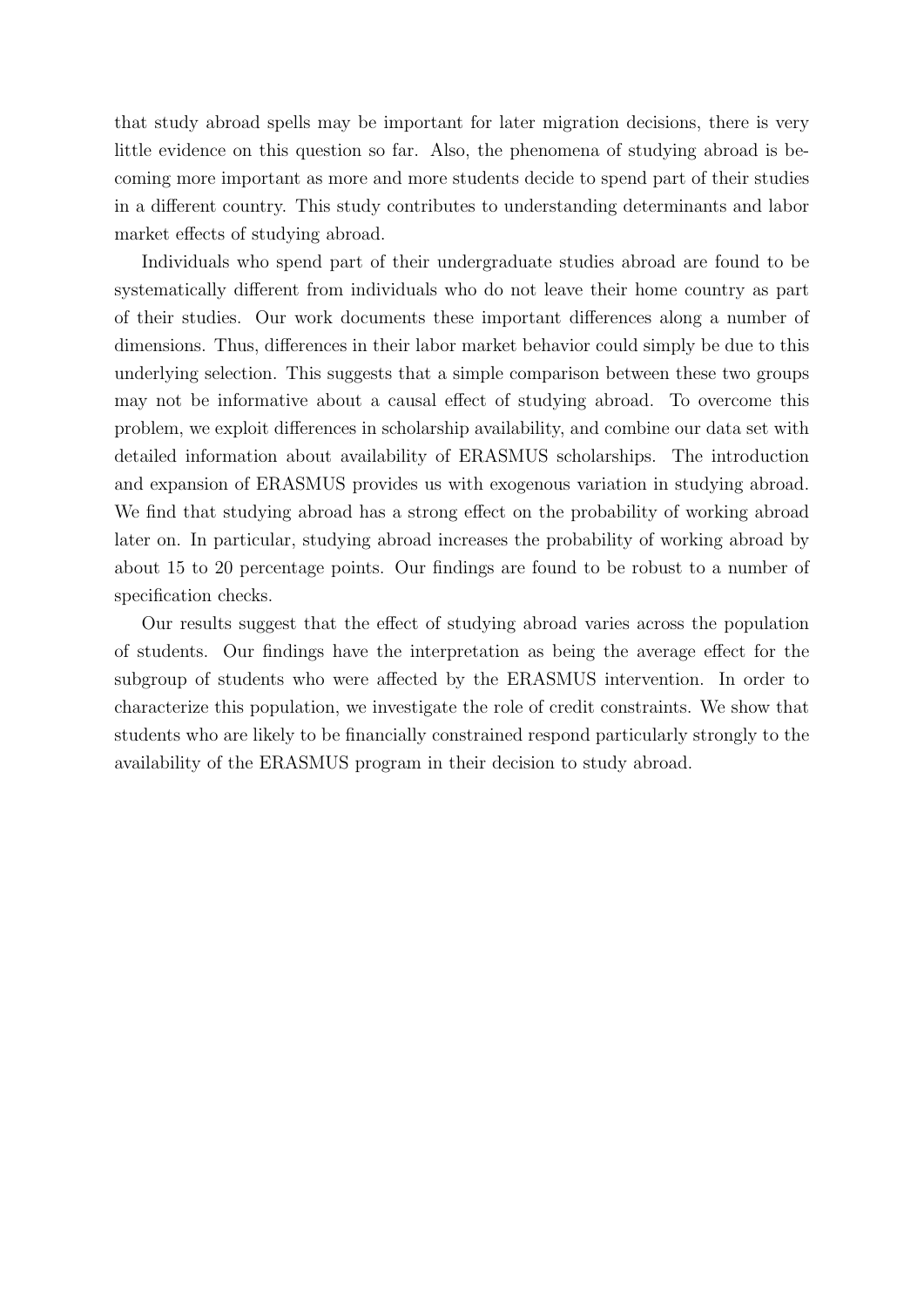# **Studying Abroad and the Effect on International Labor Market Mobility**

# **Matthias Parey Fabian Waldinger**

| 1. | Introduction                                                  | $\boldsymbol{2}$ |
|----|---------------------------------------------------------------|------------------|
| 2. | Data                                                          | 5                |
| 3. | <b>Identification Strategy</b>                                | 10               |
| 4. | <b>First Stage Results</b>                                    | 18               |
| 5. | <b>Main Results and Sensitivity Analysis</b>                  | 21               |
| 6. | <b>How Studying Abroad Affects International Labor Market</b> |                  |
|    | <b>Mobility</b>                                               | 26               |
| 7. | <b>Conclusion</b>                                             | 27               |
|    | <b>References</b>                                             | 29               |
|    | <b>Tables</b>                                                 | 31               |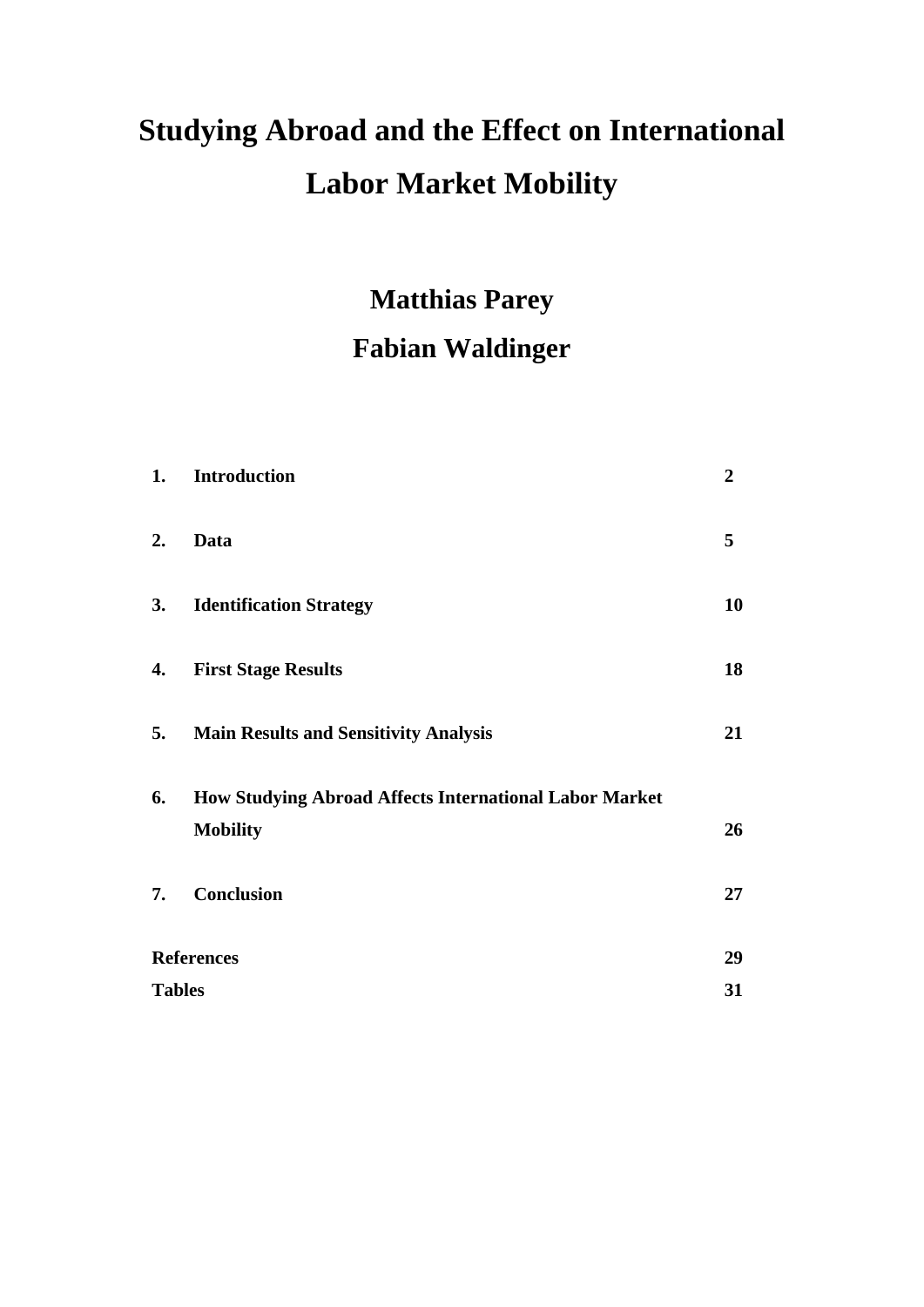## **Acknowledgments**

Matthias Parey is a PhD student at the Department of Economics, University College London, and a PhD scholar at the Institute for Fiscal Studies. Fabian Waldinger is a Research Assistant the at the Centre for Economic Performance, London School of Economics.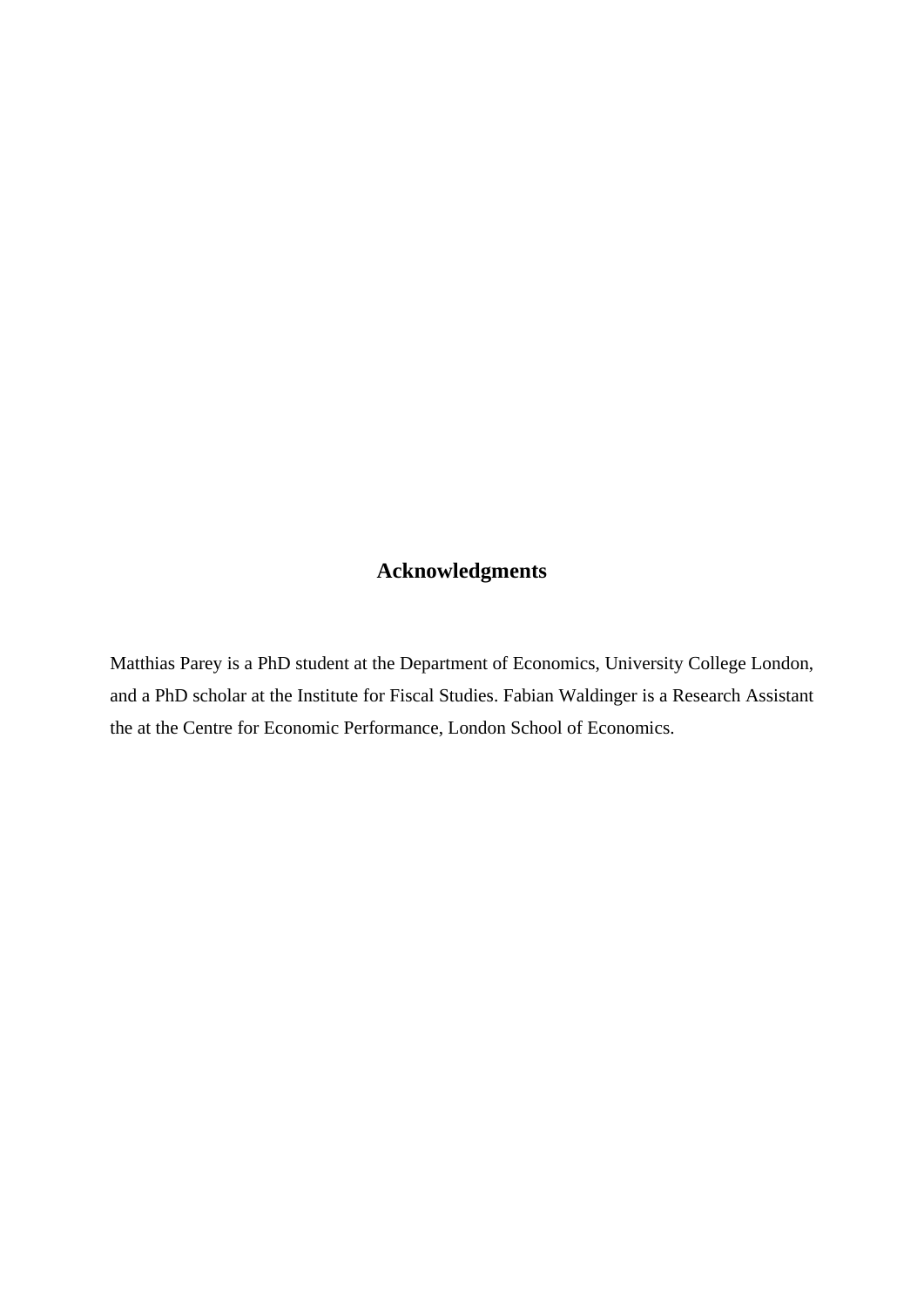## 1 Introduction

International labor market mobility has accompanied economic activity for centuries. Depending on the perspective international labor migration is seen as beneficial or harmful for economic development. Proponents argue that it facilitates efficient matching between workers and jobs. Opponents, however, fear that outmigration may cause a brain drain if there is no corresponding inflow in human capital from immigration. Given the relevance of international labor migration it is important to understand its driving forces. Supporters of international labor market mobility but also people concerned about brain drain highlight the importance of studying abroad as an important factor affecting an individual's decision to work abroad later on in life. The European Commission, promoting international labor market mobility within Europe, claims in a recent report:

"It is the Commission's responsibility to ensure that the freedom of movements of workers (...) is guaranteed and operates in reality. (...) In this respect the value of educational mobility cannot be underestimated, not least because of linguistic and intercultural skills that mobile student acquire. Evidence indicates that students who have been internationally mobile are more likely later in life to consider, seek or take up job opportunities in a Member State other than their own."

(Commission of the European Communities 2002)

Likewise, people worried about losing highly skilled workers to other countries mention the importance of studying abroad as a determinant of later international labor market mobility. This is exemplified by a quote from a recent article in the Economist about international labor market mobility of Germans:

" The modest Ögures mask a more serious problem: brain-drain. Hard numbers are difficult to find, but anecdotal evidence suggests that many more academics are leaving Germany than are arriving (...) In part, this is due to globalization. German university students usually spend at least one term abroad and often speak a second language fluently. For the highly skilled, it does not matter much whether they work in Berlin, Munich, London or New York."

(The Economist 2006)

Despite the widespread belief in the link between studying abroad and international labor market mobility, empirical evidence is very limited. This paper establishes a connection between studying abroad and working abroad later on in life which goes beyond correlation. To analyze this question we use data from a large-scale survey of German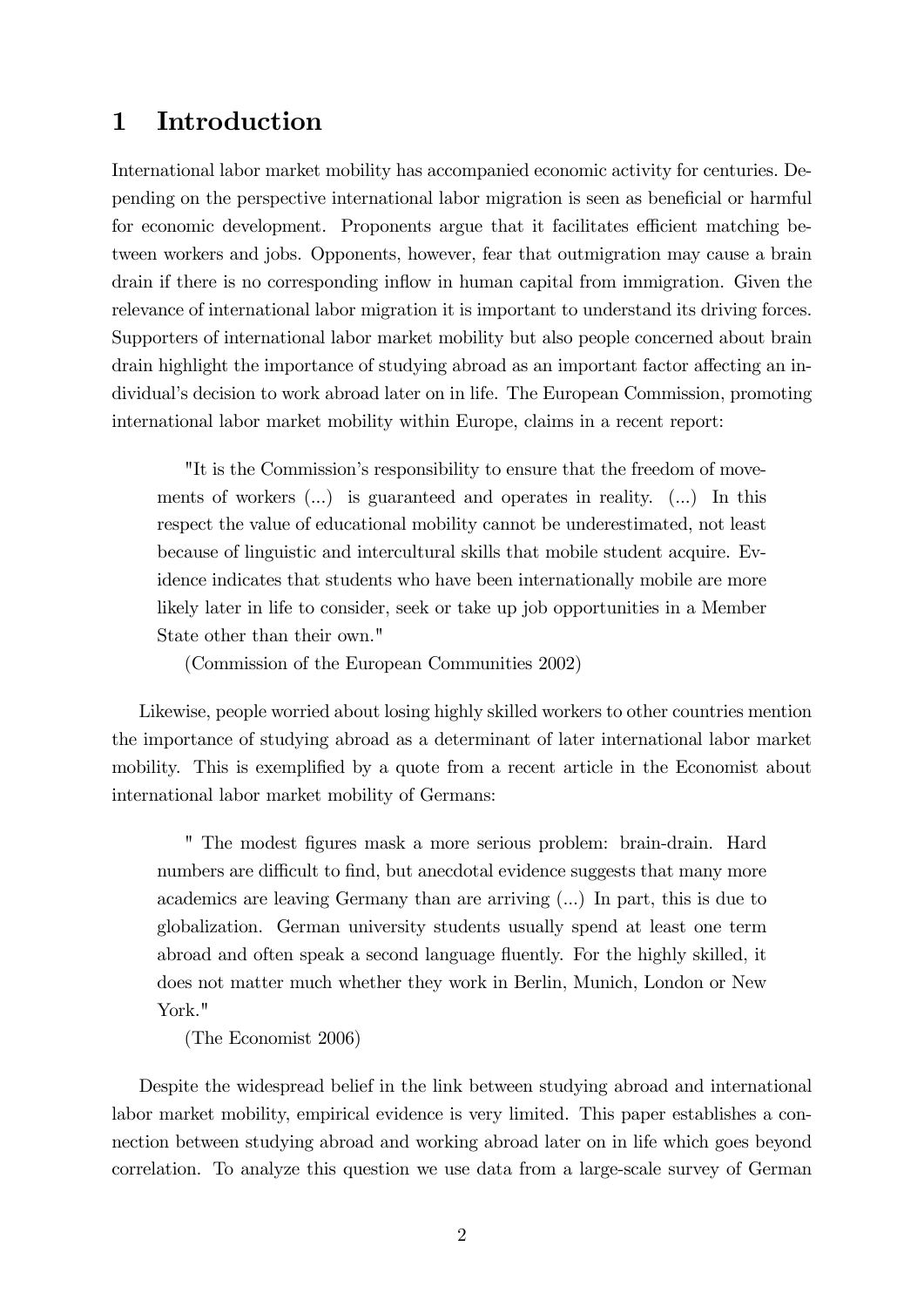university graduates, designed to allow nationally representative analyses of universityto-work transitions.

It is likely that students who decide to study abroad are in many ways different from students who undertake all of their education in their home country. The unobserved heterogeneity may also affect the decision of working abroad later on in life. This may introduce a bias in OLS estimates of the effect of studying abroad on subsequent international labor migration decision. In order to obtain unbiased estimates we thus employ an Instrumental Variables strategy. We exploit the fact that the introduction and expansion of student exchange programs exogenously increased the possibility for students to study abroad. A hugely important stimulation for international student exchange opportunities in Europe has been the introduction of the ERASMUS exchange program in 1987. We exploit the variation in scholarship availability as a source of exogenous variation in a student's probability to study abroad. In order to ascertain a student's exposure to the ERASMUS program we construct a unique dataset, containing annual information on the number of exchange places for each subject at every German university. We find that the ERASMUS program has a large impact on international student mobility. Furthermore, we can use the variation in international student exchange programs to identify the causal effect of studying abroad on the decision of working in a foreign country later on in life. We find that studying abroad increases a person's probability of working abroad by about 15–20 percentage points. Our results are robust to a number of specification checks. One of the policy implications is that student mobility schemes have an important role in facilitating international labor migration.

There is a large body of literature addressing the phenomena of brain drain. In an early theoretical paper, Grubel and Scott (1966) discuss the brain drain phenomena assuming competitive markets and the absence of externalities from the skilled worker's employment at home. Under these assumptions the sending country will only incur shortrun frictional costs, which may be offset by other benefits from international mobility, such as remittances or internationally available research output. Bhagwati and Hamada (1974) argue that these conclusions fail to hold in a world where education is largely financed by the home country and where wages are sticky. In an endogenous growth framework, Beine, Docquier, Rapoport (2001) highlight the effect of mobility on education choices at home in a world where later migration is uncertain: Migration possibilities directly reduce growth rates in the home country, but the increased returns to education lead to an increase in the educational attainment at home, potentially offsetting this effect.

Empirically, Docquiers and Marfouk (2006) combine national census data sets from receiving countries to compute the number of migrants by educational attainment for a large set of OECD countries. One of the key features of their results is the strong increase in international migration of skilled workers between 1990 and 2000. While brain drain has been traditionally seen as a particular problem for developing countries, there is recent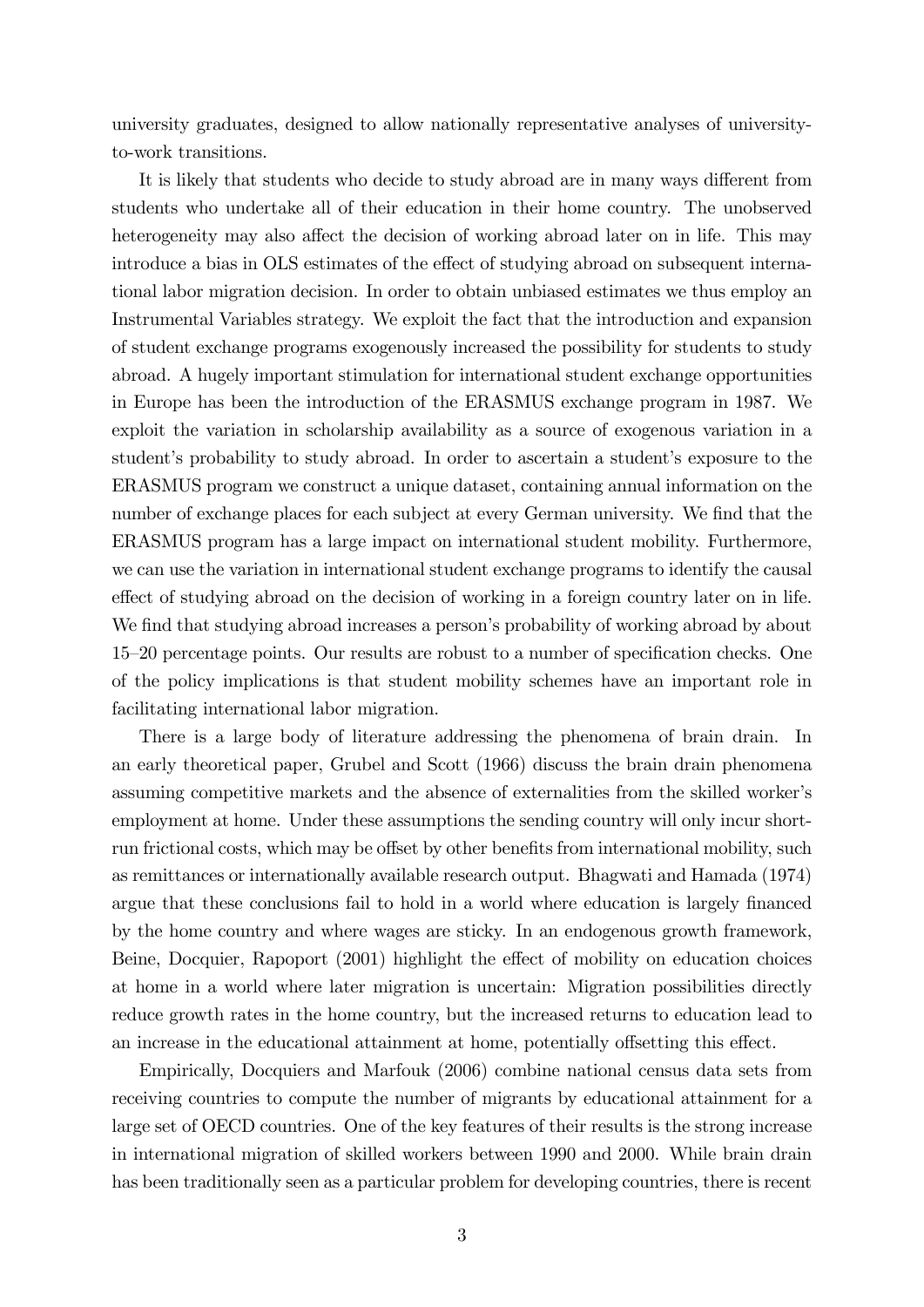interest in emigration from European countries (Saint-Paul 2004, Becker, Ichino & Peri 2003, Uebelmesser 2006). Saint-Paul (2004) uses US Census data to compare European migrantsí characteristics with the stayers in the sending country. He concludes that even though migrants only constitute a relatively small fraction of the sending countries population, they form a highly selective group, and their numbers are increasing.

It has long been recognized that outmigration of skilled labor may be offset by immigration of skilled foreigners. Since we do not investigate the ináow of skilled immigrants, it is clear that our analysis cannot give a complete answer to the extent of brain drain in Germany. We still believe, though, that our analysis is useful evidence in this debate. Just like it is informative to study transition from work into unemployment to learn about causes of unemployment.

There are very few papers investigating the link between international student mobility and the decision to work abroad after graduation. One reason is data availability: Most surveys do not contain information on study abroad spells during a student's undergraduate career, and graduates who work abroad are generally not sampled in national surveys of the sending countries. The available evidence is based on surveys of students. Jahr and Teichler (2001) use data from a survey of European university graduates. They investigate the effect of studying abroad on later international labor market mobility without controlling for possible selection of formerly mobile students. They find that formerly mobile students are between 15 and 18 percentage points more likely to work in a foreign country after graduation. The paper which is most closely related to ours is a study by Oosterbeek and Webbink (2006). They employ a regression discontinuity design to control for unobserved heterogeneity between internationally mobile and nonmobile students. Using data on talented Dutch university students they find that studying abroad increases the probability of living in a foreign country by about 50 percentage points. A key difference to our work is that they look at a small sample of particularly talented students, while we use a nationally representative survey of German university graduates. Another important difference is that Oosterbeek and Webbink (2006) investigate the effect of postgraduate studies abroad. Students pursuing a postgraduate degree abroad may remain in the receiving country while looking for work if moving across countries is costly. Part of the effect they find may also be driven by the fact that some of the respondents abroad are still enrolled in higher education at the time of the survey. In contrast, in our work, the intervention is international mobility during the undergraduate career, after which students return to complete their degree in Germany. Thus, our research design allows us  $-$  and in fact forces us  $-$  to separate the two mobility investments (studying abroad and working abroad). The effect we find therefore informative about the dynamic effects of earlier mobility investments.

Analyzing mobility decisions of university graduates is important as they constitute the group of highly skilled people who may be especially important for a countryís eco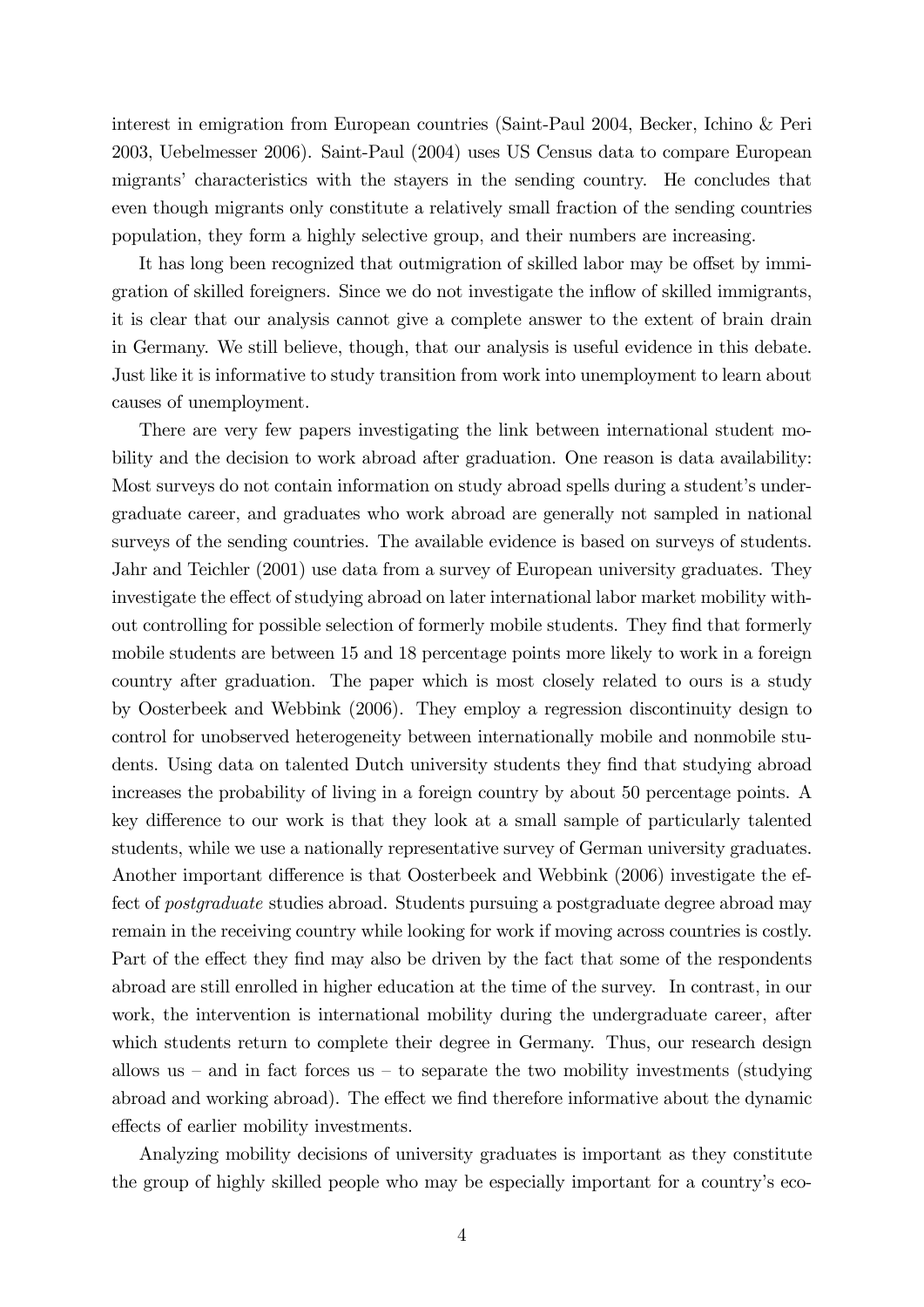nomic growth. It is increasingly recognized that location choices of talented individuals may be crucial for growth and prosperity of countries (see, for example, Chellaraj, Maskus and Mattoo (2006)). Our paper makes a number of contributions: Our data allows unique insights into the decision to work abroad in the early career of university graduates. Since we are able to characterize the outáow of highly-skilled mobile people we provide an important element to both the academic and the policy debate on international labor market mobility and brain drain. Furthermore, exploiting the exogenous introduction of the ERASMUS scheme allows us to provide an estimate of the causal effect of the study abroad decision during the undergraduate career.

Driven by the observed pronounced differences between migrants and non-migrants in educational attainment, there is also increasing interest in understanding the interactions between migration and education decisions. At the same time, little is known about the reasons for this relationship. Our work addresses this question by evaluating mobility implications of a particular educational investment. Our results indicate that mobility components in educational interventions can have large effects on mobility decisions later in life. More generally, our work allows us to study the dynamics of mobility investments. Our results emphasize the importance of considering repeat migration in explaining mobility patterns, and underline the usefulness of understanding earlier mobility behavior in predicting location choices.

The paper proceeds as follows: The next section briefly describes the data we are using. Section 3 outlines our identification strategy. We then present the first stage results and provides evidence that our instruments are both powerful and operate very precisely in the way we claim they do. The following sections present the main results and a number of sensitivity checks. In order to offer insights into the channels which lead students who studied abroad to work abroad later on, we then present descriptive evidence on why students worked abroad, and we investigate whether students work in the same part of the world where they went to study earlier. The last section concludes.

#### 2 Data

We use data on German university graduates, which has been collected by the Higher Education Information System (HIS) institute. This survey is conducted to provide a nationally representative longitudinal sample of university graduates in Germany. A sample of university graduates has been drawn from cohorts graduating in the academic years 1988-89, 1992-93, 1996-97, and 2000-01. In the following, we will refer to these four cross-sections as graduate cohorts 1989, 1993, 1997, and 2001. Graduates in each cohort are surveyed twice. The first survey takes place about 12 months after graduation (the Initial Survey). The same individuals participate in a follow-up survey about 5 years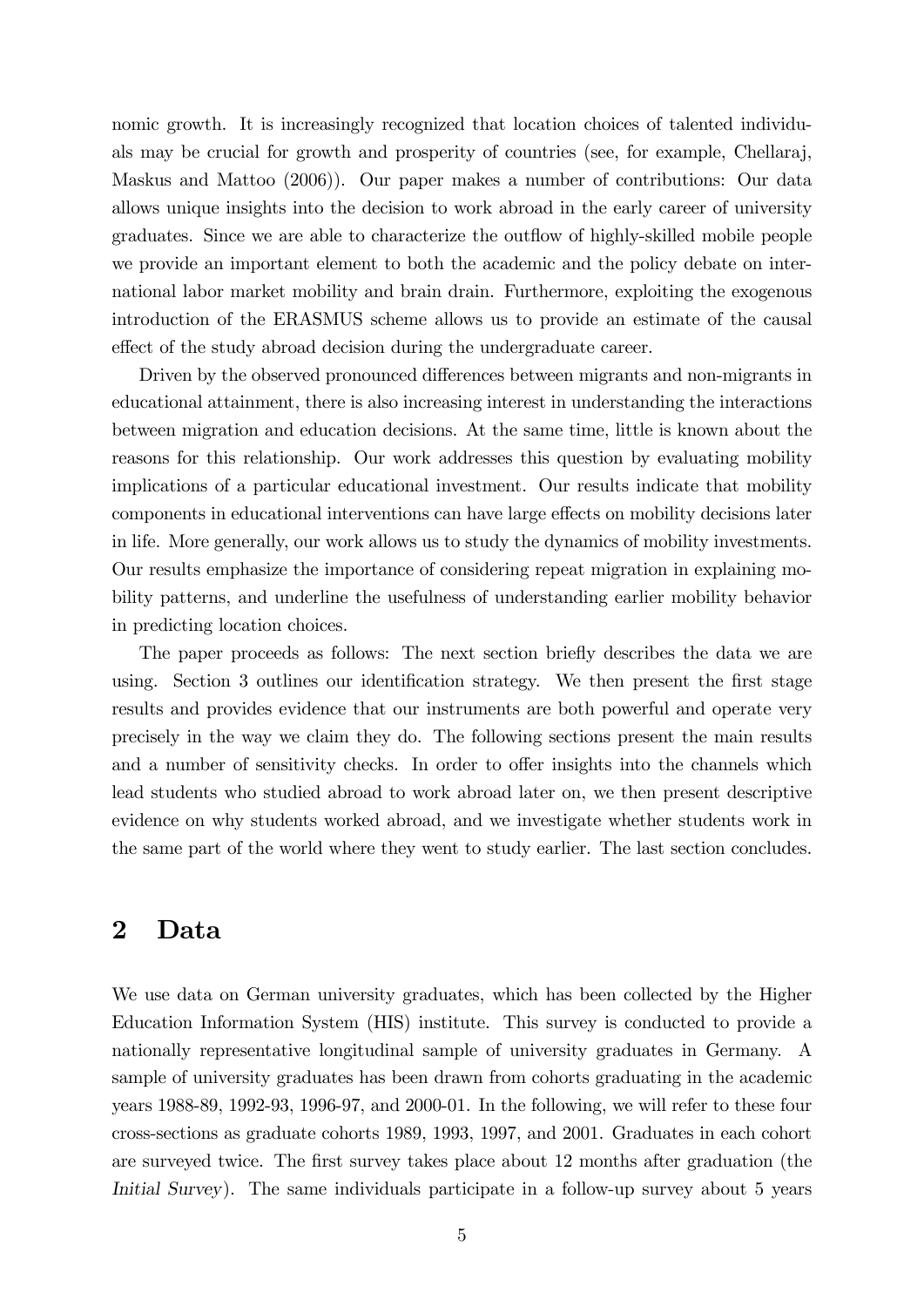after entering the labor market (Follow-Up Survey).<sup>1</sup> The following figure illustrates the timing of the different surveys.



Figure 1: HIS Data

The data contains detailed information on the students' background, study history, and labor market characteristics. This allows us to relate study decisions, in particular international educational mobility, to later labor market outcomes. A large advantage of this dataset lies in the fact that individuals graduating from a university in Germany are followed even if they move to a foreign country. This feature makes this dataset particularly valuable to investigate questions concerning international mobility.

The data and the sampling process is described in detail in Briedis & Minks (2004). The sample was drawn as follows: For each cohort, university-subject-degree combinations where sampled randomly, and the respective universities mailed the questionnaire to each student who had graduated within the corresponding academic year. This procedure ensures that the sample contains individuals from a large number of different institutions and subjects. One key advantage of the data is that the population of interest consists of all university graduates who completed their studies during a given academic year at any institution of higher education in Germany. The higher education system in Germany consists of a number of different university types catering to different types of students. We include five main types of higher education institutions in our estimation. This includes not only the traditional universities  $(Universitäten)$  but also the so-called Universities of Applied Sciences (Fachhochschulen), the Comprehensive Universities (Gesamthochschulen), the Colleges of Art and Music (Kunst- und Musikakademien), and the Theological Universities *(Theologische Hochschulen)*.<sup>2</sup> The response rate to the

<sup>&</sup>lt;sup>1</sup>For the 2001 cohort, only the initial survey is available so far.

<sup>&</sup>lt;sup>2</sup>All institutions in our sample would be called universities in most countries outside Germany.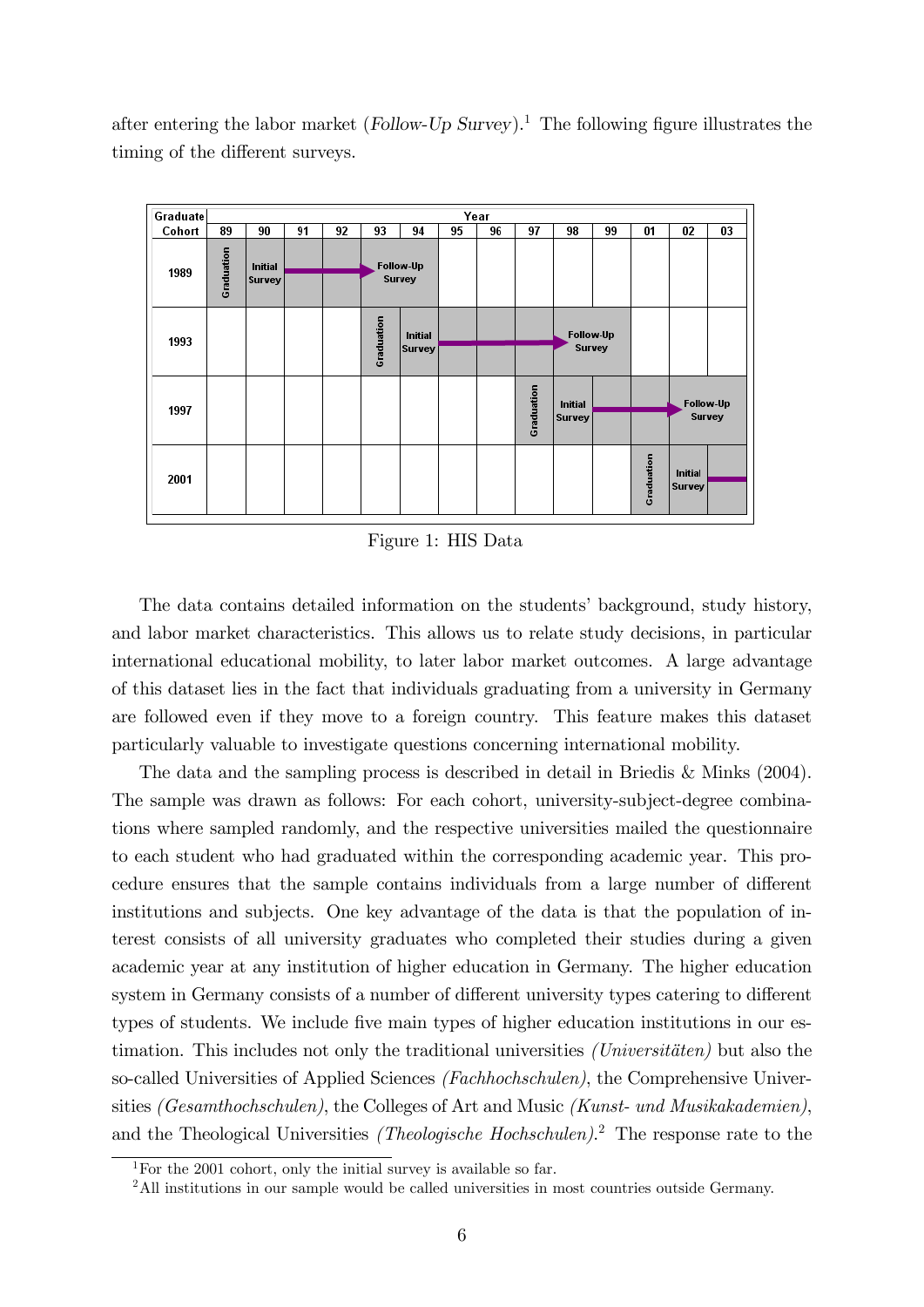survey is around 25%. While of course a higher response rate would be desirable, an analysis conducted by the HIS has come to the conclusion that the characteristics of the survey respondents are close to those of the target population. The total number of respondents in our data corresponding to the four cohorts is 8,153 (1989), 6,737 (1993), 6,220 (1997), and 8,103 (2001).

The key information for our purposes is whether the student has studied abroad during her undergraduate studies, and whether the graduate works abroad at the time of the survey. We infer undergraduate mobility from the first question of the questionnaire, which asks the student to report her complete enrollment history. Respondents are instructed to report each change of degree program or university. The questionnaire makes explicit reference to study abroad as one form of change in status in the 2001 survey. We use this information to construct an indicator of whether the student studied abroad during her undergraduate career. In order to exclude university mobility after finishing the first degree (e.g. to obtain a Master abroad), we only look at international mobility before the graduation date of the first degree. It is important to note that only students who obtain their degree in Germany are surveyed. We are, therefore, not able to observe students who first enrol in Germany and subsequently move to a foreign university and obtain their degree abroad. Also Germans who complete all of their higher education abroad are not included in our sample. These individuals may be different to students who study abroad as part of their degree in Germany. It is quite likely that those who complete their higher education abroad are even more likely to work in a foreign country after graduation than students who obtain their degree in Germany. If this was true we would underestimate the effect of studying abroad. Unfortunately, our data is not suitable to test this hypothesis.

For all students who have ever participated in the labor market, both the initial and the follow-up surveys contain questions about the current (or the last) employment, including the location of work. We infer from this question whether a former student now works in Germany or abroad, and create an indicator accordingly.

The following figure shows the percentages of studying abroad and working abroad (from the initial survey, one year after graduation) for the four graduation cohorts. It can be seen that both studying abroad and working abroad occurs more frequently among students of later graduation cohorts. It is important to note that we include dummies for the four graduation cohorts in all our regressions. Therefore, we do not identify the effect of studying abroad from the overall time-trend in the two variables. In fact, in our sensitivity analysis, we show that our results are robust to allowing for not only a general time trend, but subject-specific or university-specific time trends.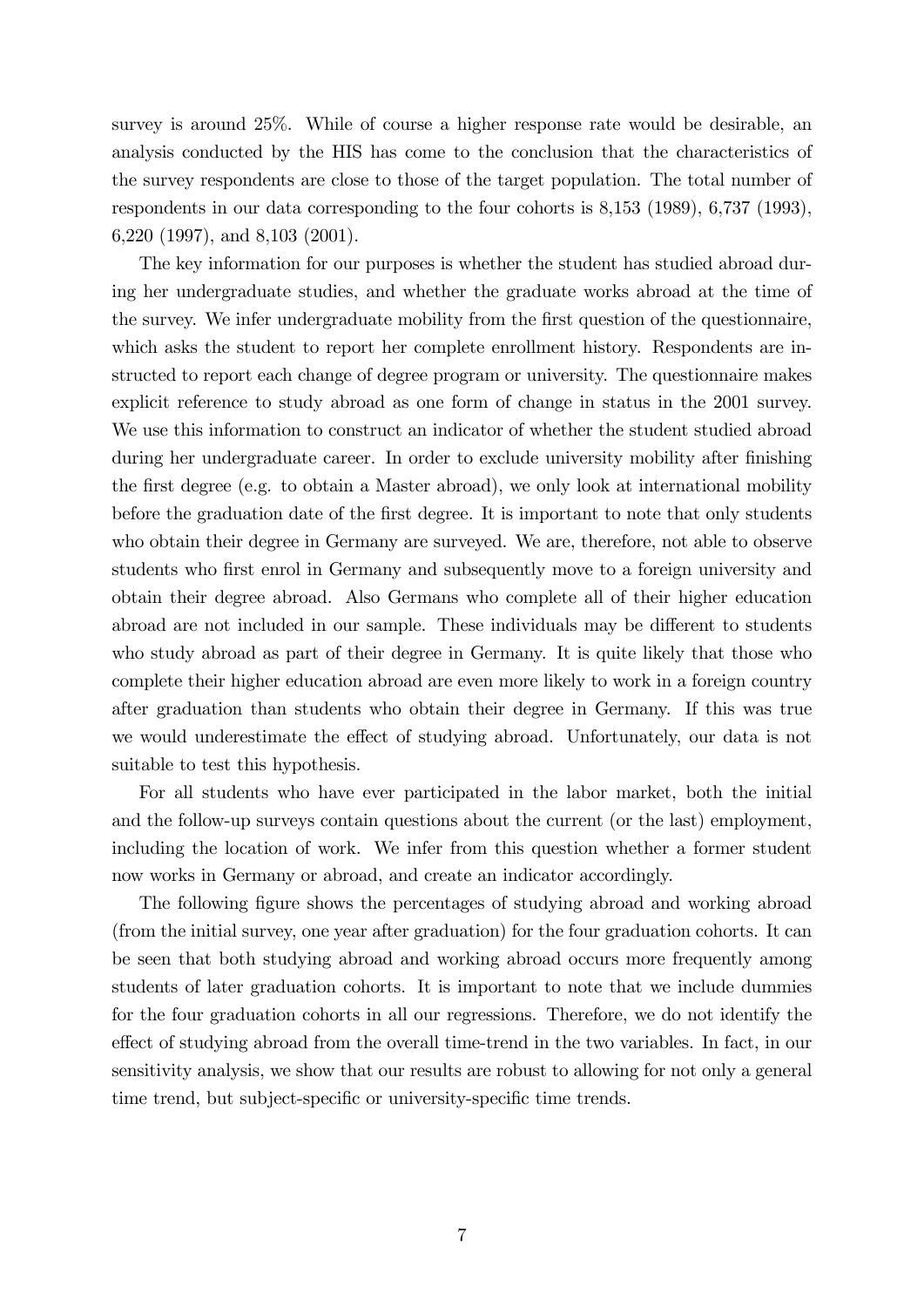

Figure 2: International Mobility in HIS Data

These percentages can be compared to information on international mobility from other data sources. Isserstedt & Schnitzler  $(2002)$  point out that different data sources use different ways to collect data and different definitions of a stay abroad. These differences may result in different estimates of student mobility. With this caveat in mind, we compare the incidence of international educational mobility in our data to data from the 16th Sozialerhebung, a large-scale survey of German students in 2000. Of all students surveyed in the Sozialerhebung about 13 percent of advanced students indicated that they spent part of their studies at a foreign university. While this number is larger than ours, it seems roughly comparable: The students interviewed in the Sozialerhebung in 2000 will on average belong to a later graduate cohort than the academic year 2000/2001, which corresponds to our last cohort. Also, our definition relies on students spending at least one term at a foreign university. Thus, short term exchange will be included in the figure of the Sozialerhebung, but not in ours. The figures from the Sozialerhebung also replicate the strong over-time increase in the fraction of students who study abroad.

With similar caution we use data from the OECD Factbook 2006 to investigate the reliability of our data with respect to international labor market mobility. The OECD estimates that about 7.3 percent of German university graduates worked as expatriates in an OECD country in the year 2000. This number is slightly lower than the percentage of people working abroad for the 2001 cohort in our dataset. This can be explained by the fact that the OECD calculates its estimate of expatriates by considering migration to the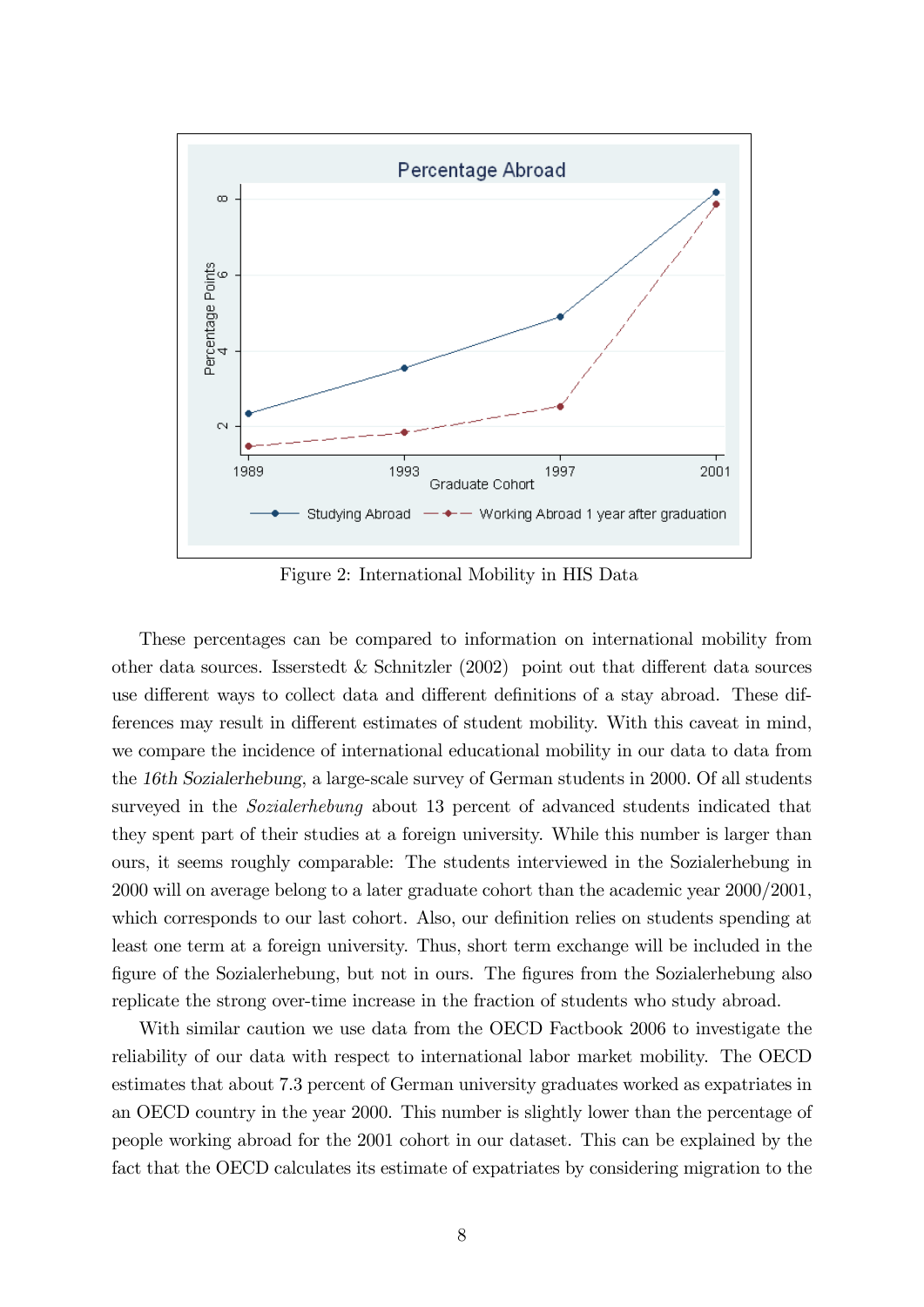OECD countries only. Our number, however, includes people working abroad anywhere in the world. A further difference stems from the fact that we consider individuals who obtained their university degree in Germany, only. The OECD, however, tries to track all Germans in OECD countries. Differences may also be driven from different methodologies of estimating outmigration: the OECD captures stocks of people abroad while we look at the outflow of graduates from a certain cohort.

We conclude that both the percentage of people studying abroad and the percentage of people working abroad in our data are comparable to estimates from other data sources. This makes us confident that the HIS data is appropriate to analyze our question of interest.

In addition to the international mobility variables we also use a number of other variables as controls, which we obtain from the HIS data as well. We create a measure of potential experience since graduation, defined as the number of months from graduation to the time of answering the questionnaire.<sup>3</sup> We take this measure of potential experience rather than actual labor market experience, because actual labor market experience could be affected by a study period abroad and might then be endogenous to our outcome. Other controls include a female indicator and an indicator for whether the student completed an apprenticeship before beginning her university studies. We also use variables which control for a studentsí earlier mobility decisions. In particular we include a variable which controls for whether the student first enrolls in university in the state  $(Bundesland)$  where she obtained her final high school degree. Furthermore, we include the distance between the state of her university enrollment and the state where she obtained her high school degree.

We use a number of variables to control for a student's parental background. To control for parental education we use a variable that indicates the highest grade completed by either parent.<sup>4</sup> We also construct indicator variables in five categories for each parent to control for parental occupation. As a proxy for credit constraints we use an indicator variable whether the student ever received federal financial assistance (BAFOEG). Students are eligible to this assistance if parental income is below a certain threshold. This threshold varies according to the number of children who are enrolled in a formal education program.

In order to implement our Instrumental Variables strategy we combine the HIS graduate survey data with a unique dataset of ERASMUS participation. There is no readily available data on the ERASMUS exchange program for our time period of interest. The

<sup>&</sup>lt;sup>3</sup>There is some variation in experience because students were sampled according to whether their graduation fell in a particular academic year. Students graduating at the beginning of the academic year therefore have more potential experience than those graduating towards the end of the year. In addition, there is some variation with respect to when the questionnaires were sent out and how quickly graduates responded.

<sup>&</sup>lt;sup>4</sup>Using a linear years of parental education variable or controlling for mother's and father's education separately does not affect our results.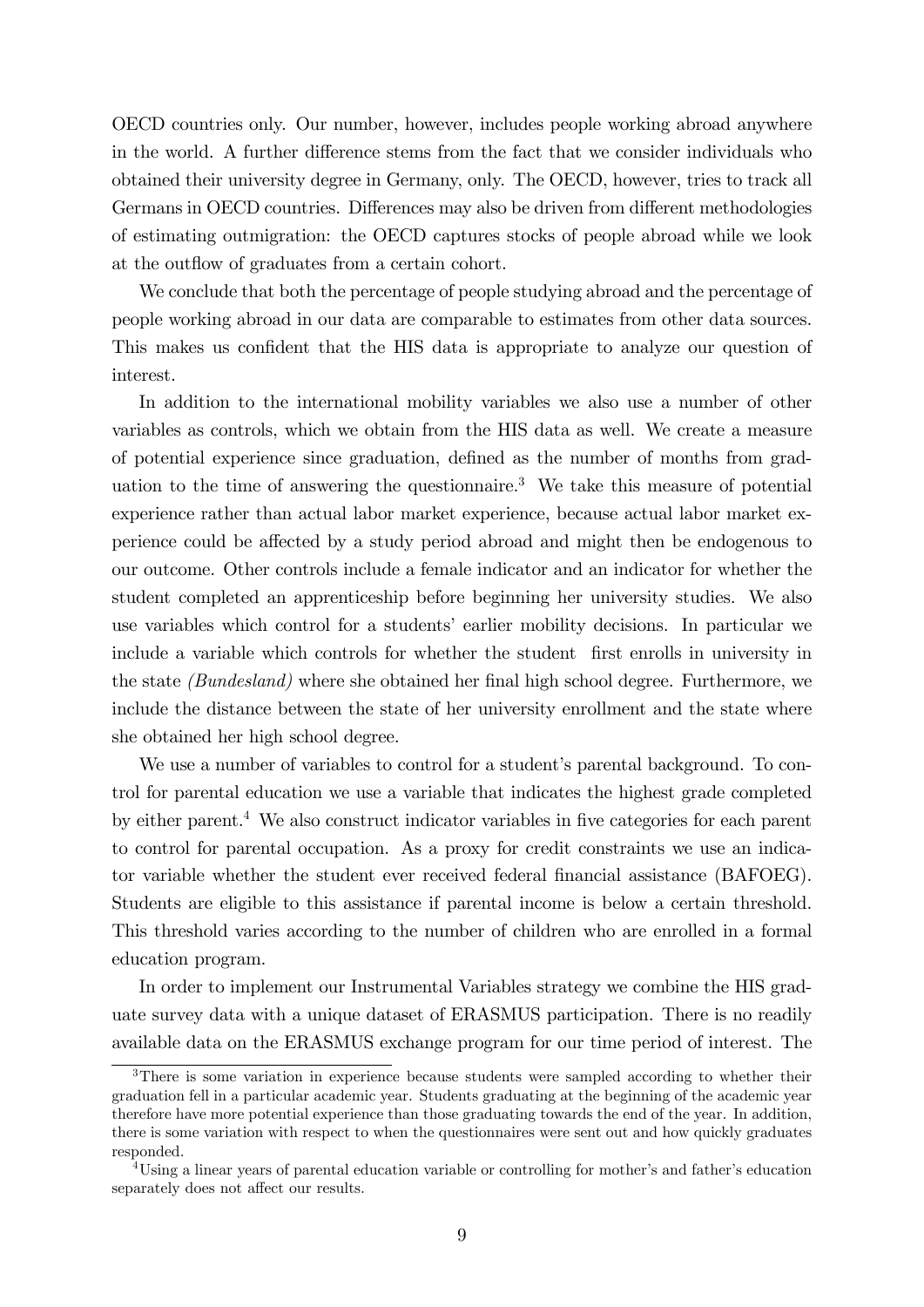German Academic Exchange Service (DAAD) provided us with data on the number of ERASMUS scholarship holders for each year and each participating institution on a subject-by-subject basis from 1993/94 to 1999/2000. To obtain the data for the earlier years we proceeded as follows: The DAAD provided us with the number of scholarships allocated to each ERASMUS inter-university agreement (Inter-university Cooperation Program, ICP). We combined this information with published listings of all ICPs, which give details about the participating universities and the subjects covered for each interuniversity agreement (see, for example, DAAD (1992)). This allows us to construct a panel data set at the university-subject-year level that covers the entire history of the ERASMUS program in Germany.

We restrict our sample to those observations for which all variables of interest are observed. As mentioned before, students from the graduate cohorts 1989, 1993, and 1997 have been surveyed twice, the Örst time one year after graduating from university and a second time five years after graduation. We thus have two observations for the location of work for most individuals from those cohorts. In the estimation below, we pool the observations from the initial and the follow-up survey for efficiency reasons. This allows us to use the information provided in both questionnaires. Means and standard deviations of our estimation sample are reported in Table 1. It is evident from comparing columns (2) and (3) that individuals who studied abroad are also more likely to work abroad later in life. One can also see that individuals with more exposure to ERASMUS (as measured by ERASMUS ratio or ERASMUS indicator, which are described in further detail below) are more likely to study abroad. In the following section we explain how we use the ERASMUS program to identify the causal link between studying abroad and international labor market mobility later in life.

# 3 Identification Strategy

In order to investigate the effect of studying abroad on international labor market mobility we estimate the following equation.

(1) Work Abroad =  $\beta_1+\beta_2\text{Study A broad}$  +  $\beta_3\text{X}$  +  $\beta_4\text{Cohort FE}$  +  $\beta_5\text{Year A broad FE}$ +  $\beta_6$ Subject FE +  $\beta_7$ University FE + u

Where *Work Abroad* and *Study Abroad* are dummy variables indicating whether an individual worked abroad or studied abroad respectively. X is a vector of personal characteristics, which may affect the decision to work abroad, such as gender, work experience or an individualís family background. We also include a full set of dummies for each grad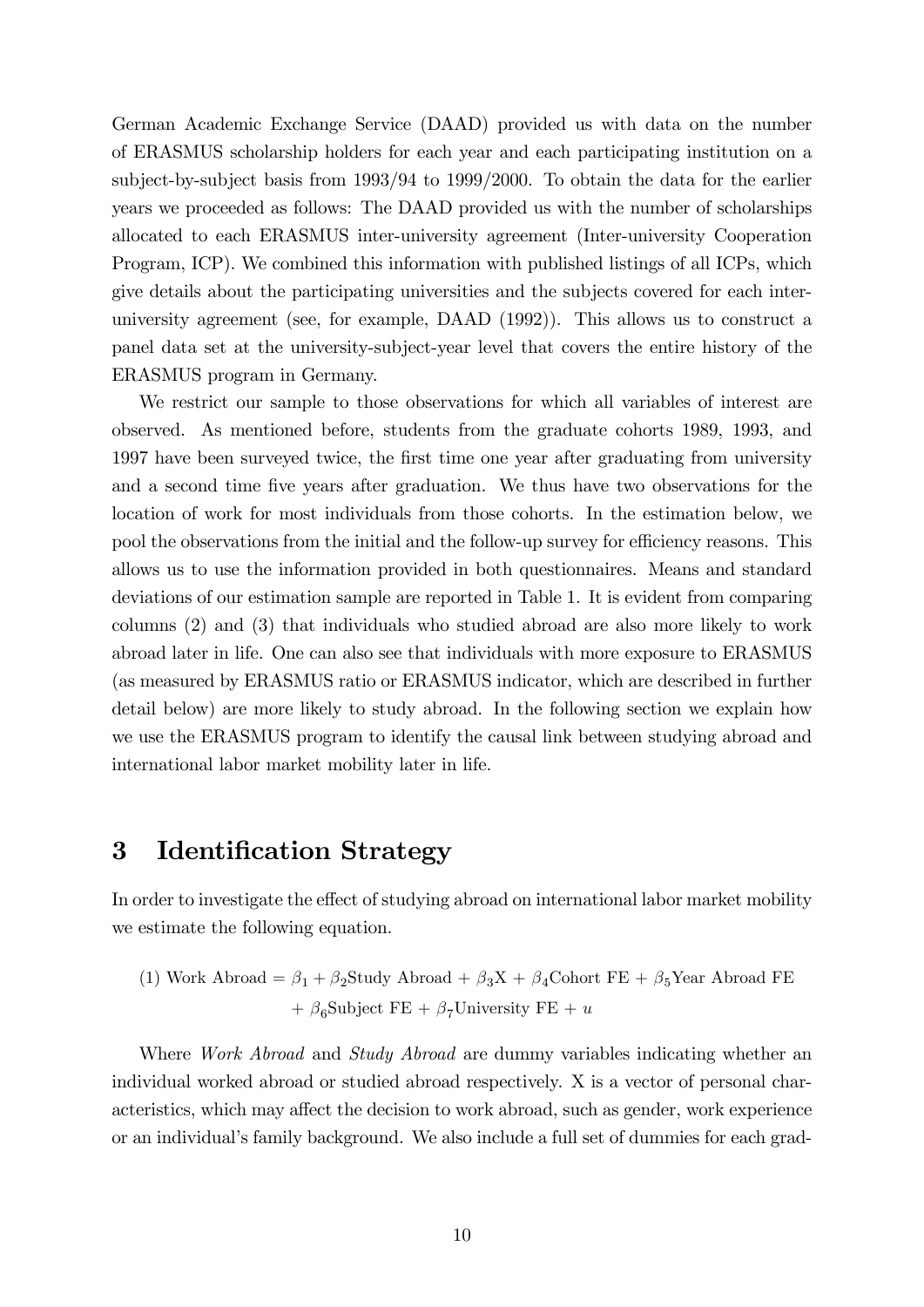uate cohort, the year a typical student goes abroad<sup>5</sup>, a student's subject, and university. Our main interest lies in obtaining consistent estimates of  $\beta_2$ .

The summary statistics presented in the previous section clearly indicate that students who study abroad differ systematically in their observable characteristics from those who remain in Germany throughout their undergraduate studies. Although our data set is rich in observed characteristics of the student, many dimensions which are likely to affect the students' mobility decision remain unobserved. A possible factor could be, for example, the students' unobserved motivation. If these unobserved factors are correlated with the outcome, estimating equation (1) using OLS would yield biased estimates, because we would mistakenly attribute the effect of the unobserved covariates to the stay abroad. While it is generally difficult to characterize these unobserved components in its entirety, there is some direct evidence of what factors may play a role. In their sociological analysis of determinants of studying abroad, Muessig-Trapp & Schnitzler (1997) identify as critical factors affecting the decision to study abroad the student's personality structure, her financial situation, whether she holds any part-time job, foreign language skills, the expected labor market benefit of going abroad, and her motivation. Clearly, many of these dimensions will be unobserved to the econometrician. Thinking about our outcome of interest it is likely that the same unobserved factors which drive the decision to study abroad will also affect the decision of where to look for a job. It is therefore not clear what at all can be learned from a comparison of means of those who study abroad versus those who do not. This underlines that this context requires a credible identification strategy to learn about the causal impact of the study period abroad. We use the ERASMUS program as an instrumental variable to identify the causal effect of studying abroad. As our first stage we estimate the following equation:

(2) Study Abroad = 
$$
\gamma_1 + \gamma_2
$$
ERASMUS +  $\gamma_3$ X +  $\gamma_4$ Colort FE +  $\gamma_5$ Year Abroad FE  
+  $\gamma_6$ Subject FE +  $\gamma_7$ University FE +  $\epsilon$ 

ERASMUS is a variable measuring a student's exposure to the ERASMUS program, which we describe in further detail below. In addition to the main variables of interest we include the same control variables as in equation (1).

Our identification strategy relies on the large scale introduction and expansion of the ERASMUS program. In 1987, the Council of Ministers of the European Community passed the European Community Action Scheme for the Mobility of University Students (ERASMUS). The main objective of ERASMUS is "to achieve a significant increase in the number of students [...] spending an integrated period of study in another Member State" (Council of the European Communities 1987). Student mobility was to be in-

<sup>&</sup>lt;sup>5</sup>We define the year abroad as the year when the median student in a given subject and university type (University, University of Applied Science, Comprehensive University, Theological University or College of Art) choses to study abroad.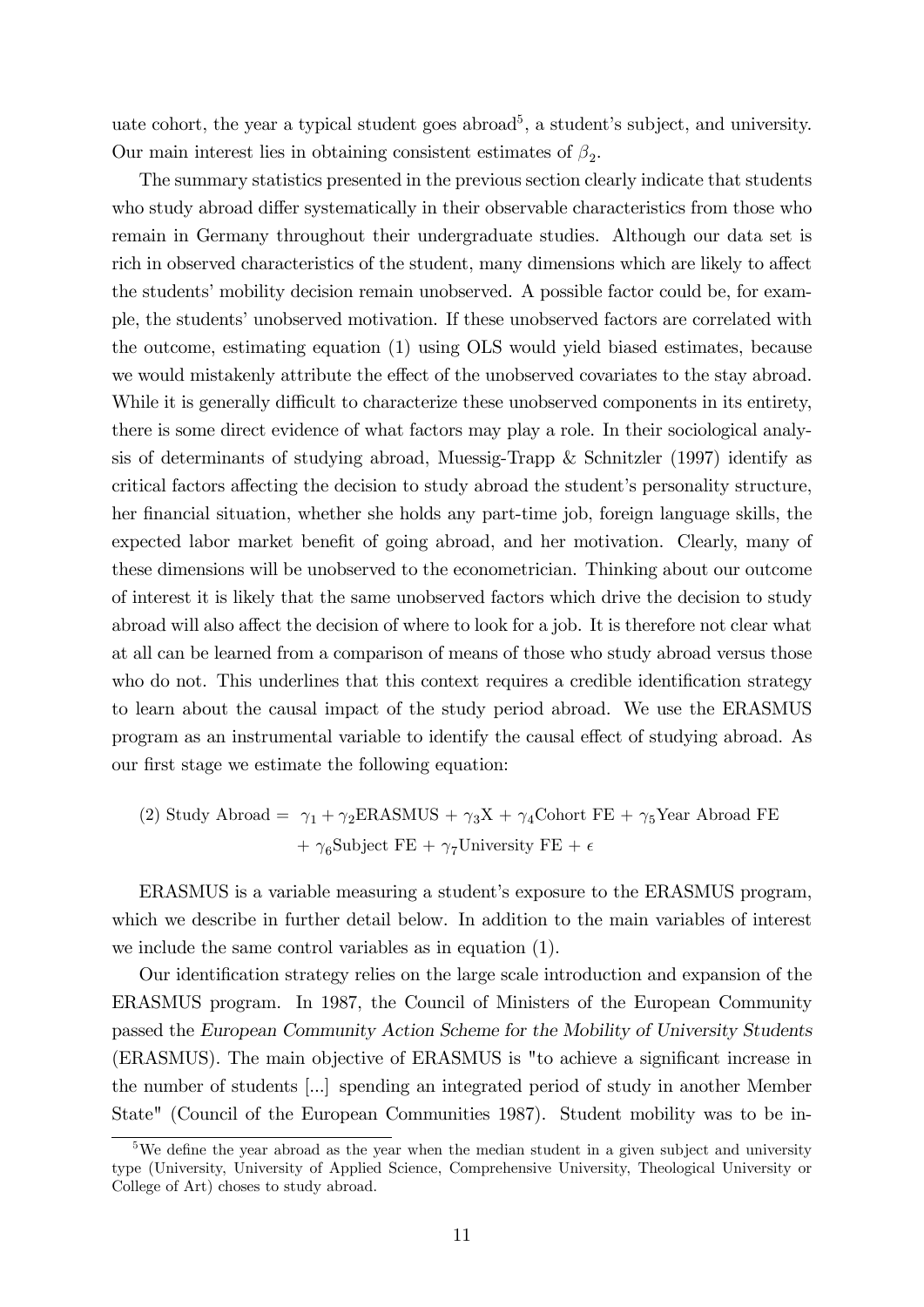creased through the creation of a European university network, individual scholarships, and mutual recognition of academic credits (Smith 1988). Since then, ERASMUS has continually expanded. Looking across all participating countries, 1.37 million students have taken part in ERASMUS in the period of the academic years  $1987/88$  to  $2004/05$ , with 15.7% of those outgoings coming from Germany.<sup>6</sup> The magnitude of the expansion can be clarified by relating ERASMUS outgoing students to the number of students in a given cohort. For example, of those graduates surveyed in 2001, about 5% of German students studied abroad with an ERASMUS scholarship.<sup>7</sup> The overall incidence of studying abroad for the 2001 cohort is 8 percent. The ERASMUS program therefore accounts for more than half of international undergraduate mobility in Germany. Particularly noteworthy is the over-time change in the number of ERASMUS scholarships. Figure 3 shows the number of German outgoing students for each year since the introduction of the program.



Figure 3: ERASMUS in Germany

 $6\text{One argument why our migration of skilled workers does not lead to brain drain is that there may.}$ be off-setting immigration from other countries. Statistics on the ERASMUS program indicate that within the ERASMUS student exchange, German outgoing students are not matched by corresponding incoming students from other countries: In 2004/05, German outgoing ERASMUS students exceed incoming ERASMUS students by about 30 percent.

<sup>7</sup>This number is obtained as follows: In the 2001 graduate cohort, the median student started her tertiary studies in the academic year 1995/96. In that year, about 262,000 students entered university. The typical exchange student in that cohort studied abroad in the third year of her studies. In that year 13785 students from German universities participated in the ERASMUS program. This corresponds to about 5% of the entire cohort.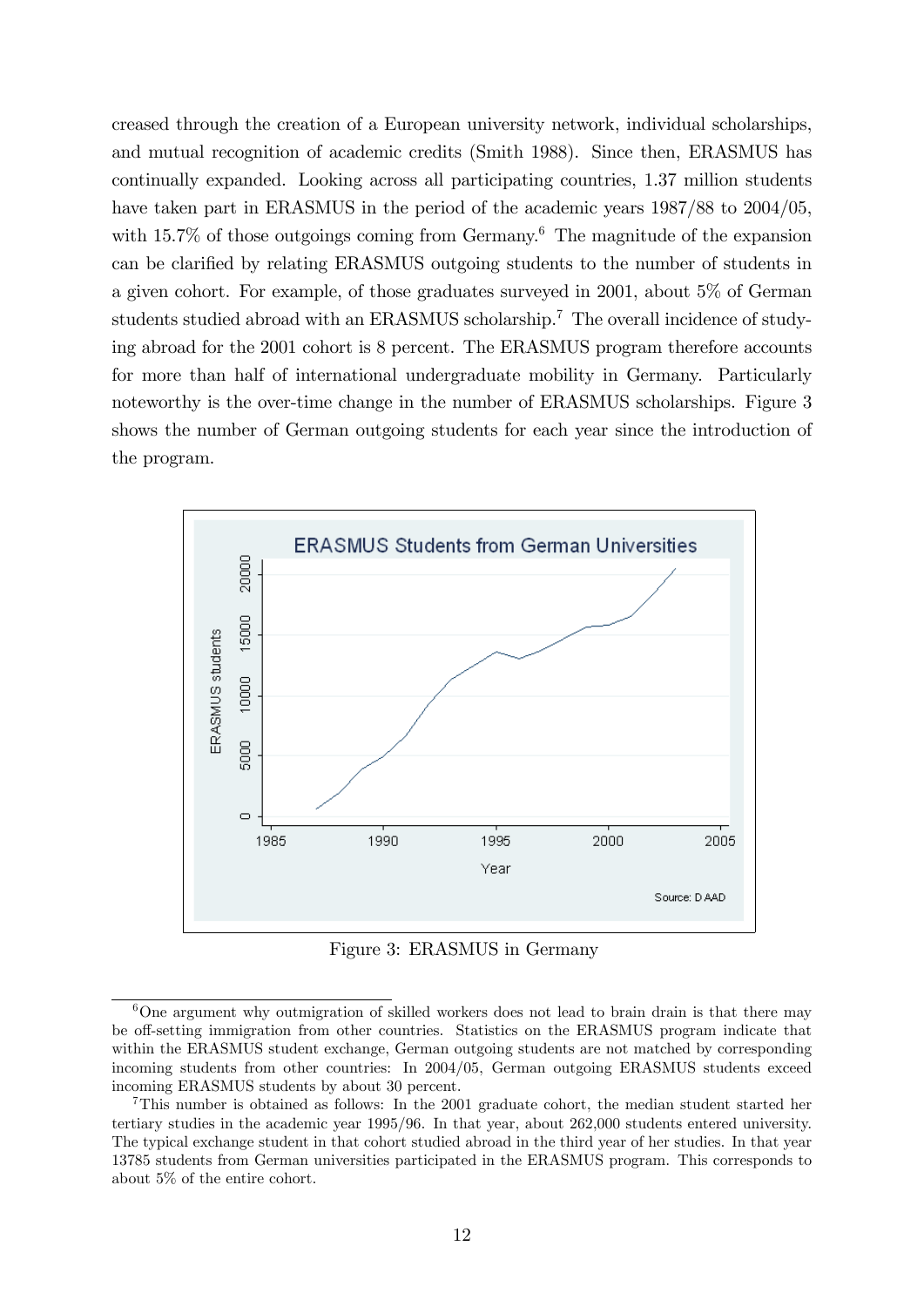The dramatic expansion is clearly visible. Students in our four graduate cohorts are therefore affected quite differently by the program. It is important to be precise about the variation we exploit to identify the effect of ERASMUS. We account for systematic differences between universities by including university fixed effects. Our empirical strategy thus relies on over-time changes in scholarship availability. At the same time, we include dummies for our four graduate cohorts, so that any difference that is common to all students in a cohort is taken out as well. This ensures that we are not relying on any long-term trends (which may possibly affect both the instrument and the outcome). Furthermore, we include dummies for the year a typical exchange student begins her stay at a foreign university. We define this year as the year when the median exchange student in a given subject and graduate cohort enrols at a foreign university. We allow this year to vary across different subjects because students in different departments integrate their stay at a foreign university at different times of their degree. We also allow this timing to vary across different university types. In addition to that we include subject fixed effects in our estimation. This accounts for any systematic difference in international mobility of students in different subjects. We therefore rely on over-time changes in program intensity at a given subject and university combination. Probing the robustness of our findings we also include university specific time trends in our specifications. These allow for a linear trend in the probability of studying abroad at a given university. Our results are not affected by including those time trends. To further control for any possible unobserved heterogeneity we include fixed effects for the interaction of a student's faculty (such as humanities or science faculty) and her university. We show below that our findings are robust to using these fixed effects.

Students participating in the ERASMUS program apply for an exchange scholarship at their home university. The award of the scholarship not only secures them a place at a certain partner university abroad but also provides them with a small mobility grant. In the academic year 1997/1998 (the year a typical student from the 2001 graduation cohort went abroad) an outgoing student from Germany received about 138 Euros per month for her stay abroad. In addition to receiving the mobility grant the ERASMUS student receives a tuition fee waiver at the foreign university. Another important benefit of ERASMUS is that it significantly reduces the student's application costs and the time the student needs to apply in advance to be able to organize a stay at a foreign university.

In order give a insight into the variation, which is exploited in our identification strategy, we show the raw data on the number of ERASMUS students at four departments at the two large universities in Munich in the following figure. $8$ 

<sup>8</sup>We choose the Ludwig-Maximilians University and the Technical University Munich for our descriptive analyis because they are located in the same city and are of similar quality and reputation. This is exemplified by the fact that these two unversities were among only three universities to be selected as winner of the "Initiative for Excellence". This initiative allocates federal funding to German universities which are considered to have the potential to become world-class research universities. This potential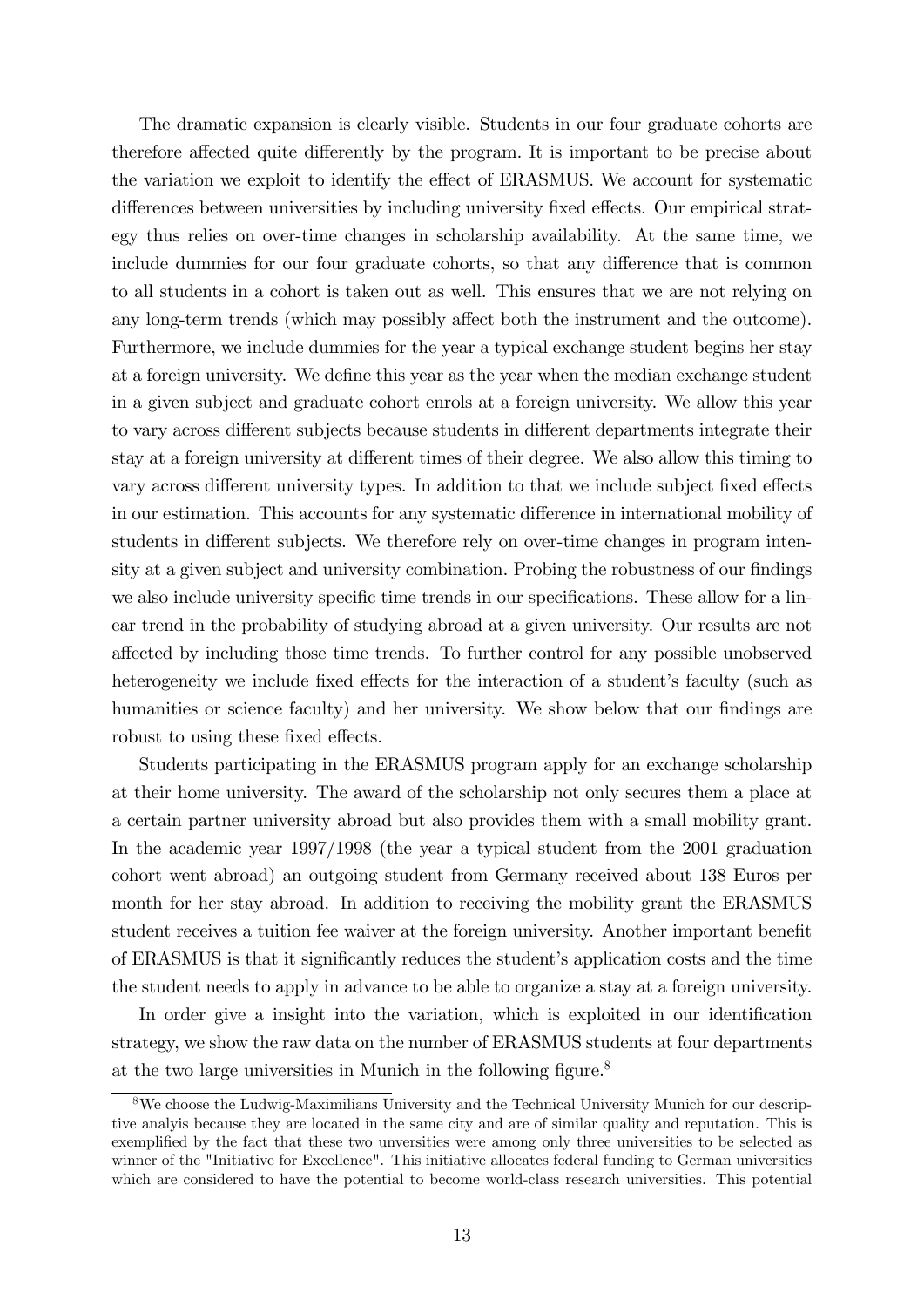

Figure 4: ERASMUS at Universities in Munich

The introduction of the ERASMUS program at a certain department occurred at different points in time at the two universities. After the introduction of the program the number of students going abroad varies over time. We construct two different measures of a studentís exposure to the ERASMUS program. The Örst variable measures the exact number of ERASMUS scholarships, offered by each department at every university in a given year. In order to account for differences in size of different departments, we normalize the number of scholarships with the number of students competing for these scholarships. We use the number of first year students in the fall semester of the academic year 1992/93 for this normalization. Again, these student numbers are at the universitysubject level. In the following we refer to this variable as ERASMUS ratio. This measure for a student's exposure to the scholarship program varies at the university, subject, year level.

The second ERASMUS measure is an indicator, which takes the value one if the student's department offered an ERASMUS scholarship in the relevant year. In almost all cases this variable is 0 until a certain department joins the ERASMUS program and 1 thereafter, because very few departments leave the program after they have joined. We denote this variable ERASMUS indicator, which varies in the dimensions university, subject, and year as well. On the one hand this variable is less powerful than the other measure because it does not capture changes in the number of ERASMUS scholarships provided, which certainly affect a student's probability of studying abroad. On the other

was evaluated based on the universities' past performance and on their strategic plans for the future.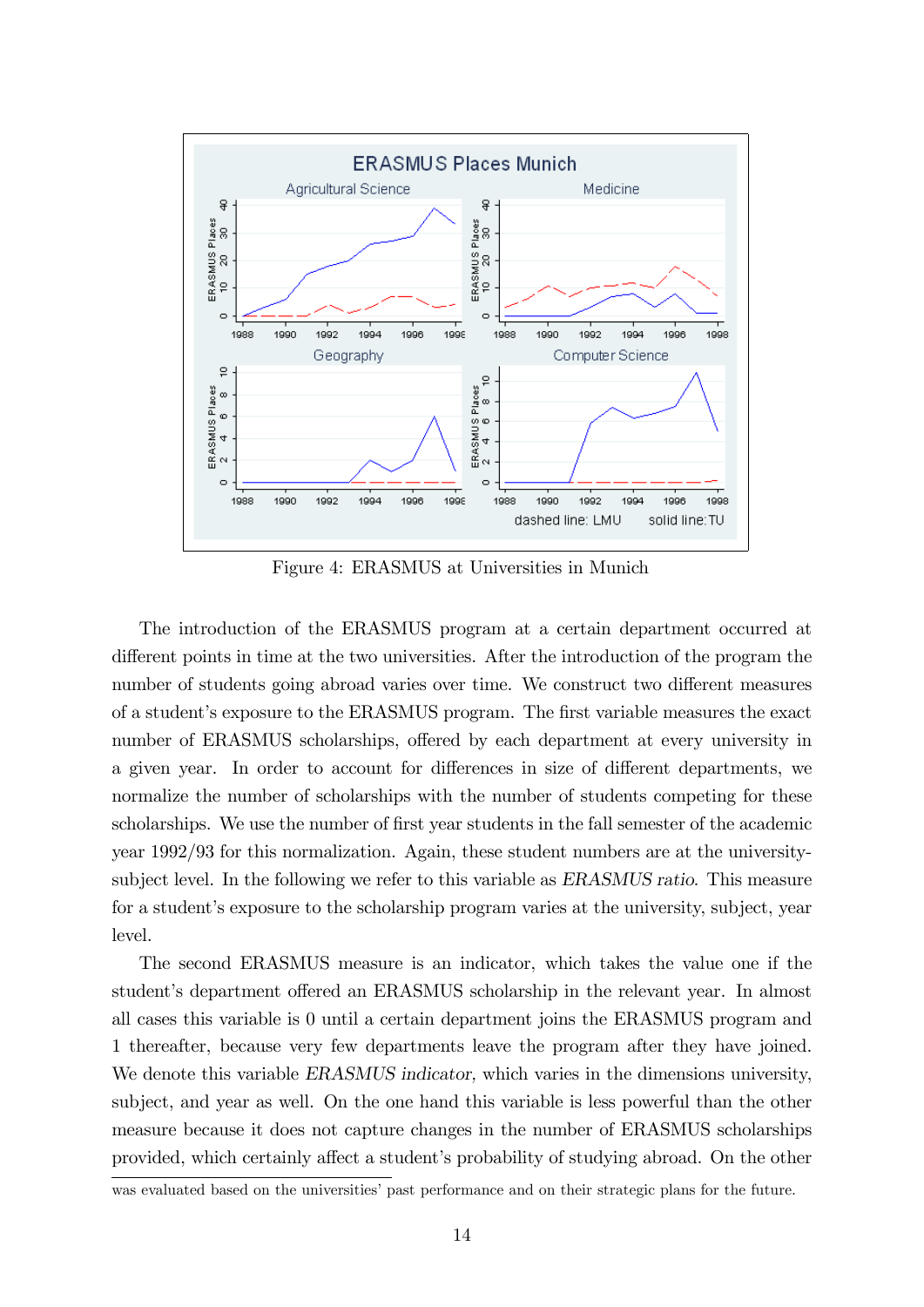hand, however, this disadvantage may be an advantage if changes in student demand affect the number of ERASMUS places. It may be the case that certain cohorts or individual students demand more ERASMUS places. This would affect the credibility of any instrument using the actual number of ERASMUS scholarships. Even though we believe that this is not an important concern in practice we propose our ERASMUS indicator variable as an alternative, which deals with this concern. The ERASMUS indicator variable is 0 if a department does not offer any ERASMUS scholarships and 1 if any ERASMUS scholarship is offered. Using the ERASMUS indicator as an instrument amounts to a classical difference-in-differences estimator comparing students before and after the introduction of an exchange program for their subject at their university. The only way in which student demand may affect this instrument is through triggering the introduction of ERASMUS in the relevant department, which we believe is extremely unlikely: The usual way in which a department introduces the program is through an active professor who happens to have contacts with professors at foreign universities. Furthermore, administrative hurdles when setting up the program stand in the way of any short term responses to student demand. If a certain department wants to join the ERASMUS program, the university has to apply for a certification at the European Commission. Moreover, the department has to find partner universities, which are willing to exchange students with the given department. Clearing these administrative hurdles takes time. It is therefore very unlikely that departments are able to set up a new ERASMUS program in time for a certain cohort to be able to benefit from that introduction.

Where does the over-time variation in ERASMUS come from? University participation in ERASMUS operated through Inter-University Cooperation Programs (ICP), in which groups of university departments from different countries formed a network covered by an ICP agreement. As a long-run program, departments could decide not only whether at all to participate, but also when to enter the scheme. This provides us with a lot of variation in program participation. One way to interpret the evolution in ERASMUS scholarships is to think of the cooperations as an emerging network. Many departments would at some point enter ERASMUS with a few links to departments at foreign universities. Over time other foreign departments would be taken into the network. Similarly the German department itself would enter other (possibly new) cooperation networks. As can be seen in Figure 4 the number of students participating in the exchange may differ substantially from year to year.

In order to visualize how students are affected by these shocks of being faced with more or less exchange opportunity, we perform the following event study: For each student's initial university and subject choice, we observe whether there was at any point an ERASMUS cooperation in the time period we observe. We group students by whether they entered the university before or after the introduction of the ERASMUS scheme, and by how many years. In the following figure we plot the time difference between the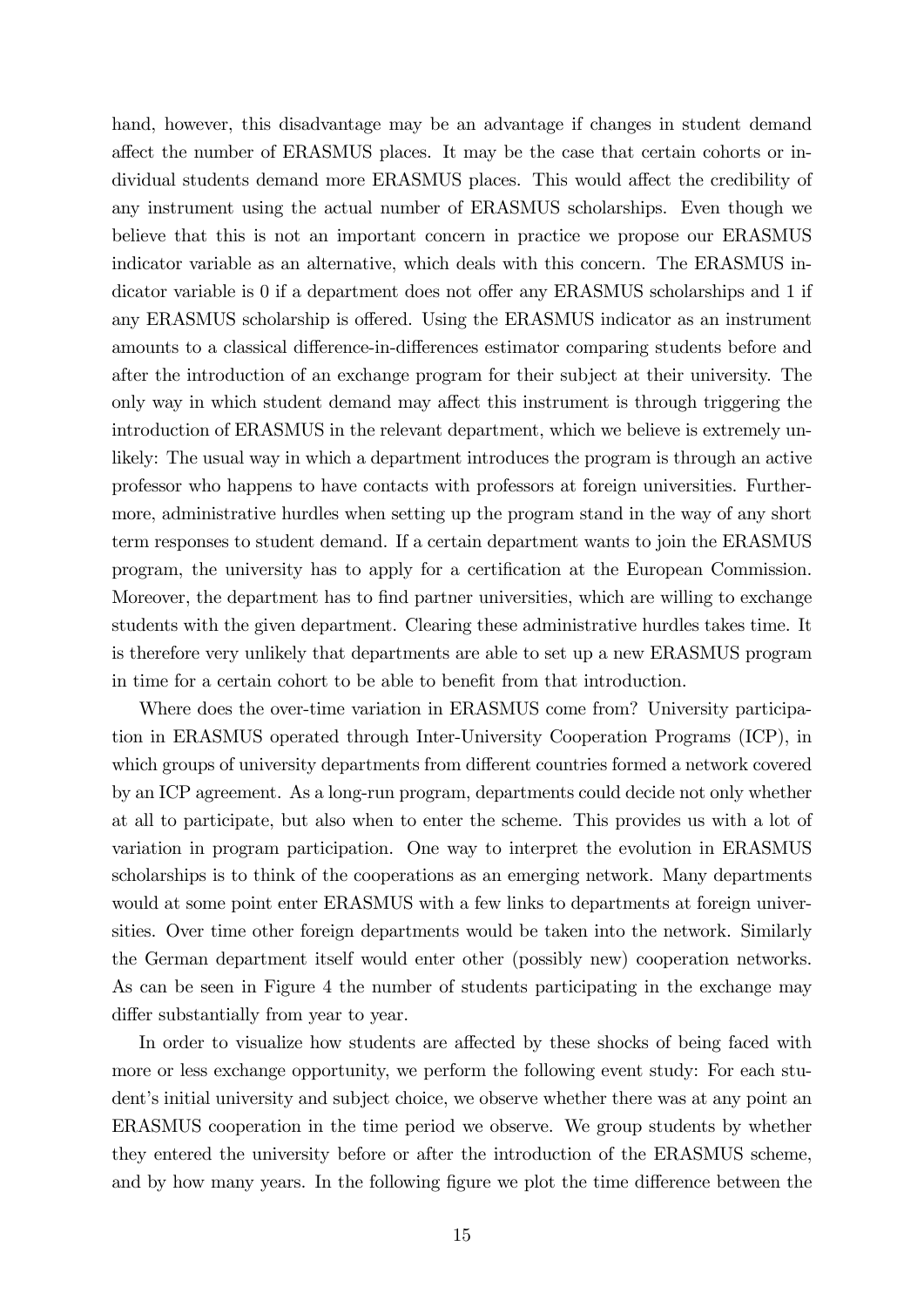introduction of ERASMUS and university entry against the probability of going abroad. Keeping in mind that students usually start two or three years before going abroad, we get the following prediction: According to our hypothesis, the probability of studying abroad should be flat for the cohorts starting more than three years before the introduction. The cohorts starting three or two years before the introduction of ERASMUS would then be the first ones to be affected, and we expect an increase in the proportion of students studying abroad from then on. The results can be seen in Figure 5.



Figure 5: Event Study ERASMUS

This figure provides evidence that the ERASMUS scheme affects the different cohorts in a very precise way. Closely following our prediction, the probability of studying abroad is low and áat before the introduction of ERASMUS, and goes up steeply afterwards. Furthermore, our data provides evidence that institutions which have not yet introduced ERASMUS are similar to those which never introduce ERASMUS: Students at institutions which never introduce ERASMUS have a probability of studying abroad of  $2.6\%$ , which closely matches the average for the not-yet-affected students in the graph above.

The usefulness of ERASMUS as an Instrumental Variable (IV) depends on two conditions: First, the IV needs to be correlated with the endogenous variable (studying abroad). Second, it needs to be uncorrelated with the error term  $u$  of the outcome equation. The rank condition can be verified by looking at the first stage regression, which we present in the following section of the paper.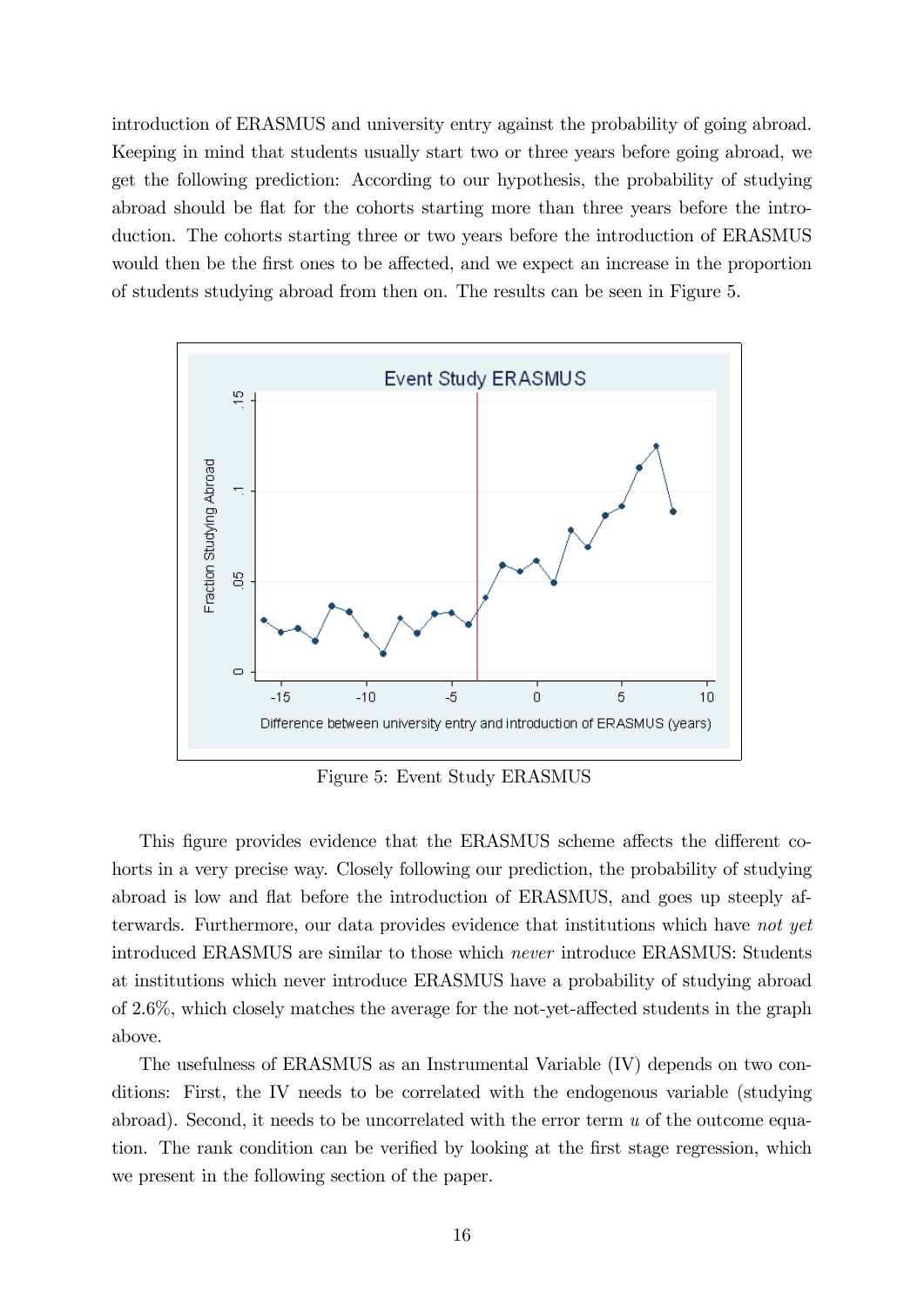The exclusion restriction requires that there is no direct effect of the instrument on the outcome except through the endogenous variable. Since ERASMUS scholarships are restricted to educational exchange for undergraduate students, this is arguably satisfied. Furthermore, it is required that our IV is not correlated with any other variable which affects the outcome. We argue that this is satisfied through our empirical strategy. We address possible concerns in turn. In particular, we consider the *'university quality'* argument, the 'big push' argument, and the 'student selection' argument.

It may be the case that university quality affects both our instrument and the outcome: If good universities offered more ERASMUS scholarships, and if at the same time good universities produced higher skilled graduates who are more likely to find a job in a different country, the exclusion restriction would be violated. A similar argument applies if students at good universities were particularly motivated and able, making them more mobile even in the absence of ERASMUS. We take care of this problem by including university fixed effects (FE) in all our regressions, which control for any permanent university attribute. A closely related criticism is that even within a given university some faculties, such as sciences, may be better than other faculties. We show that our results also hold if we include faculty times university fixed effects, which control for any permanent difference between faculties even within a given university.

A common concern in IV estimation is that using a particular policy may carry the risk of not accounting for other policies which were implemented at the same time. Consider a university which at some point decides to raise its profile, and implements a number of measures designed to increase the attractiveness of the institution. For example, it could engage in more active exchange activities also outside Europe and possibly implement other measures at the same time. One way to demonstrate that this is unlikely to be the case is by showing that the ERASMUS program had a very precise and narrow impact. We use information of where students went to study abroad, grouped into three categories (Europe, United States, and other areas). We show below, that the ERASMUS program only affected the exchange to Europe but not to other areas. This provides additional reassurance that our instrument has a very precise effect, only affecting a student's probability to study abroad in Europe.

Another concern is that students may choose a particular university-subject combination because of scholarship availability. Particularly mobile students might choose universities and departments offering a large number of ERASMUS scholarships. This would again bias our IV results. We do not think that this is likely to occur, however. Since most of our sampled individuals started their university career long before the widespread availability of the internet, information about exchange programmes was extremely difficult to obtain. Even nowadays it is hard to obtain information on the availability of ERASMUS scholarships on departmental websites of German universities. It is much more likely that enrollment decisions are based on factors such as reputation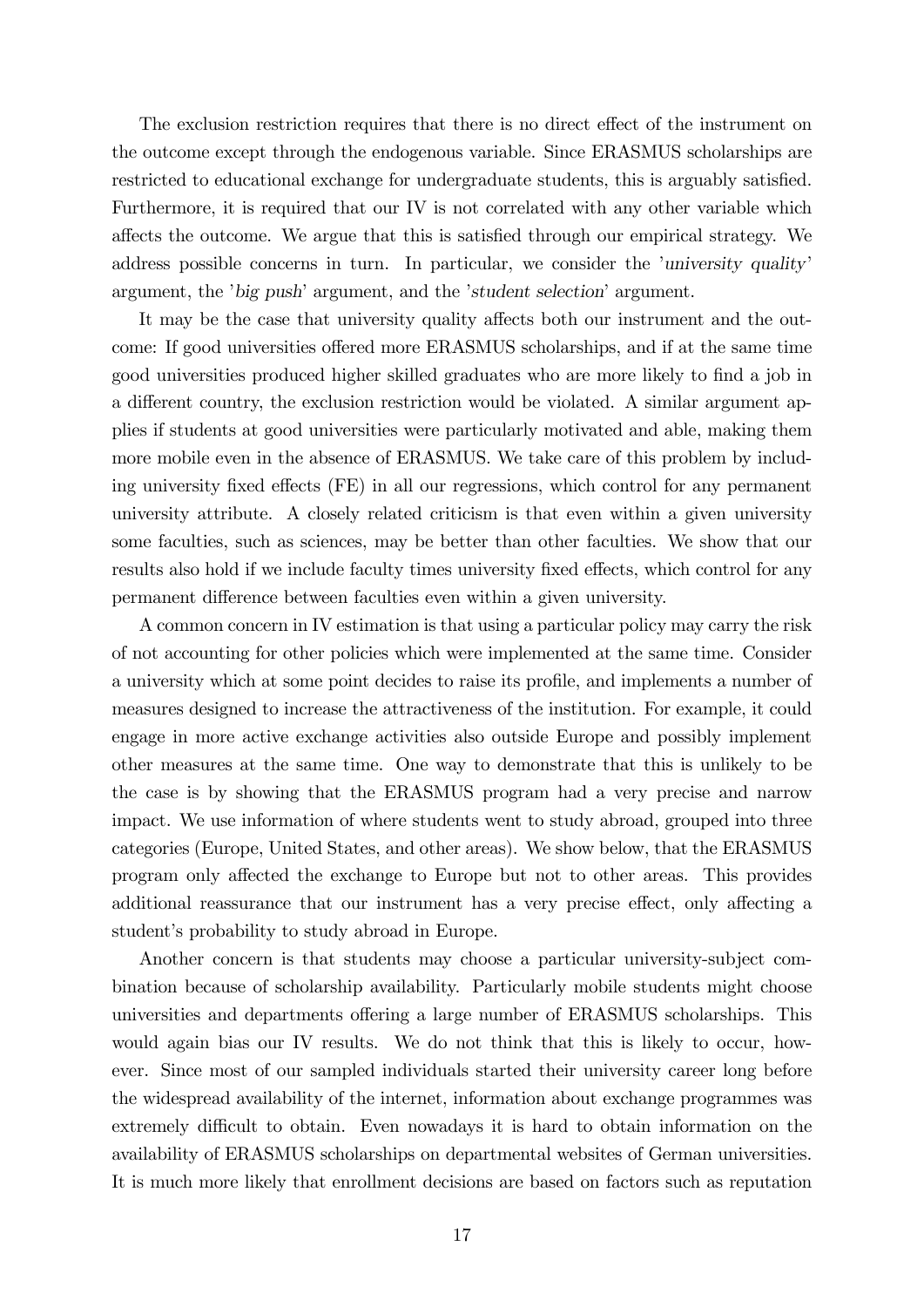of the university or closeness to home. We also address the student selection argument directly by controlling for distance between the state of a student's highschool degree and her university. Controlling for earlier mobility does not affect our results. A related worry is that students may change university or department after they figured out that their university and/or department offers little opportunity to study abroad. Using the cooperations measures from a student's first enrollment enables us to avoid any problems of selective mobility after university entry of the student.

In summary, we believe that in our empirical framework ERASMUS scholarship availability provides us with exogenous variation in the student's decision to study abroad. After controlling for university FE, subject FE, graduate cohort FE, and year abroad FE we argue that the remaining variation can be understood as random shocks to the student. Depending on the cohort, subject, and university she belongs to, she will find a different set of international cooperations at her disposal. These differences in scholarship availability will then translate into variation in the decision to study abroad. Using ERASMUS as an instrumental variable we can therefore estimate equations (1) and (2) to find the causal effect of studying abroad. In all the regressions reported below we account for any dependence between observations by clustering all results on a university-subject level. This leaves the error correlation within clusters completely unrestricted and allows for arbitrary with-in cluster dependence. The clustering, therefore, not only allows arbitrary correlations of errors for students from a graduate cohort at a certain university and subject combination but also allows the errors of a university-subject combination to be serially correlated. The following sections discuss the results we obtain using our identification strategy.

#### 4 First Stage Results

Table 2 presents the results from our first stage estimates. In this context the first stage regressions are interesting in its own right as one can learn about the factors affecting an individual's decision to study abroad. We regress an indicator for studying abroad on our measure for exposure to the ERASMUS program and other control variables. In column (1) we use the ratio of ERASMUS places to the number of students in the relevant cohort as our measure for a student's exposure to ERASMUS. The coefficient on ERASMUS is highly significant with an F-statistic of 17.4. The coefficient indicates that an increase in the ratio of ERASMUS places from say 5 percent to 10 percent increases an individual's probability of studying abroad by about 1 percentage point. Analyzing the effect of our control variables one can see that a student's gender does not seem to affect her probability of studying abroad. Students who have completed an apprenticeship before enrolling at the university are about 1.3 percentage points less likely to study abroad during their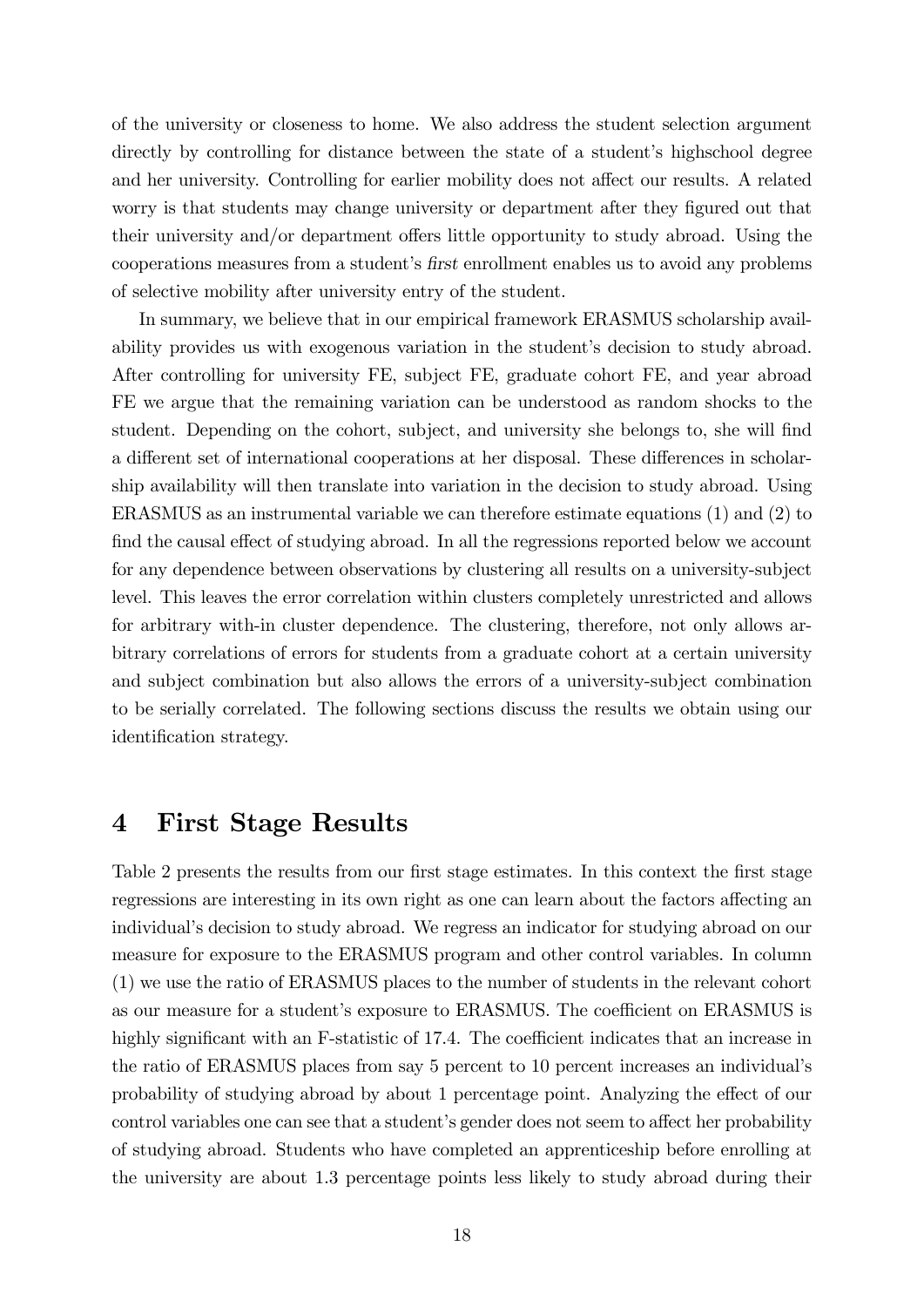undergraduate studies. Not surprisingly, labor market experience after obtaining a degree does not affect an individual's decision to study abroad.

In column  $(2)$  we use an indicator for whether the student's department participates in the ERASMUS program as our measure for exposure to the ERASMUS program. Once again the coefficient on the ERASMUS measure is highly significant with an F-statistic of 9.1. The coefficient indicates that a student's probability of studying abroad increases by about 1.4 percentage points if her department participates in the ERASMUS program. The coefficients for the control variables are very similar to the ones reported in column (1).

In columns  $(3)$  and  $(4)$  we add controls for a student's parental background to our specifications. Parental occupation is measured in five categories for each parent. We include a full set of dummies for these categories in these specification. To save space we do not report the coefficients on all those dummies.<sup>9</sup> Parental education is measured as the education level achieved by the parent with more education. We split parental education into three categories to account for the characteristics of the education system in Germany. The omitted category contains students with parents who obtained up to 13 years of education. This group consists of students with parents who did not receive a school degree (very few), parents with lower types of secondary schooling (Hauptschule or Realschule) usually followed by an apprenticeship, and parents who obtained a high school degree but no further education (very few). The second group is comprised of students where the better educated parent either obtained an advanced craftsmanship degree (Meister) or some higher education, such as a degree from a university of applied science (Fachhochschule) but not a degree from a university. The third group includes students who have at least one parent holding a university degree. The results indicate that students with better educated parents are significantly more likely to study abroad. Students with a parent whoís education level falls in our second category are about 1 percentage point more likely to study abroad than students with parents who have at most 13 years of education. Students with a parent holding a university degree are about 3.4 percentage points more likely to study abroad. The coefficients and standard errors of our ERASMUS measures are hardly affected by including the controls for parental background. This is reassuring as it indicates that explicitly accounting for socioeconomic background does not alter the power of our intervention on students' behavior.

The specifications reported in columns  $(5)$  and  $(6)$  include controls for a student's mobility at the beginning of her studies. The first mobility measure is an indicator for whether the student has her first university enrolment in the federal state  $(Bundesland)$ where she graduated from high school. We add a further control, which measures the distance from the state where a student obtained her high school degree to the state

 $9$ More detailed results with reported coefficients for the occupational dummies are available from the authors upon request.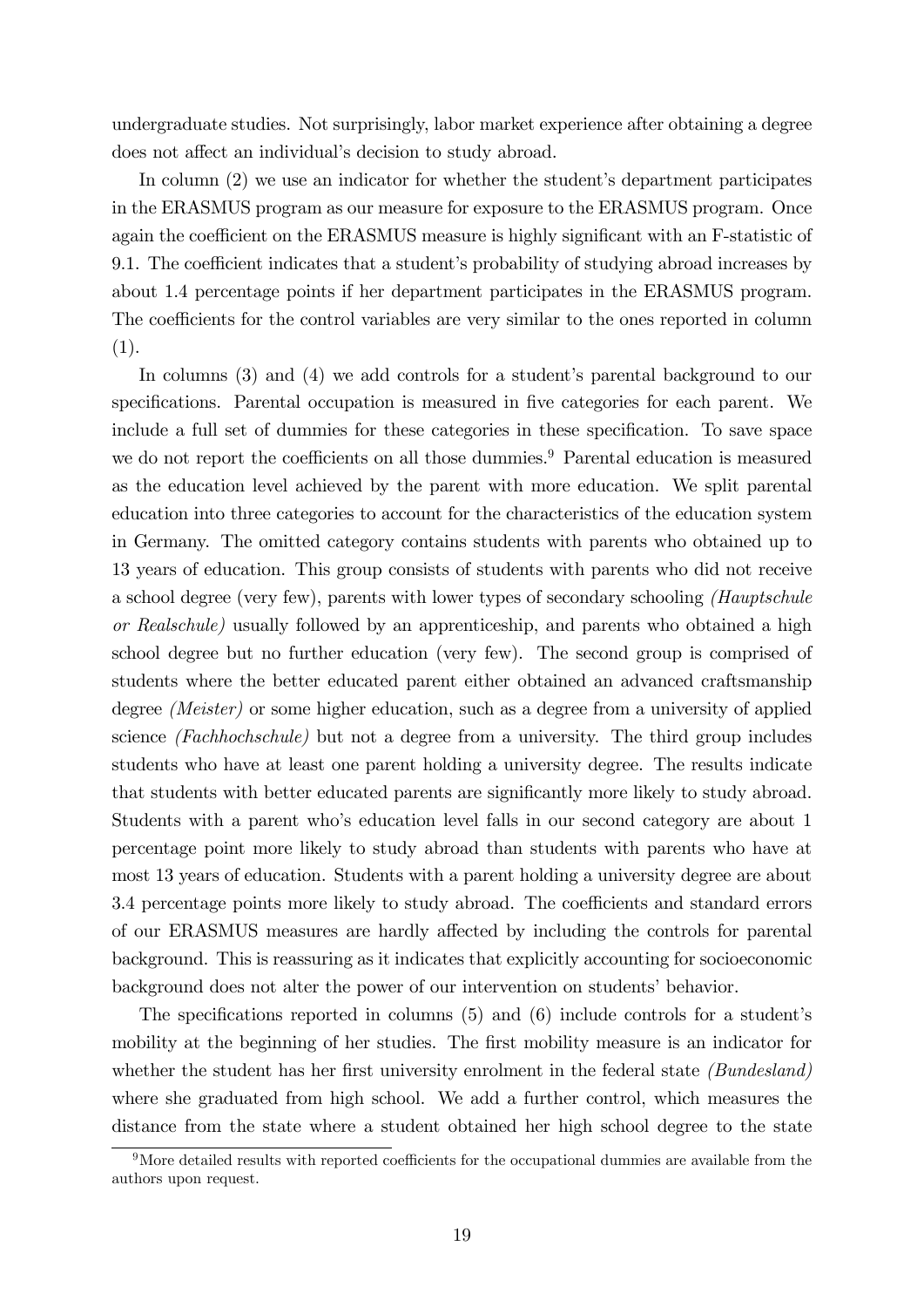of her first university enrollment. These measures arguably capture some of a student's inherent taste for mobility. The results indicate that students who study in the state of their Önal high school degree are about 1.4 percentage points less likely to study abroad. Even though the coefficient on the distance measure for pre-university mobility has the expected positive sign (those who enrol at a university further away from the state where they obtained their high school degree are more likely to study abroad), it is not significantly different from 0. The estimates for the effect of the ERASMUS program are not affected by including the controls for early mobility. This increases the credibility of our instruments as it indicates that even accounting for previous mobility investments leaves our intervention unaffected.

In the following we show that the ERASMUS program has a very specific effect on studying abroad, as it only affects the probability of studying abroad in a European country but not in countries outside Europe. This is a clear indication that the introduction of ERASMUS was not one of many policies to improve university quality, which in turn could affect the outcome as well. In order to demonstrate the precise effect of studying abroad we create three indicator variables, which take the value 1 if an individual studied abroad in Europe, the USA, or in any other foreign country respectively. We expect that our instrument only affects the probability of studying abroad in Europe as the ERASMUS program only offers scholarships for studying abroad in European partner universities. In columns (1) and (2) of Table 3 we replace the dependent variable of our usual first stage regression (studying abroad in any country) with an indicator for studying abroad in Europe instead. The specification reported in column  $(1)$  is estimated using the ratio of ERASMUS scholarships. In column (2) we present the results from using the ERASMUS dummy as our measure for exposure to the program. The coefficients on the ERASMUS measures are strong and highly significant. The magnitude of the ERASMUS coefficient is similar to the one obtained when we use the general definition of studying abroad, which is not surprising because more than 60 percent of all student exchange from Germany is directed to European countries.

We use an indicator for studying abroad in the US as our dependent variable for the specifications reported in columns  $(3)$  and  $(4)$ . The coefficient on the ERASMUS measures is not significantly different from 0. Furthermore, the point estimates of the ERASMUS measures are very close to  $0$ . In columns  $(5)$  and  $(6)$  we report specifications where we use an indicator for studying abroad in any country outside Europe or the US as the dependent variable. The results indicate that the ERASMUS program has no effect on the probability of studying abroad in countries outside Europe or the US. The evidence from Table 3 strongly suggests that the introduction of the ERASMUS program was not correlated with the introduction of a broader set of policies, which may affect later labor market outcomes. These results increase our confidence for using the ERASMUS program as an instrumental variable for studying abroad. In the following section we use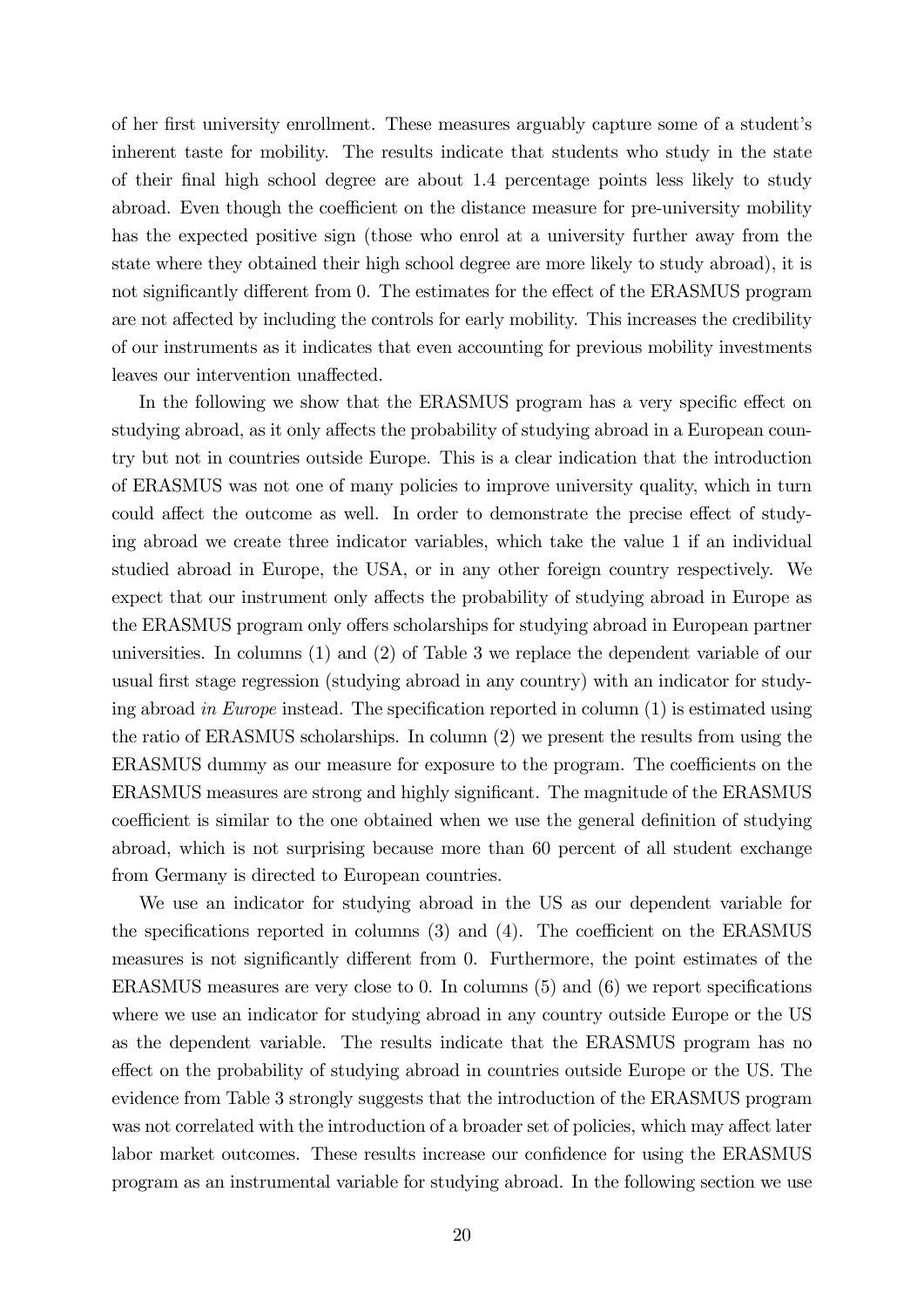this IV to obtain estimates of the effect of studying abroad on the probability of working in a foreign country later in life.

### 5 Main Results and Sensitivity Analysis

The OLS results reported in column  $(1)$  of Table 4 confirm that graduates who spent some time at a foreign university are more likely to work abroad later in life. Our OLS result indicates that the effect of studying abroad is about 6 percentage points. Note that as before, all our standard errors are clustered at the university-subject level. As discussed before we do not want to attribute causality to the OLS results. This is because the factors affecting an individual's decision to study abroad are likely to affect her decision to work abroad later on as well. Therefore, we now turn to our IV results.

In column (2) of Table 4 we present the first set of IV results using the ratio of ERAS-MUS scholarships to the total number of students in the department as an instrument. We find that studying abroad increases an individual's probability to work in a foreign country by about 24 percentage points. Given the relatively large standard error this effect is significant at the ten percent level. We also find that females are about  $0.6$ percentage points more likely to work abroad. Furthermore, we Önd that individuals who completed an apprenticeship before they enrolled at university are about 0.7 percentage points less likely to work abroad. This effect is not surprising as people who complete an apprenticeship may be more likely to go back to work at the same firm where they completed their apprenticeship, which will usually be located in Germany. We also find that labor market experience has an effect on the probability of working abroad. The coefficient indicate that individuals with one more year of experience in the labor market are about 0.5 percentage points more likely to work abroad. Within a survey wave, there is relatively little variation in potential experience, and this estimate also captures the increased probability of working abroad from the initial to the follow-up survey. Over and above this annual measure of potential experience, the indicator variable for the follow-up survey does not show up significantly.

Column (3) adds interactions of the ERASMUS ratio with a full set of subject dummies as instruments. Including these interactions allows the impact of ERASMUS to differ across subjects. This may be relevant as it is quite likely that a student exchange program has a different impact for students studying different subjects. Including the interactions enormously increases the precision of our estimates. The coefficient on studying abroad is significant at the 5 percent level and indicates that studying abroad increases an individual's probability of working abroad later in life by about 14 percentage points. The coefficients on the control variables are very similar to the ones reported in column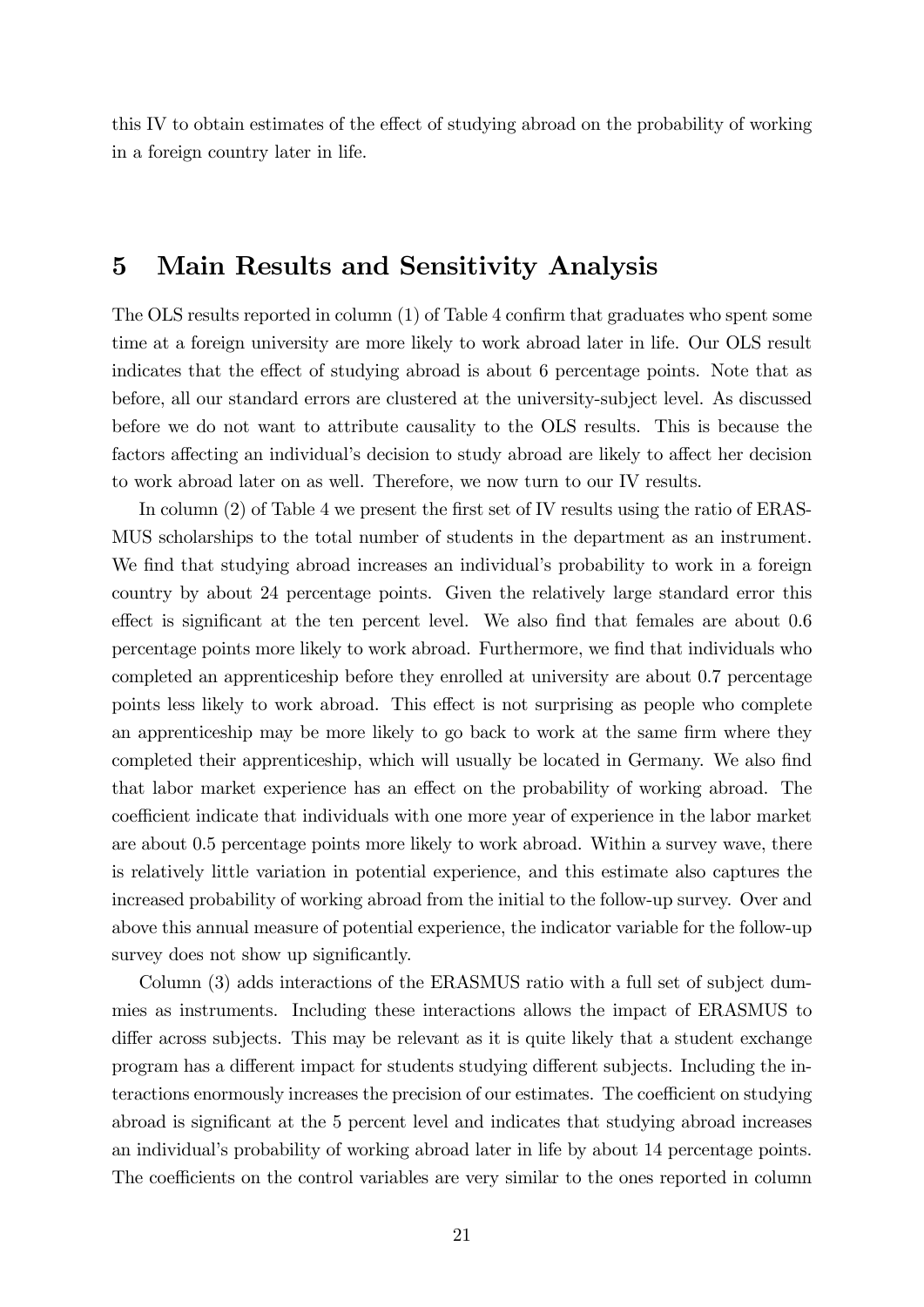(2).

Even though we do not believe that student demand has a large impact on the number of ERASMUS scholarships we address this concern by using the ERASMUS indicator as our instrument in the specifications reported in columns  $(4)$  and  $(5)$ . In column  $(4)$  we present the results from using the ERASMUS indicator as the only instrument. The standard errors on the coefficient for studying abroad increases a lot, because the dummy for offering any ERASMUS scholarships is a much less precise measure of a student's exposure to exchange opportunities. The point estimate, however, is very similar to the one we obtain if we use the ERASMUS ratio instrument.

In column (5) we show that using the interactions of the ERASMUS indicator with a full set of subject dummies increases the precision of our estimates. The estimated coefficient on studying abroad indicates that studying abroad increases an individual's probability of studying abroad by about 19 percentage points. As before, the coefficients on the other variables are hardly affected by using the indicator measure instead of the ratio measure of ERASMUS. Even though we lose some precision by using the ERASMUS indicator as our IV the results are very similar to ones obtained if we use the ERASMUS ratio. Given these results we are confident to say that our results reflect a supply-side increase in scholarship availability, rather than students' demand.

In summary, our IV results indicate that studying abroad increases the probability of working abroad by around 15 to 20 percentage points. In the following, we show that our results are robust to a number of specification checks.

There may be a worry that students from different family backgrounds not only choose universities with different provision of ERASMUS scholarships but also exhibit different propensities to work in a foreign country. As long as this effect is constant over time we deal with this problem by estimating all equations including university fixed effects. It could be possible, however, that people from different backgrounds react differently to the introduction of an ERASMUS program or changes in the number of scholarships. In order to address this concern we add controls for parental education and occupation to our main specification. It is evident from looking at Table 5 that including the measures for parental background does hardly affect our estimates of the effect of studying abroad. Students from better educated parents are between 0.5 and 1 percentage points more likely to work abroad. This effect, however, is not always significant.

Another concern is that students with a taste for mobility chose universities or departments with a lot of ERASMUS scholarships. Our IV estimates would be biased if these individuals were more likely to work abroad later in life. In the following we present a powerful test, which directly addresses this concern. We add two variables which control for a student's mobility at the start of her university career. The first variable indicates whether the student enrols in university in the state *(Bundesland)* where she obtained her highschool diploma (Abitur). The second mobility variable measures the distance from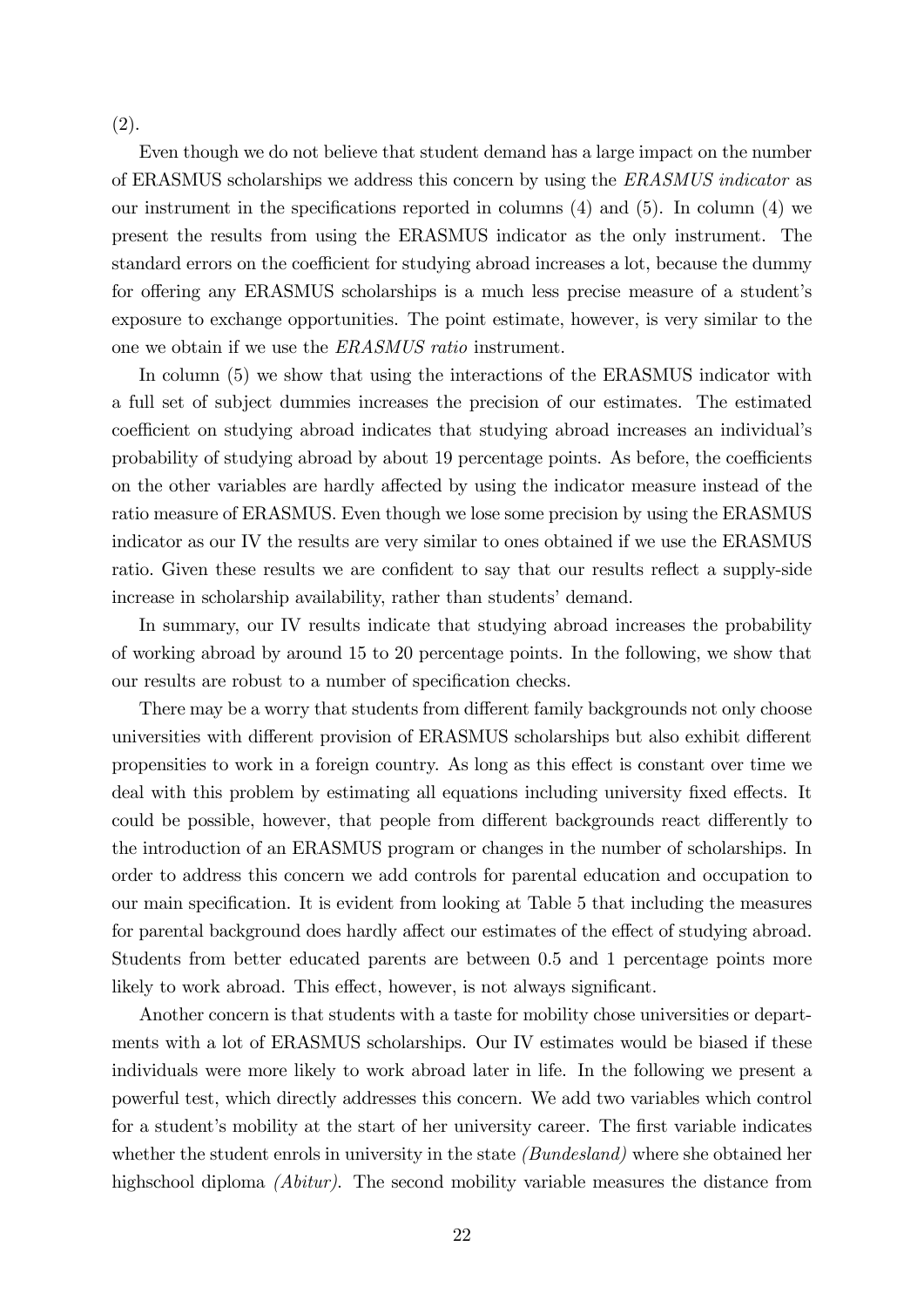the state where she obtained her highschool diploma to the state of her first university enrolment. Including those two mobility variables does hardly affect the estimates for the effect of studying abroad as can be seen from looking at Table 6. The coefficient on the distance measure for early mobility indicates that individuals who chose to study further away from the state where they received their highschool diploma are more likely to work abroad later in life. At the same time, the results from Table  $6$  indicate that the effect of studying abroad remains unchanged.

Individuals may be more likely to work abroad if they know more foreigners. There are at least two channels through which the number of contacts to foreigners may affect the likelihood of working abroad. One channel may be an increased number of contacts to future business partners. A further channel may be that contacts to foreigners increase an individual's taste for foreign cultures which may affect her probability of working abroad. As the ERASMUS program is at least partly reciprocal, universities offering more ERASMUS scholarships may also enroll more foreign students. This could then increase the student's propensity to work abroad later on and therefore bias our IV results. In Table 7 we present the results from adding the university wide ratio of foreign students over the total number of students in a student's cohort<sup>10</sup> to our specification. Adding this control hardly affects the coefficient on studying abroad. The coefficient on our measure for the exposure to foreign students is highly significant but rather small in magnitude. The estimated coefficient indicates that increasing the percentage of foreign students at a student's home university from say 5 to 15 percent increases her probability of working abroad by about 0.08 percentage points.

In the following we check whether our results are driven by time trends in our variables of interest. Including graduate cohort  $FE$  (as in all specifications) guarantees that we do not identify the effect of studying abroad on working abroad from overall time trends. There may be a worry, however, that students studying certain subjects exhibit time trends in both studying abroad and working abroad. To address this issue we include linear subject specific time trends. The results of this exercise are reported in the second panel of Table 8. Apart from the specification reported in column (3) the inclusion of the subject specific time trends hardly affects the coefficient of studying abroad. The increase in the standard error, however, renders the estimates insignificant.

It may be the case that groups of departments within a university differ in quality or in their ability to foster international exchange. We address this concern by including a full set of department group times university fixed effects. We thus use a separate fixed effects for say sciences or languages at a certain university. Including this fine level of FEs hardly affects the estimates using the ERASMUS ratio instrument. Not surprisingly the estimates using the ERASMUS indicator instrument are slightly more affected. The

 $10\,\text{We}$  use the ratio at the middle of the average student's university career as the relevant measure for contacts to foreigners.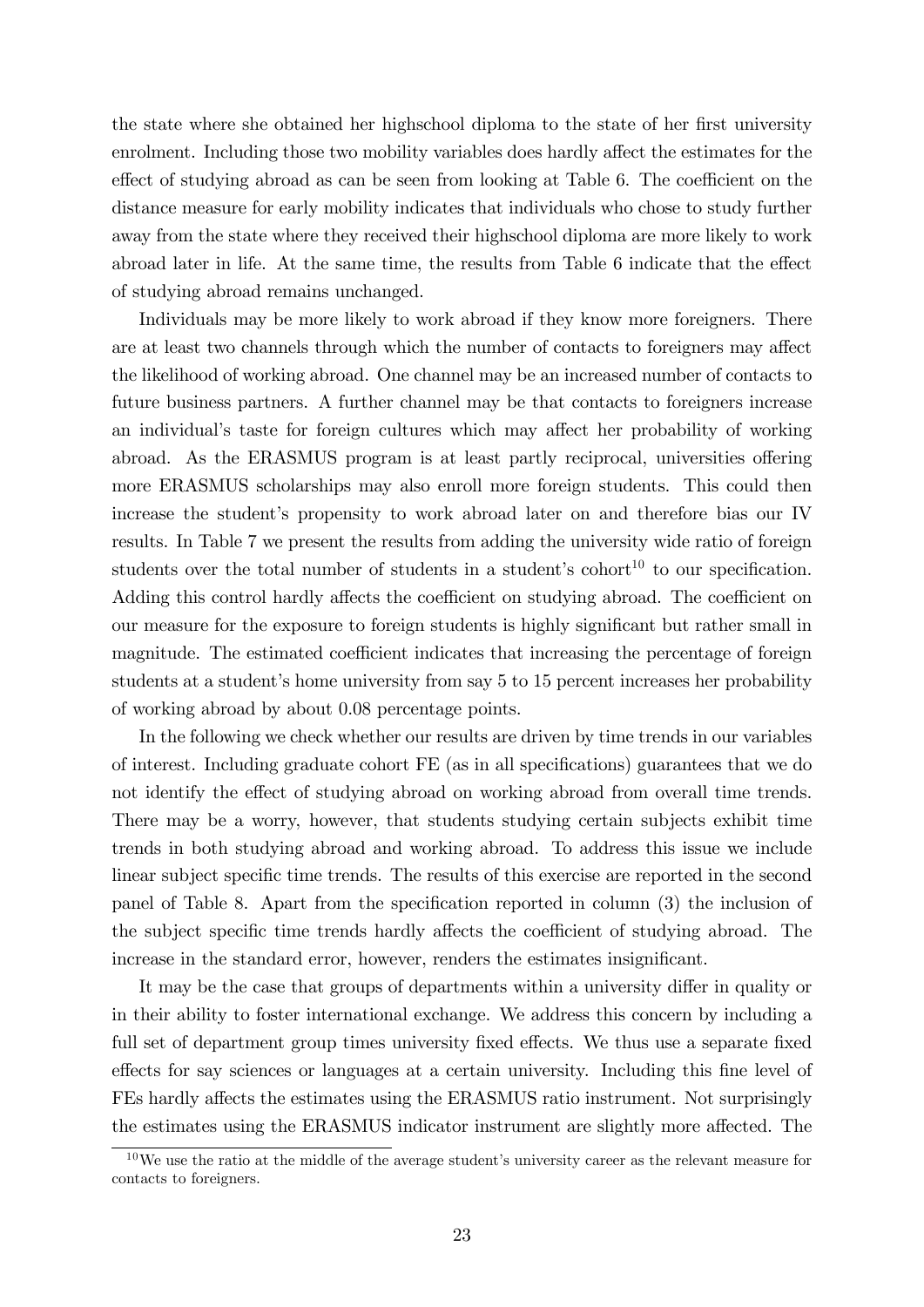order of magnitude of the estimate, however, is preserved.

It is reassuring that the inclusion of time trends or a finer set of fixed effects does not have a huge impact on our estimates. This and the fact that our estimates are hardly affected by including controls for parental background, for early mobility, and for the number of foreign students at the home university makes us confident that using the ERASMUS program as a source of exogenous variation is a credible identification strategy to estimate the causal effect of studying abroad on later labor market mobility.

One defining feature of our results is that the IV results are substantially higher than the corresponding OLS result. We interpret this finding in terms of heterogeneity in returns: It is unlikely that all students will be affected in the same way by the intervention of studying abroad. It is much more likely that the effect of studying abroad itself varies across the student population. We follow Imbens & Angrist (1994) and interpret our estimates as a Local Average Treatment Effect (LATE): The IV results show the average effect for the subgroup which has been affected by the instrument. In the context of our instrument, this group is well-deÖned: It is the group of students who would not have studied abroad without the ERASMUS program, but decide to study abroad when ERASMUS is implemented. Since they are the students who have been affected by the ERASMUS program, our estimates are of immediate interest to policy makers.

What are the characteristics of these switchers? In the absence of credit constraints, this will be the group of students for whom the cost of studying abroad is slightly above the returns without ERASMUS. The introduction of ERASMUS can be understood as a price change which makes the investment into studying abroad worthwhile for these marginal students. In the presence of credit constraints, some students will not be able to invest in studying abroad even though this investment offers a positive return. These students are prevented from realizing the returns to studying abroad by being credit constrained. The following analysis suggests that credit constraints are likely to play a role. We follow Kling (2001) to interpret IV as a weighted average, where the weight is determined by the magnitude of the first stage, the variance of the instrument, and the sample fraction of each group. We use this decomposition to compute the corresponding weight along a characteristic of interest: We proxy credit constraints with an indicator variable which takes the value 1 if the student ever received any federal financial assistance in the BAFOEG scheme during the course of study. In our sample, this is about 41% of all observations (see column (1) in Table 9). Here, we use the ERASMUS indicator variable as instrument. Not surprisingly, the overall proportion of students who study abroad is smaller for the credit-constrained group than for the non-credit constrained group. Interestingly, column  $(2)$  indicates that the first stage is stronger for credit constrained students: They react more strongly to the introduction of ERASMUS. Exposure to ERASMUS is similar between the groups (column (3)). Column (4) states that the IV estimate places a weight of 54% on the group of the credit constrained students, which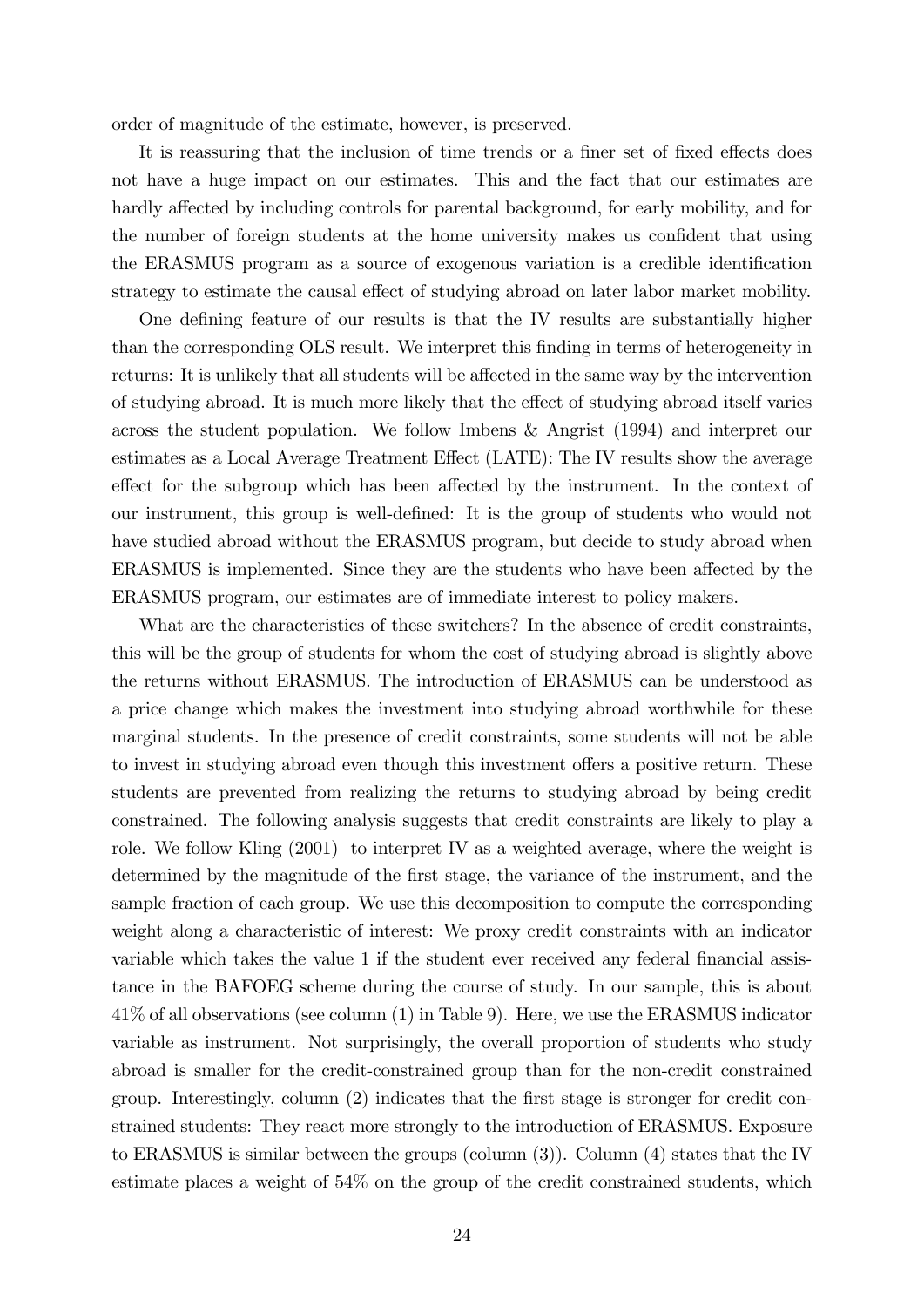make up only 41% of the sample. This underlines that IV picks up the marginal student who is affected by the introduction of ERASMUS and that credit constraints are likely to play a role for this group of students.

Another important explanation for finding higher IV returns lies in the very nature of our instrumental variable. ERASMUS promotes student exchange to Europe only. Our instrument therefore only affects individuals who chose a European destination for their stay abroad. It is likely that moving costs are lower if an individual decides to work in a European country compared to a country outside Europe after finishing her degree. The link between studying abroad and working abroad in the same region could therefore be stronger for graduates who have studied abroad in Europe. This of course is a valid argument only if individuals who study in a certain region are more likely to return to work in the same region. In the following we present some evidence to support this hypothesis.

In particular we investigate the question whether individuals who have studied abroad return to work in the same country when they decide to work in a foreign country. There are a number of reasons why mobile graduates may be more likely to work in the countries where they studied: During their study period abroad they may have obtained skills that are of particular relevance in that labor market, e.g. language skills, knowledge about the local labor market, or personal contacts which facilitate a match. On the other hand, it is possible that studying abroad affects the probability of working abroad equally for different work destinations. This would be the case, for example, if studying abroad widens the horizon of the student generally and leads her to search for a job internationally, independent of where she studied before. Especially, studying abroad could operate as a stepping stone to increase the set of feasible destinations. This question is also highly relevant from a policy perspective: The ability of the ERASMUS scheme or other student mobility programs to achieve an integrated European labor market depends on the assumption that students who went abroad to study in Europe are internationally mobile after graduation, but remain in Europe.

Here we present descriptive evidence to address this question for the cohorts 1993, 1997, and  $2001<sup>11</sup>$  We again group location choices into Europe, US, and other areas, and restrict attention to students who work abroad. For each study abroad treatment and study abroad location, the following table shows the conditional probability of being in each work location. Table 10 provides evidence that choices about study abroad locations are sticky, that is that students tend to return to work to the region where they studied abroad. In particular, of the students who studied abroad in Europe and worked internationally after graduation, two thirds end up working in a European country. A  $\chi^2$ -test of independence between the study abroad location and the work abroad location is rejected at the one percent level with a test statistic of 28.5.

 $\frac{11}{11}$  For the cohort 1989, we do not have information on locations of study abroad.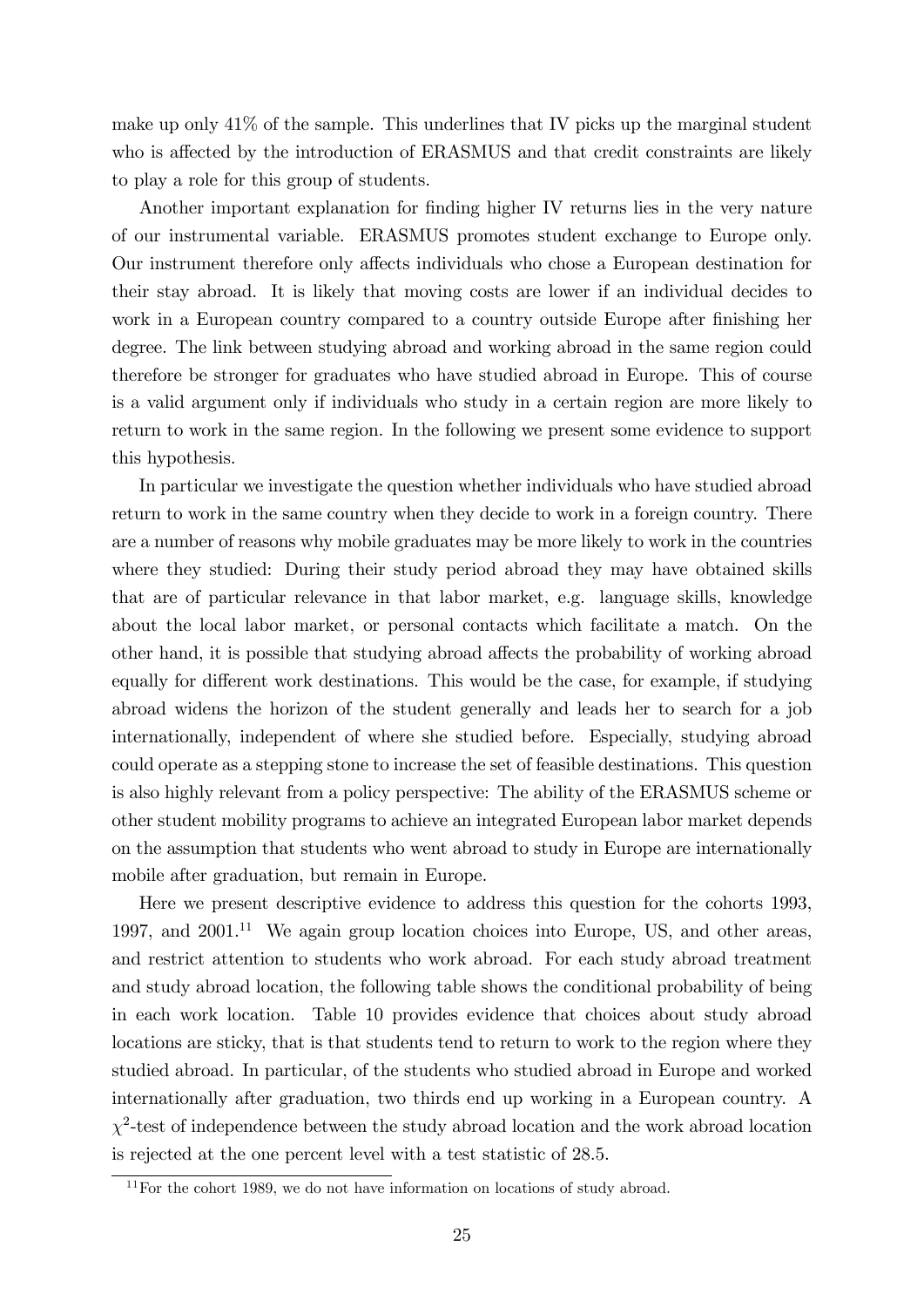# 6 How Studying Abroad Affects International Labor Market Mobility

The results presented in the previous sections indicate that individuals who study abroad are more likely to work in a foreign country. It is interesting to understand how studying abroad affects an individual's decision to migrate to a foreign country later in life. The HIS questionnaire asked individuals who had already worked abroad to give reasons for why they had chosen to do so. Unfortunately, this question was only administered to individuals from the 1997 graduation cohort. As our instrumental variables strategy relies on over time variation in scholarship availability we cannot apply it here. We therefore provide some summary statistics, which  $\overline{\phantom{a}}$  if only suggestive  $\overline{\phantom{a}}$  may shed light on the way studying abroad affects later labor market mobility.

Students who had worked in a foreign country for at least one month in the five years since graduation were asked to identify the reasons for their decision to work abroad. In Table 11 we present the percentage of the people who indicated that a certain reason had been important in their decision to work abroad. The table shows that the main reasons for working abroad are interest in foreign cultures, interesting offers from abroad, and the initiative of the employer. We split the sample into those who complete all their university education in Germany and those who study abroad for some time during their undergraduate education. Interestingly, while the means are similar in some categories, there are a number of noteworthy differences. Those who have studied abroad are more likely to indicate that their "interest in foreign cultures" has led them to seek employment abroad. It may be the case that studying in a foreign country increased the individual's taste for living abroad, which may in turn increase her probability of migrating later in life. Students who have studied abroad are also significantly more likely to indicate that they chose to work abroad to be with their partner. The answers to this question may suggest that people who studied abroad may have met their partner while studying abroad and therefore consider to work abroad later in life. Of course, this difference may also be driven by assortative mating with more mobile people having more mobile partners. The way this question was stated makes it impossible to distinguish between these alternatives. Meeting a partner abroad may, nonetheless, be a possible channel of the effect of studying abroad. The summary statistics also indicate that those who have studied abroad are more likely to say that they work abroad because of better employment opportunities in the foreign labor market. The difference in the means of the two groups, however, is only significant at the 10 percent level. It is possible that a stay at a foreign university makes it easier to realize opportunities in foreign labor markets, either because those who studied abroad have better information on the foreign labor market or because employers are more willing to offer employment to those individuals. Interestingly, rather than the employment outlook, it is the career prospects abroad where the means are significantly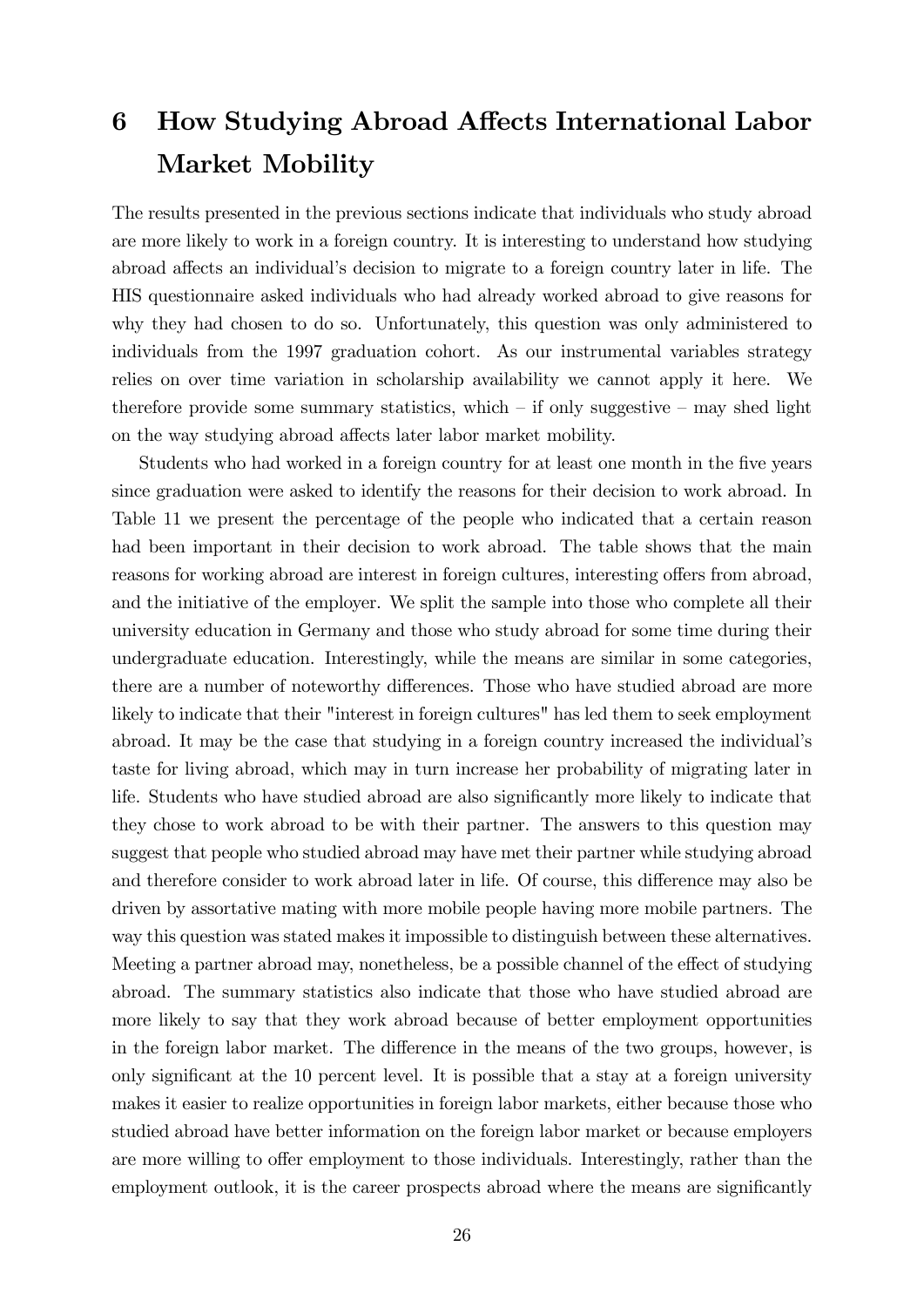different at the  $1\%$  level, suggesting that those with international study experience seem to be more likely to consider a career abroad.

The statistics presented here provide some suggestive evidence of how studying abroad may alter later international labor market mobility. Further research is necessary to get a better insight into the channels of the effect of studying abroad on working abroad later on.

## 7 Conclusion

Using exogenous variation in scholarship availability, we are able to identify a causal effect of undergraduate student mobility on later international labor migration. Our strategy exploits the introduction and expansion of the ERASMUS scholarship program. The extent, to which students were exposed to the scholarship scheme, varied widely. We exploit over time-changes in scholarship availability. Accounting for permanent differences between different institutions, different subjects, and different graduate cohorts, our identification relies only on differential over-time change, and can be interpreted as a Diff-in-Diff estimator. Our first-stage shows that the ERASMUS scheme in fact had a strong effect on the students' decision to go abroad, which is not surprising given its scale. We show that the instrument is precise in that it only affects the decision to study in Europe, but not in other locations. Our event study adds further credibility to our instrument, by showing that the probability of studying abroad is low and flat before ERASMUS is introduced, and increases strongly for those students affected by the scholarship.

Our OLS results indicate that the group of students who studied abroad are about 6 percentage points more likely to work abroad later on, controlling for a set of background characteristics, institution and time fixed effects. Our IV results are substantially higher than that, and indicate that the effect of study abroad is between 15 and 20 percentage points. We also provide results which interact the instrument with the students' degree subject. That allows for a differential effect of ERASMUS in different subjects, and adds precision to the results. We interpret the difference between OLS and IV as an indication of heterogeneity in effects: The population which is affected by our instruments reacts particularly strongly to the incentives of the mobility program. This Local Average Treatment Effect (LATE) interpretation is of course of particular interest to policy makers, since it evaluates the effect for the affected subgroup. We show that individuals who are credit constrained are particularly affected by the ERASMUS instrument. Our results suggest that educational mobility programs may have a potentially large role in affecting students' behavior in their labor market mobility decision.

Do scholarship programs for student mobility induce outmigration of skilled young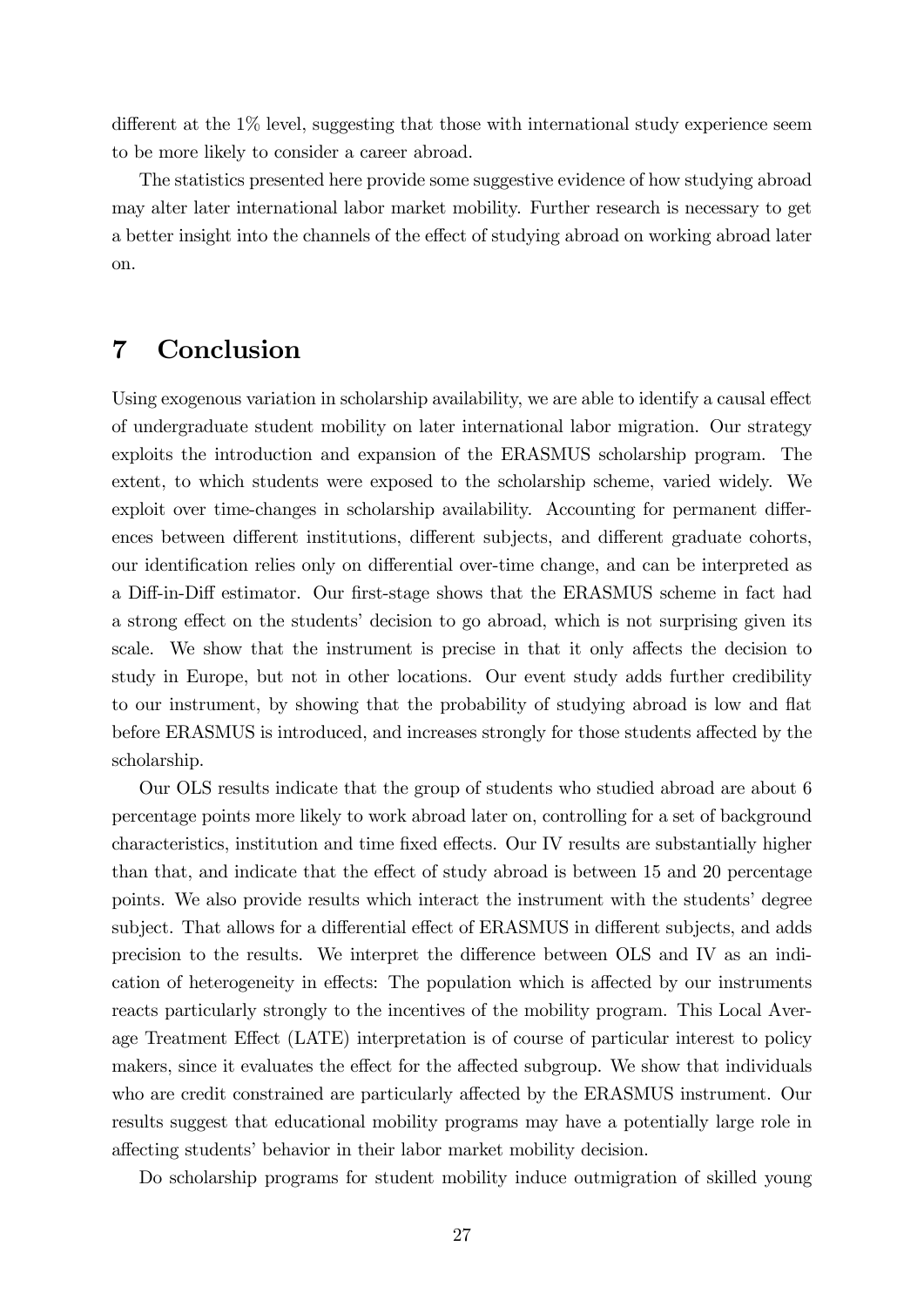people? By showing that studying abroad increases the probability of working abroad later on, our evidence provides some support for this hypothesis. There actually is some evidence that scholarship-providing institutions take induced outmigration seriously, and try to reduce cost of returning to the home country (through networking or financial support for a re-integration period) or explicitly condition support on the promise of return migration after the stay at a foreign university.

Clearly, policy implications depend on the point of view. From an EU perspective, ERASMUS is successful in that this student mobility scheme appears to contribute to the development of an integrated European labor market. This is especially so if we take into account the descriptive evidence from the previous section that location choices are sticky, i.e. that mobile students tend to return to the region where they studied before. A national perspective may be more concerned with locating talented graduates within the national boundaries. In this case the assessment may be very different. We stress again that this is only part of the picture  $\sim$  a full *cost-benefit analysis'* would have to take into account many other factors, including whether mobile workers return in the long run, how a country benefits from workers abroad, to what extent outmigration is offset by immigration, how the human capital of students is increased through the stay abroad, and how students value the experience of studying abroad. While it would be of great interest to evaluate these policies explicitly, it is clear that they form a challenging undertaking: Return intentions change with time spent abroad (Dustmann 1996), and our work underlines the view that migration patterns are complex.

There is another implication which is of interest to policymakers. Under the assumption that students from other countries behave similarly to those in our sample, an opportunity to attract talented graduates is to provide student exchange opportunities. Attractive universities and scholarship programs may yield a return through attracting students, part of whom will remain as skilled workers later on.

More generally, our work allows insights into the dynamic implications of educational mobility decisions. Our results indicate that the effects of educational mobility programs go far beyond affecting the decision to study abroad for some time period, but rather reach far into the labor market, and it will be interesting to follow the sample of graduates as their careers unfold. But already at this early stage our results indicate that even short-term mobility investments can lead to significant further mobility investments later on. More generally, we shed light on long-run effects of mobility investments, and the relevance of early mobility decisions. We also provide additional insights into student exchange mobility, a phenomena of worldwide increasing importance. While we take no side in the debate about brain drain versus gains from opportunities, we do think that our study provides important evidence to understand the link between educational exchange mobility and labor market mobility later on.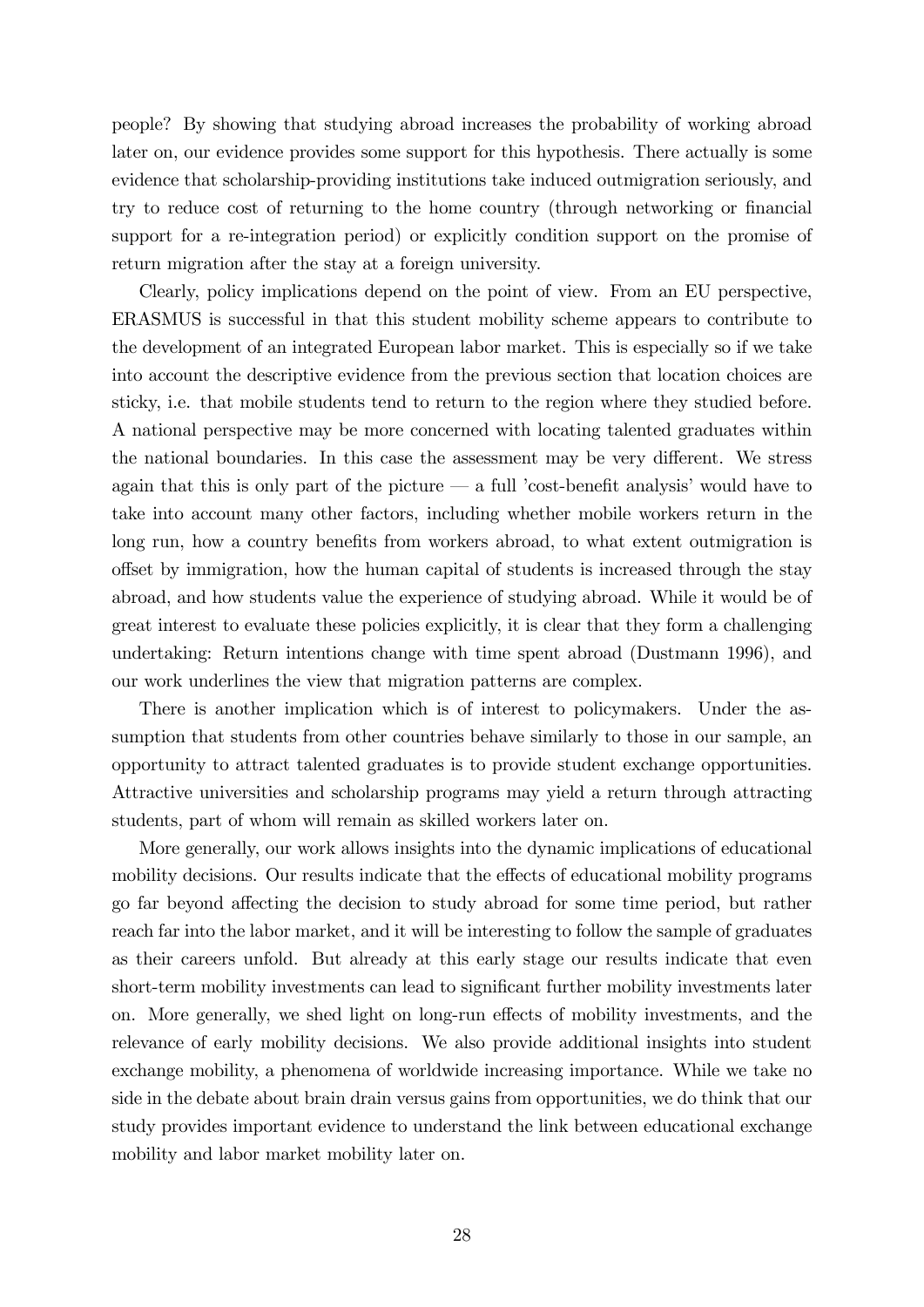## References

- Becker, S. O., Ichino, A. & Peri, G. (2003), 'How large is the "Brain Drain" from Italy?', CESifo Working Paper 839.
- Beine, M., Docquier, F. & Rapoport, H. (2001), 'Brain drain and economic growth: theory and evidence', *Journal of Development Economics*  $64(2001)$ ,  $275-289$ .
- Bhagwati, J. N. & Hamada, K. (1974), ëThe brain drain, international integration of markets for professionals and unemployment : A theoretical analysis', *Journal of* Development Economics  $1(1)$ , 268–274.
- Briedis, K. & Minks, K.-H. (2004), ëZwischen Hochschule und Arbeitsmarkt. Eine Befragung der Hochschulabsolventinnen und Hochschulabsolventen des Prüfungsjahres 2001í, HIS Projektbericht 2004(March).
- Chellaraj, G., Maskus, K. E. & Mattoo, A. (2006), Skilled Immigrants, Higher Education, and U.S. Innovation, in c. Özden & M. Schiff, eds, 'International Migration, Remittances & the Brain Drain', The World Bank, chapter 8, pp.  $245-259$ .
- Commission of the European Communities (2002), 'Commission's Action Plan for skills and mobility', *Official Journal*  $(13/02/2002)$ .
- Council of the European Communities (1987), 'Council Decision of 15 June 1987 adopting the European Community Action Scheme for the Mobility of University Students (Erasmus)', *Official Journal* L166(25/06/1987), 20–24. cited after http://eurlex.europa.eu.
- DAAD (1992), Studienland EG. Geförderte Kooperationsprogramme deutscher Hochschulen 1992/93, Deutscher Akademischer Austauschdienst, Arbeitsstelle ERASMUS.
- Docquier, F. & Marfouk, A. (2006), International Migration by Education Attainment, 1990  $\Upsilon$ - 2000, *in* c. Özden & M. Schiff, eds, 'International Migration, Remittances  $&$  the Brain Drain', The World Bank, chapter 5, pp. 251–200.
- Dustmann, C. (1996), 'Return migration. The European experience', *Economic Policy*  $11(22), 215-250.$
- Gehmlich, Volker (2000), Der DAAD begleitet ERASMUS, Deutscher Akademischer Austauschdienst (DAAD).
- Grubel, Herbert B. & Scott, Anthony D. (1966), ëThe International Flow of Human Capital', The American Economic Review  $56(1/2)$ , 268–274.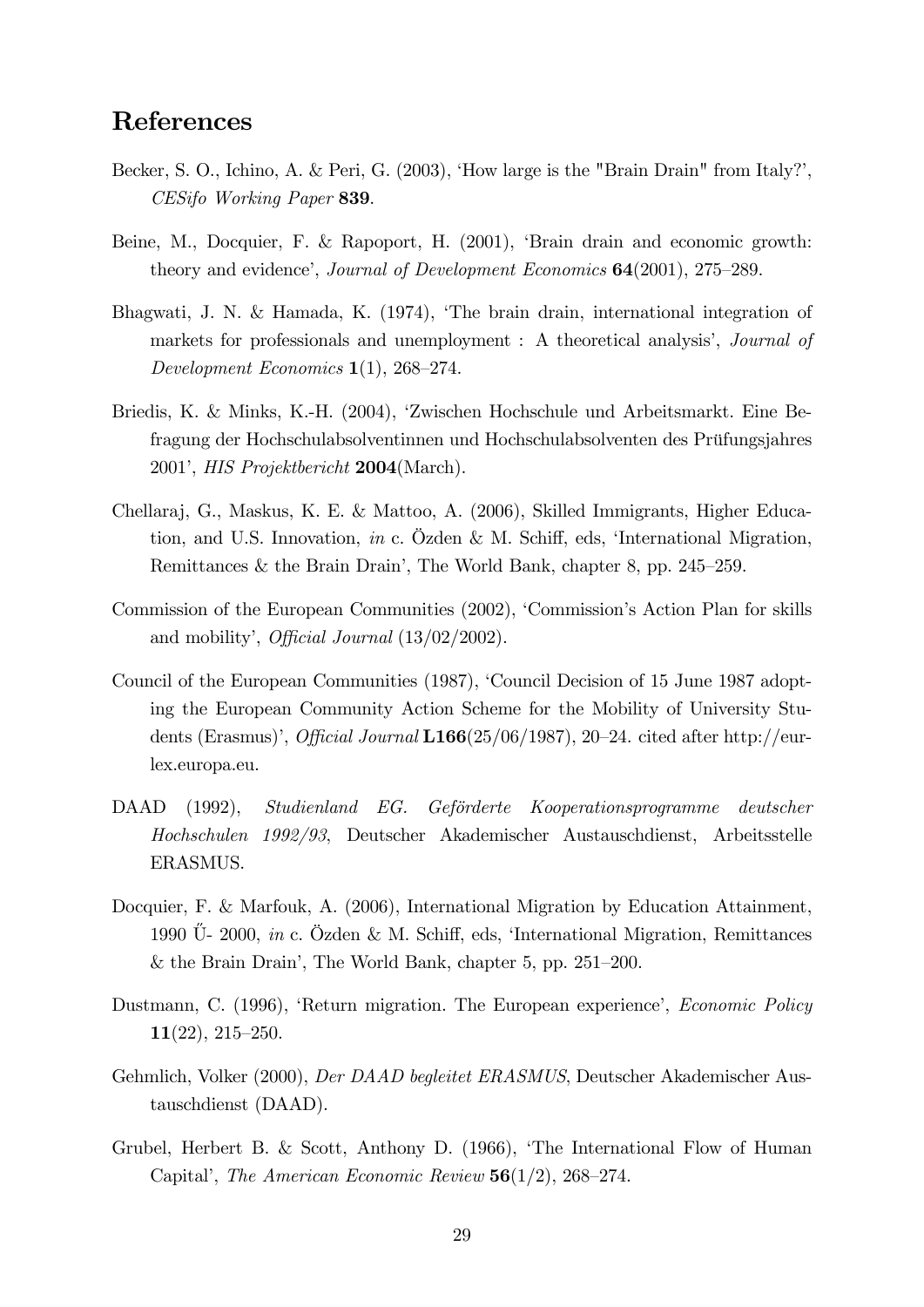- Imbens, Guido and Angrist, Joshua (1994), 'Identification and Estimation of Local Average Treatment Effects', *Econometrica*  $62(2)$ , 467–475.
- Isserstedt, Wolfgang and Schnitzler, Klaus (2002), Internationalisierung des Studiums. Ergebnisse der 16. Sozialerhebung des Deutschen Studentenwerks, Bundesminsterium für Bildung und Forschung.
- Jahr, V. & Teichler, U. (2000), Employment and Work of Former ERASMUS Students, in U. Teichler, J. Gordon & F. Maiworm, eds, 'Socrates 2000 Evaluation Study', Study for the European Commission, chapter 5, pp. 99–117.
- Kling, J. R. (2001), 'Interpreting Instrumental Variables Estimates of the Returns to Schooling', Journal of Business  $\mathcal C$  Economic Statistics 19(3), 358–364.
- Müßig-Trapp, P. & Schnitzler, K. (1997), Vorbereitung auf Europa durch Mobilität und Internationalisierung des Studiums, Bundesministerium für Bildung, Wissenschaft, Forschung und Technologie.
- Oosterbeek, H. & Webbink, D. (2006), ëDoes studying abroad induce a brain drain?í, CPB Discussion Paper 64.
- Saint-Paul, G. (2004), 'The Brain Drain: Some Evidence from European Expatriates in the United States', IZA Discussion Paper 1310.
- Smith, A. (1988), Erasmus eine Investition in die Zukunft der Gemeinschaft, in Erasmus - Wege zum Studiumí, University of Cologne. cited in Gehmlich(2000).
- The Economist  $(2006)$ , 'Auf wiedersehen, Fatherland',  $(26/10/2006)$ .
- Uebelmesser, S. (2001), 'To Go or Not to Go: Emigration from Germany', German *Economic Review*  $7(2)$ , 211–231.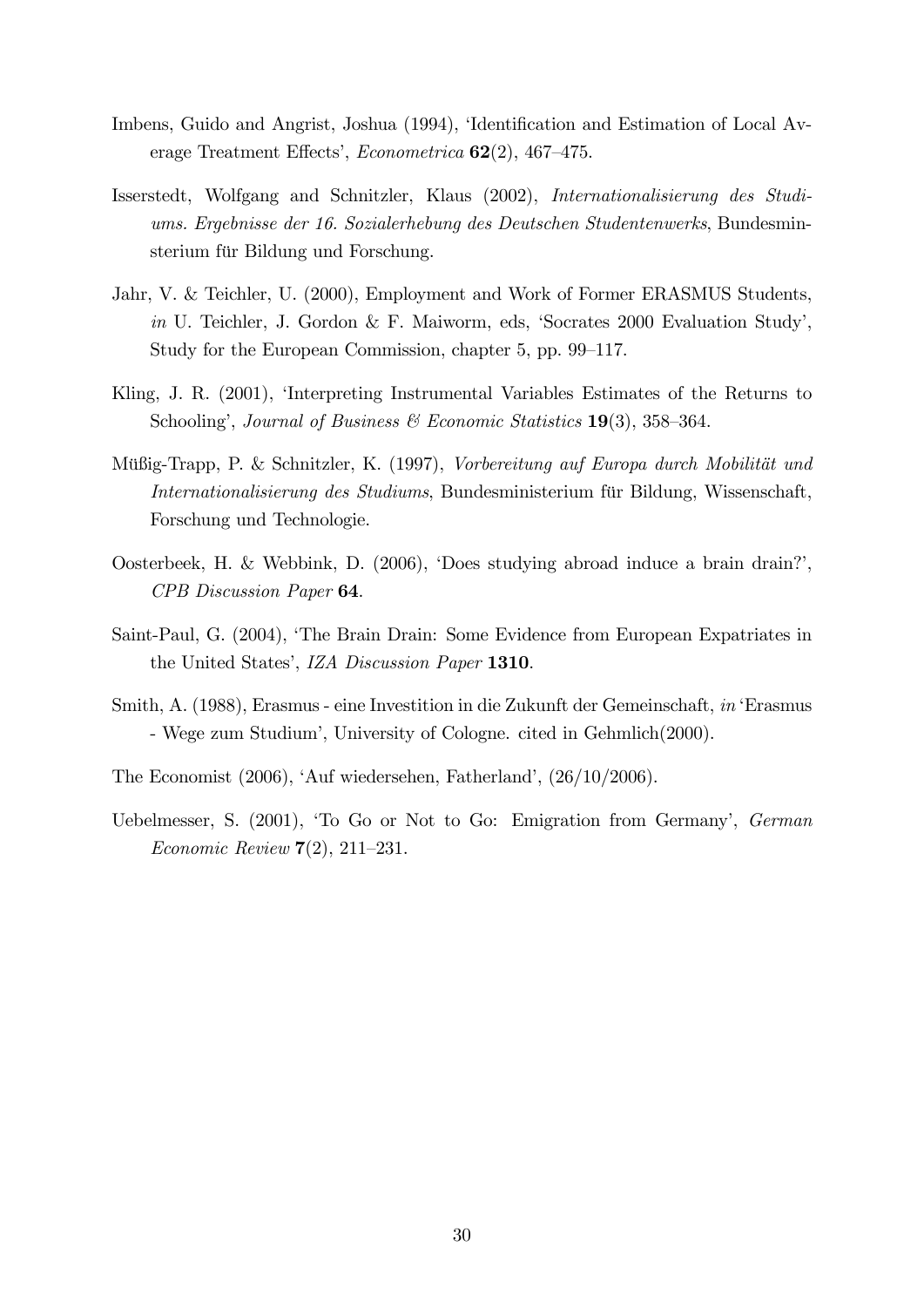# 8 Tables

#### Table 1: Summary Statistics

|                                     | (1)     | $\overline{(2)}$ | $\overline{(3)}$ | (4)        | (5)        |
|-------------------------------------|---------|------------------|------------------|------------|------------|
|                                     |         | Study            | Study            | Work       | Work       |
|                                     | All     | $Abroad=0$       | $Abroad=1$       | $Abroad=0$ | $Abroad=1$ |
| Working abroad                      | 0.035   | 0.031            | 0.107            | 0.000      | 1.000      |
|                                     | (0.184) | (0.175)          | (0.309)          | (0.000)    | (0.000)    |
|                                     |         |                  |                  |            |            |
| Undergraduate study abroad          | 0.045   | 0.000            | 1.000            | 0.042      | 0.138      |
|                                     | (0.207) | (0.000)          | (0.000)          | (0.120)    | (0.345)    |
|                                     |         |                  |                  |            |            |
| ERASMUS ratio                       | 0.024   | 0.023            | 0.047            | 0.024      | 0.039      |
|                                     | (0.055) | (0.054)          | (0.072)          | (0.055)    | (0.063)    |
|                                     | 0.436   | 0.425            | 0.662            | 0.429      | 0.622      |
| <b>ERASMUS</b> indicator            |         |                  |                  |            |            |
|                                     | (0.496) | (0.494)          | (0.473)          | (0.495)    | (0.485)    |
| Female                              | 0.421   | 0.419            | 0.463            | 0.419      | 0.496      |
|                                     | (0.494) | (0.493)          | (0.499)          | (0.493)    | (0.500)    |
|                                     |         |                  |                  |            |            |
| Experience                          | 2.824   | 2.830            | 2.696            | 2.817      | 3.015      |
|                                     | (2.030) | (2.030)          | (2.021)          | (2.028)    | (2.093)    |
|                                     |         |                  |                  |            |            |
| Apprenticeship                      | 0.309   | 0.315            | 0.183            | 0.312      | 0.234      |
|                                     | (0.462) | (0.465)          | (0.387)          | (0.463)    | (0.424)    |
|                                     |         |                  |                  |            |            |
| Mother's Education (years)          | 11.825  | 11.741           | 13.609           | 11.775     | 13.222     |
|                                     | (3.306) | (3.275)          | (3.453)          | (3.295)    | (3.290)    |
|                                     |         | 13.247           | 15.120           | 13.28      | 14.736     |
| Father's Education (years)          | 13.331  |                  |                  |            |            |
|                                     | (3.644) | (3.637)          | (3.332)          | (3.649)    | (3.216)    |
| Final University Grade <sup>1</sup> | 2.068   | 2.078            | 1.859            | 2.074      | 1.906      |
|                                     | (0.685) | (0.627)          | (0.660)          | (0.686)    | (0.644)    |
|                                     |         |                  |                  |            |            |
| Bafoeg indicator <sup>2</sup>       | 0.414   | 0.418            | 0.346            | 0.417      | 0.355      |
| (Financial Assistance)              | (0.493) | (0.493)          | (0.476)          | (0.493)    | (0.479)    |
|                                     |         |                  |                  |            |            |
| Observations                        | 38527   | 36798            | 1729             | 37182      | 1345       |

 $\overline{^{1}}$ The final university degree is only available for 37644 students in our sample. (The best grade is 1.0 the worst 4.0) <sup>2</sup>The question on financial assistance has been administered since 1993. We therefore have the information on Bafoeg for 24405 individuals in our sample.

Note: This table contains sample means and (in brackets) standard deviations.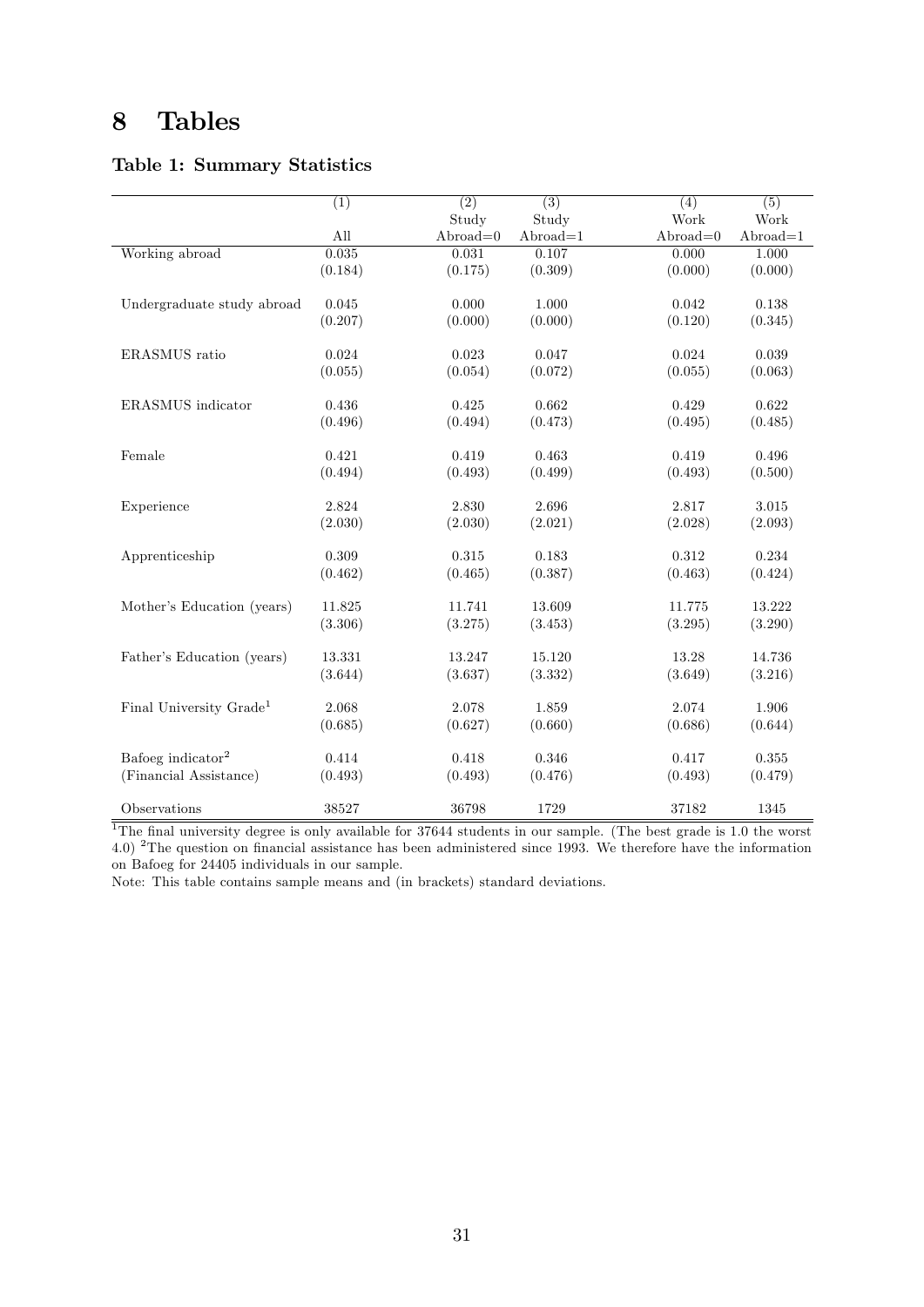| Dependent Variable: Indicator for Study Abroad                                                                     | Ξ                             | $\widehat{\mathfrak{S}}$         | $\widehat{c}$                              | €                                    | $\widehat{5}$                              | $\widehat{6}$                                          |
|--------------------------------------------------------------------------------------------------------------------|-------------------------------|----------------------------------|--------------------------------------------|--------------------------------------|--------------------------------------------|--------------------------------------------------------|
| ERASMUS Ratio                                                                                                      | $(0.0447)$ ***<br>0.1866      |                                  | $(0.0442)^{***}$<br>0.1847                 |                                      | $(0.0440)$ ***<br>0.1819                   |                                                        |
| ERASMUS Indicator                                                                                                  |                               | $(0.0045)$ ***<br>0.0136         |                                            | $(0.0045)$ ***<br>0.0134             |                                            | $(0.0045)$ ***<br>0.0135                               |
| $\label{p:em} \textbf{Female}$                                                                                     | $-0.0027$                     | $-0.0027$                        | $-0.0041$                                  | $-0.0042$                            | $-0.0040$                                  | $-0.0041$                                              |
| Apprenticeship                                                                                                     | (0.0033)<br>$-0.0131$         | (0.0033)<br>$-0.0130$            | (0.0033)<br>$-0.0086$                      | (0.0033)<br>$-0.0084$                | (0.0033)<br>$-0.0089$                      | (0.0033)<br>$-0.0088$                                  |
| Experience                                                                                                         | $(0.0031)$ ***<br>$-0.0019$   | $(0.0031)^{***}$<br>$-0.0020$    | $(0.0030)***$<br>$-0.0019$                 | $(0.0030)$ ***<br>$-0.0019$          | $(0.0030)$ ***<br>$-0.0019$                | $(0.0030)$ ***<br>$-0.0020$                            |
| $\mathbf{\Omega}$<br>Parental Education Dummy                                                                      | (0.0014)                      | (0.0014)                         | (0.0014)<br>0.0101                         | $(0.0036)$ ***<br>(0.0014)<br>0.0102 | (0.0014)<br>0.0096                         | (0.0014)<br>1600.0                                     |
| S<br>Parental Education Dummy                                                                                      |                               |                                  | $(0.0036)$ ***<br>$(0.0043)$ ***<br>0.0339 | $(0.0043)$ ***<br>0.0338             | $(0.0035)$ ***<br>$(0.0043)$ ***<br>0.0327 | $(0.0035)$ ***<br>$(0.0043)$ ***<br>0.0326             |
| Studying in State of Highschool Degree                                                                             |                               |                                  |                                            |                                      | $-0.0136$                                  | $(0.0067)$ **<br>$-0.0137$                             |
| Distance to High School State (100km)                                                                              |                               |                                  |                                            |                                      | $(0.0067)$ **<br>(0.0018)<br>0.0018        | (0.0017)<br>0.0018                                     |
| Follow-up Survey (Dummy)                                                                                           | (0.0054)<br>0.0076            | (0.0054)<br>0.0078               | (0.0054)<br>0.0073                         | (0.0054)<br>0.0076                   | (0.0054)<br>0.0074                         | (0.0054)                                               |
| Parental Occupation Dummies                                                                                        |                               |                                  | ↘                                          | ↘                                    | $\checkmark$                               | $\checkmark$                                           |
| Graduate Cohort FE<br>Year Abroad FE<br>University FE<br>Subject FE                                                | $>$ $>$ $>$                   | $\mathcal{L} \times \mathcal{L}$ | $\ddot{\sim}$<br>$\searrow$                | $\searrow$<br>$\searrow$             | $\checkmark$<br>$\searrow$                 | $\searrow$<br>$\checkmark$<br>$\searrow$<br>$\searrow$ |
| Instruments:<br>ERASMUS                                                                                            | Ratio                         | Indicator                        | Ratio                                      | Indicator                            | Ratio                                      | Indicator                                              |
| R-squared<br>Z                                                                                                     | 38527<br>0.066                | 38527<br>0.065                   | 38527                                      | 38527                                | 38527<br>0.073                             | 38527<br>0.072                                         |
| $F-stat of Instrument(s)$                                                                                          | 17.41                         | 0.09                             | 17.43                                      | 8.89                                 | 17.11                                      | 9.04                                                   |
| All standard errors are clustered at the university*subject level.<br>$\overline{***}$ significant at the 1% level | **significant at the 5% level | *significant at the 10% level    |                                            |                                      |                                            |                                                        |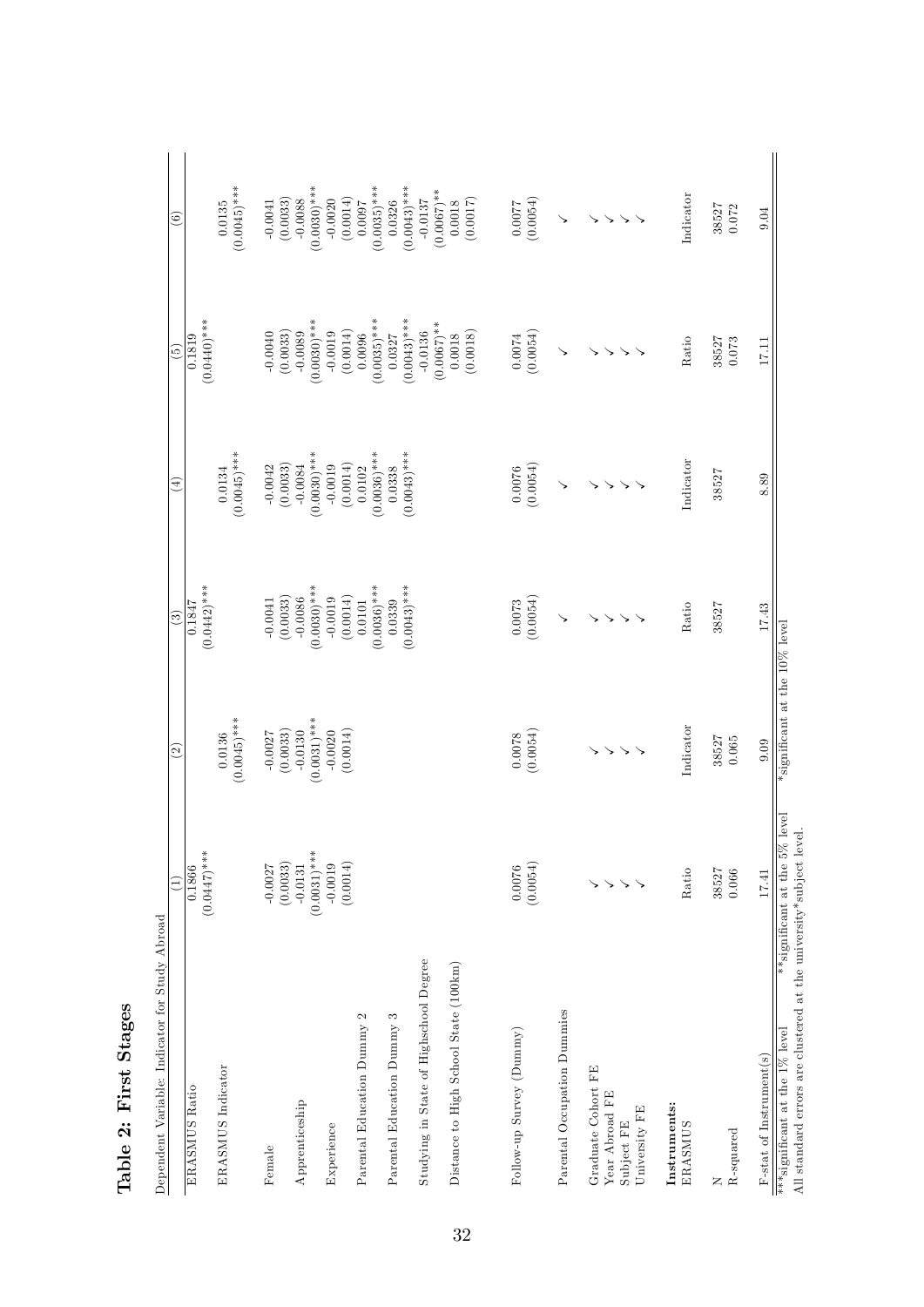|                                               | $\widehat{\Xi}$               | $\widehat{c}$                 | $\mathfrak{S}$        | $\left( 4\right)$     | $\widetilde{5}$       | $\odot$               |
|-----------------------------------------------|-------------------------------|-------------------------------|-----------------------|-----------------------|-----------------------|-----------------------|
| Dependent Variable: Study Abroad in           | Europe                        | Europe                        | USA                   | USA                   | Rest                  | Rest                  |
| ERASMUS Ratio                                 | $(0.0419)$ ***<br>0.1840      |                               | (0.0155)<br>0.0142    |                       | (0.0070)<br>0.0046    |                       |
| ERASMUS Indicator                             |                               | 0.0159                        |                       | $-0.0018$             |                       | 0.0009                |
|                                               |                               | $(0.0039)$ ***                |                       | (0.0019)              |                       | (0.0012)              |
| Female                                        | $-0.0016$                     | $-0.0016$                     | $-0.0011$             | $-0.0011$             | $-0.0015$             | $-0.0015$             |
|                                               | (0.0026)                      | (0.0027)                      | (0.0011)              | (0.0011)              | $(0.0009)^*$          | $(0.0009)$ *          |
| Apprenticeship                                | $-0.0049$                     | $-0.0048$                     | $-0.0018$             | $-0.0017$             | $-0.0007$             | $-0.0007$             |
|                                               | $(0.0025)$ *                  | $(0.0025)^*$                  | (0.0011)              | 0.0011                | (0.0008)              | (0.0008)              |
| Experience                                    | $-0.0011$<br>(0.0011)         | (0.0011)<br>$-0.0012$         | (0.0005)<br>0.0004    | (0.0005)<br>0.0004    | (0.0003)<br>$-0.0004$ | (0.0003)<br>$-0.0004$ |
| $\mathbf{\Omega}$<br>Parental Education Dummy | $-0.0014$                     | $-0.0015$                     | $-0.0002$             | $-0.0002$             | $-0.0000$             | $-0.0000$             |
|                                               | (0.0024)                      | (0.0024)                      | (0.0011)              | (0.0011)              | (0.0009)              | (0.0009)              |
| S<br>Parental Education Dummy                 | 0.0154                        | 0.0151                        | 0.0037                | 0.0036                | $-0.0001$             | $-0.0001$             |
|                                               | $(0.0033)$ ***                | $(0.0033)$ ***                | (0.0015)              | (0.0015)              | (0.0009)              | (0.0009)              |
| Studying in State of Highschool Degree        | $-0.0105$                     | $-0.0106$                     | $-0.0005$             | $-0.0005$             | 0.0013                | 0.0013                |
|                                               | $(0.0054)$ **<br>0.0010       | $(0.0054)$ **<br>0.0011       | (0.0022)<br>$-0.0002$ | $-0.0002$<br>(0.0022) | (0.0022)<br>0.0006    | (0.0022)<br>0.0006    |
| Distance to High School State (100km)         | (0.014)                       | (0.014)                       | (0.0006)              | (0.0006)              | (0.0006)              | (0.0006)              |
| Follow-up Survey (Dummy)                      | 0.0045                        | 0.0048                        | $-0.0014$             | $-0.0014$             | 0.0014                | 0.0014                |
|                                               | (0.0043)                      | (0.0044)                      | (0.0019)              | (0.0018)              | (0.0022)              | (0.0012)              |
| Parental Occupation Dummies                   |                               |                               |                       |                       | ↘                     |                       |
| Graduate Cohort FE                            | ↘                             |                               |                       |                       |                       |                       |
| Year Abroad FE                                |                               | $\searrow$                    | $\searrow$            |                       | $\searrow$            |                       |
| Subject FE                                    | $>$ $>$ $>$                   | $\checkmark$                  | $\searrow$            |                       | ↘                     |                       |
| University FE                                 |                               |                               |                       |                       |                       |                       |
| Instruments:                                  |                               |                               |                       |                       |                       |                       |
| ERASMUS                                       | Ratio                         | Indicator                     | Ratio                 | Indicator             | Ratio                 | Indicator             |
| z                                             | 38527                         | 38527                         | 38527                 | 38527                 | 38527                 | 38527                 |
| R-squared                                     | 0.064                         | 0.063                         | 0.074                 | 0.074                 | 0.032                 | 0.032                 |
| F-stat of Instrument(s)                       | 19.29                         | $16.82\,$                     | 0.83                  | 0.08                  | 0.44                  | 0.57                  |
| ***significant at the 1% level                | **significant at the 5% level | *significant at the 10% level |                       |                       |                       |                       |

Table 3: Falsification Exercise: First Stages with Different Destinations Table 3: Falsification Exercise: First Stages with Different Destinations

All standard errors are clustered at the university\*sub ject level.

All standard errors are clustered at the university<br>\*subject level.  $\;$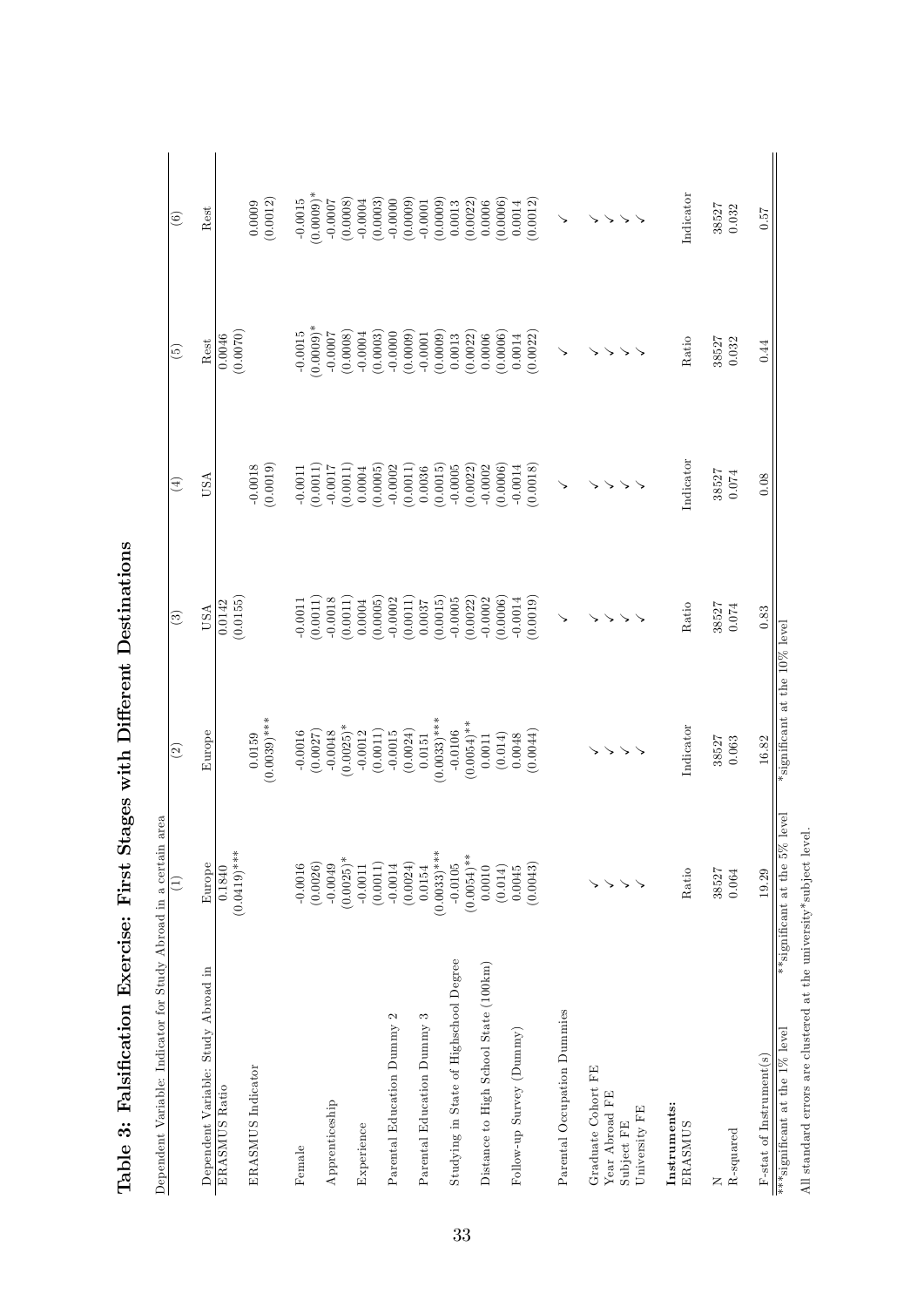#### Table 4: Main Results

| Dependent variable. Working Abroad | (1)            | $\overline{(2)}$ | $\overline{(3)}$ | (4)            | $\overline{(5)}$ |
|------------------------------------|----------------|------------------|------------------|----------------|------------------|
| Estimation Method                  | <b>OLS</b>     | IV               | IV               | IV             | IV               |
| <b>Study Abroad</b>                | 0.0611         | 0.2386           | 0.1444           | 0.2342         | 0.1890           |
|                                    | $(0.0092)$ *** | $(0.1416)^*$     | $(0.0582)$ **    | (0.2556)       | $(0.0820)$ **    |
| Female                             | 0.0060         | 0.0064           | 0.0062           | 0.0064         | 0.0063           |
|                                    | $(0.0024)$ **  | $(0.0025)$ ***   | $(0.0024)$ ***   | $(0.0025)$ *** | $(0.0024)$ ***   |
| Apprenticeship                     | $-0.0065$      | $-0.0042$        | $-0.0054$        | $-0.0043$      | $-0.0048$        |
|                                    | $(0.0023)$ *** | (0.0029)         | $(0.0024)$ **    | (0.0039)       | $(0.0026)^*$     |
| Experience                         | 0.0047         | 0.0051           | 0.0049           | 0.0051         | 0.0050           |
|                                    | $(0.0014)$ *** | $(0.0014)$ ***   | $(0.0014)$ ***   | $(0.0015)$ *** | $(0.0014)$ ***   |
| Follow Up Survey (Dummy)           | $-0.0038$      | $-0.0053$        | $-0.0045$        | $-0.0052$      | $-0.0049$        |
|                                    | (0.0052)       | (0.0054)         | (0.0052)         | (0.0057)       | (0.0053)         |
| Graduate Cohort FE                 |                |                  |                  |                |                  |
| Year Abroad FE                     |                |                  |                  |                |                  |
| Subject FE                         |                |                  |                  |                |                  |
| University FE                      |                |                  |                  |                |                  |
| Instruments:                       |                |                  |                  |                |                  |
| <b>ERASMUS</b>                     |                | Ratio            | Ratio            | Indicator      | Indicator        |
| Interactions with subject          |                |                  | ✓                |                | ✓                |
| N                                  | 38527          | 38527            | 38527            | 38527          | 38527            |
| R-squared                          | 0.038          | 0.001            | 0.030            | 0.003          | 0.019            |
|                                    |                |                  |                  |                |                  |
| <b>F-stat First Stage</b>          |                | 17.41            | 11.11            | 9.09           | 3.66             |

Dependent Variable: Working Abroad

\*\*\*significant at  $1\%$  level \*\*significant at  $5\%$  level \*\*significant at  $10\%$  level All standard errors are clustered at the university\*subject level. Dependent variable is an indicator for whether the respondent works abroad at the time of the survey. Study abroad is an indicator for whether the student spends part of her university career at a foreign university. See text for further details.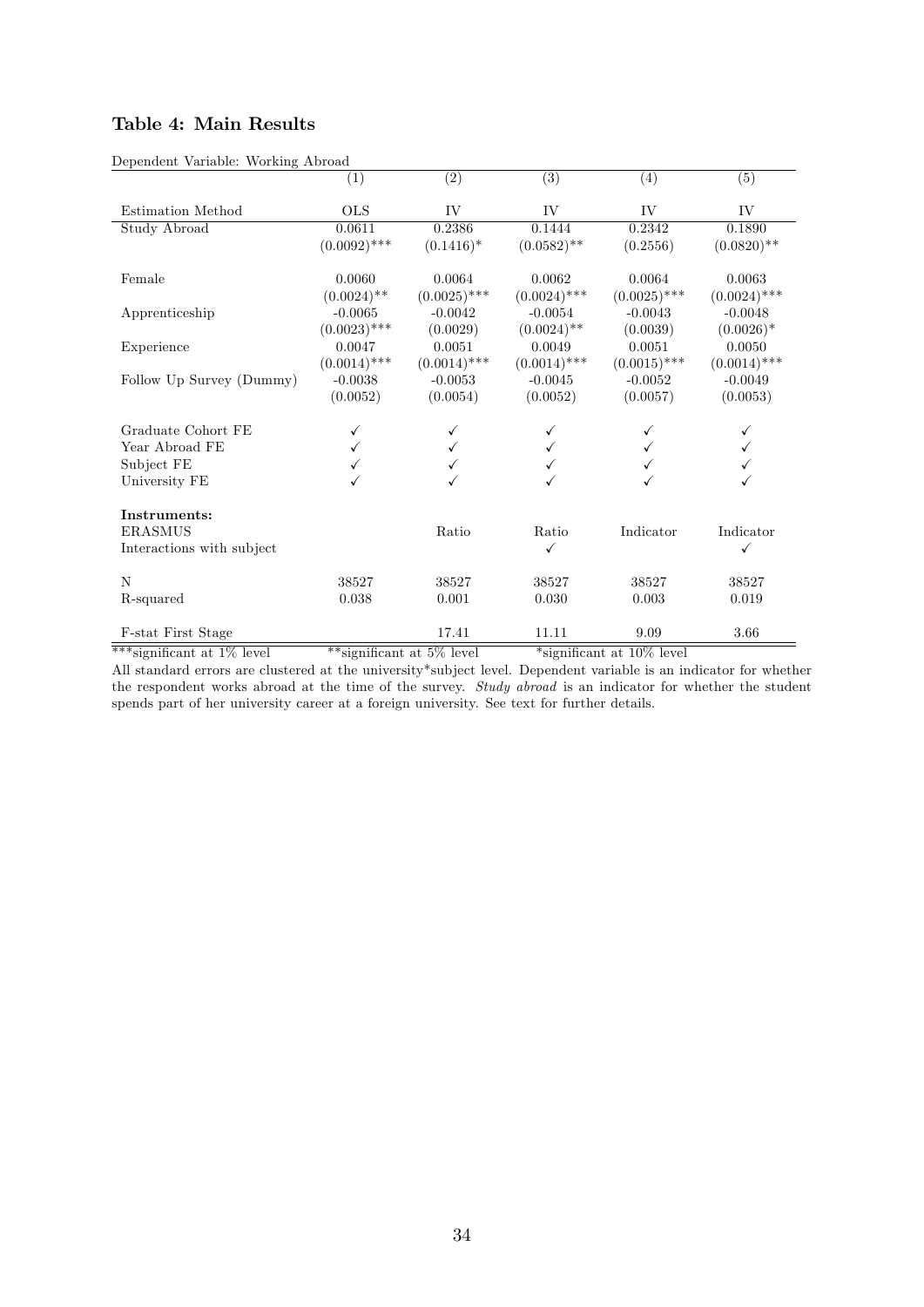| Dependent Variable: Dummy for Working Abroad |                |                  |                  |                |                |
|----------------------------------------------|----------------|------------------|------------------|----------------|----------------|
|                                              | (1)            | $\overline{(2)}$ | $\overline{(3)}$ | (4)            | (5)            |
| Estimation Method                            | <b>OLS</b>     | IV               | IV               | IV             | IV             |
| Abroad                                       | 0.0589         | 0.2354           | 0.1408           | 0.2404         | 0.1858         |
|                                              | $(0.0091)$ *** | $(0.1424)^*$     | $(0.0586)$ **    | (0.2602)       | $(0.0840)$ **  |
| Female                                       | 0.0051         | 0.0059           | 0.0055           | 0.0059         | 0.0057         |
|                                              | $(0.0024)$ **  | $(0.0025)$ **    | $(0.0024)$ **    | $(0.0027)$ **  | $(0.0025)$ **  |
| Apprenticeship                               | $-0.0043$      | $-0.0028$        | $-0.0036$        | $-0.0028$      | $-0.0033$      |
|                                              | $(0.0023)^*$   | (0.0026)         | (0.0024)         | (0.0031)       | (0.0024)       |
| Experience                                   | 0.0047         | 0.0051           | 0.0049           | 0.0051         | 0.0050         |
|                                              | $(0.0014)$ *** | $(0.0014)$ ***   | $(0.0014)$ ***   | $(0.0015)$ *** | $(0.0014)$ *** |
| Follow Up Survey (Dummy)                     | $-0.004$       | $-0.0054$        | $-0.0046$        | $-0.0054$      | $-0.0050$      |
|                                              | (0.0052)       | (0.0054)         | (0.0052)         | (0.0057)       | (0.0053)       |
| Parental Education Dummy 2                   | 0.0076         | 0.0057           | 0.0066           | 0.0056         | 0.0061         |
|                                              | $(0.0027)$ *** | $(0.0031)^*$     | $(0.0028)$ **    | (0.0039)       | $(0.0028)$ **  |
| Parental Education Dummy 3                   | 0.0103         | 0.0043           | 0.0075           | 0.0041         | 0.0060         |
|                                              | (0.0031)       | (0.0056)         | $(0.0036)$ **    | (0.0095)       | (0.0043)       |
| Parental Occupation Dummies                  | ✓              | ✓                | ✓                | ✓              | ✓              |
| Graduate Cohort FE                           | ✓              |                  |                  |                | $\checkmark$   |
| Year Abroad FE                               |                |                  |                  |                |                |
| Subject FE                                   |                | ✓                |                  |                |                |
| University FE                                |                |                  |                  |                |                |
| Instruments:                                 |                |                  |                  |                |                |
| <b>ERASMUS</b>                               |                | Ratio            | Ratio            | Indicator      | Indicator      |
| Interactions with subject                    |                |                  | $\checkmark$     |                | ✓              |
| N                                            | 38527          | 38527            | 38527            | 38527          | 38527          |
| R-squared                                    | 0.040          | 0.0028           | 0.032            | 0.001          | 0.021          |
| <b>F-stat First Stage</b>                    |                | 17.429           | 10.907           | 8.893          | 3.419          |

## Table 5: Sensitivity Analysis 1 (Parental Background)

\*\*\*significant at 1% level \*\*\*significant at 5% level \*\*\*significant at 10% level

All standard errors are clustered at the university\*subject level.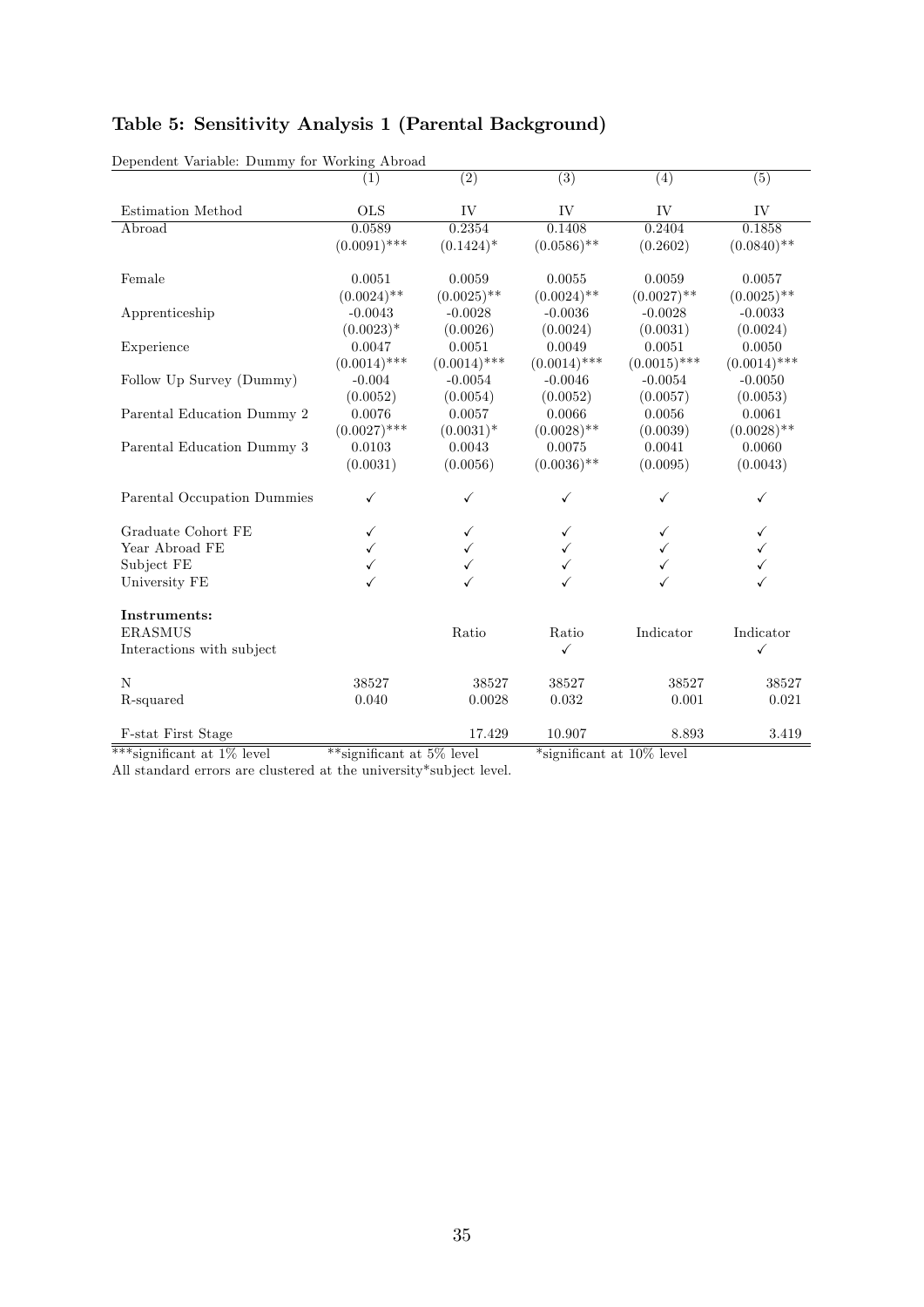#### Table 6: Sensitivity Analysis 2 (Early Mobility)

|                               | (1)            | $\overline{(2)}$ | $\overline{(3)}$ | (4)            | (5)            |
|-------------------------------|----------------|------------------|------------------|----------------|----------------|
| Estimation Method             | <b>OLS</b>     | IV               | IV               | IV             | IV             |
| Abroad                        | 0.0581         | 0.2305           | 0.1378           | 0.2451         | 0.1789         |
|                               | $(0.0091)$ *** | (0.1434)         | $(0.0569)$ **    | (0.2592)       | $(0.0830)$ **  |
| Female                        | 0.0052         | 0.0059           | 0.0055           | 0.0060         | 0.0057         |
|                               | $(0.0024)$ **  | $(0.0025)$ **    | $(0.0024)$ **    | $(0.0027)$ **  | $(0.0024)$ **  |
| Apprenticeship                | $-0.0046$      | $-0.0031$        | $-0.0039$        | $-0.0030$      | $-0.0035$      |
|                               | $(0.0023)$ **  | $(0.0014)$ **    | $(0.0024)$ *     | (0.0032)       | (0.0025)       |
| Experience                    | 0.0047         | 0.0051           | 0.0049           | 0.0051         | 0.0050         |
|                               | $(0.0014)$ *** | $(0.0014)$ ***   | $(0.0014)$ ***   | $(0.0015)$ *** | $(0.0014)$ *** |
| Follow Up Survey (Dummy)      | $-0.0040$      | $-0.0053$        | $-0.0046$        | $-0.0054$      | $-0.0050$      |
|                               | (0.0052)       | (0.0054)         | (0.0052)         | (0.0057)       | (0.0053)       |
| Parental Education Dummy 2    | 0.0072         | 0.0056           | 0.0065           | 0.0055         | 0.0061         |
|                               | $(0.0027)$ *** | $(0.0031)^*$     | $(0.0028)$ **    | (0.0038)       | $(0.0028)$ **  |
| Parental Education Dummy 3    | 0.0096         | 0.0040           | 0.0070           | 0.0035         | 0.0057         |
|                               | $(0.0031)$ *** | (0.0055)         | $(0.0035)$ **    | (0.0091)       | (0.0042)       |
| Studying in Highschool State  | 0.0021         | 0.0045           | 0.0032           | 0.0047         | 0.0038         |
|                               | (0.0057)       | (0.0061)         | (0.0057)         | (0.0070)       | (0.0060)       |
| Distance to High School State | 0.0033         | 0.0030           | 0.0031           | 0.0029         | 0.0030         |
| (100km)                       | $(0.0016)$ **  | $(0.0016)^*$     | $(0.0016)$ **    | $(0.0016)^*$   | $(0.0016)^*$   |
| Parental Occupation Dummies   | ✓              | ✓                | $\checkmark$     | ✓              | ✓              |
| Graduate Cohort FE            | ✓              | ✓                | ✓                |                | ✓              |
| Year Abroad FE                |                | ✓                |                  |                |                |
| Subject FE                    |                | ✓                | ✓                |                | ✓              |
| University FE                 |                |                  |                  |                |                |
| Instruments:                  |                |                  |                  |                |                |
| <b>ERASMUS</b>                |                | Ratio            | Ratio            | Indicator      | Indicator      |
| Interactions with subject     |                |                  | $\checkmark$     |                | ✓              |
| N                             | 38527          | 38527            | 38527            | 38527          | 38527          |
| R-squared                     | 0.040          | 0.0052           | 0.033            | 0.000          | 0.023          |
| F-stat First Stage            |                | 17.107           | 11.126           | 9.035          | 3.425          |

Dependent Variable: Dummy for Working Abroad

\*\*\*significant at  $1\%$  level \*\*\*significant at  $5\%$  level \*significant at  $10\%$  level

All standard errors are clustered at the university\*subject level.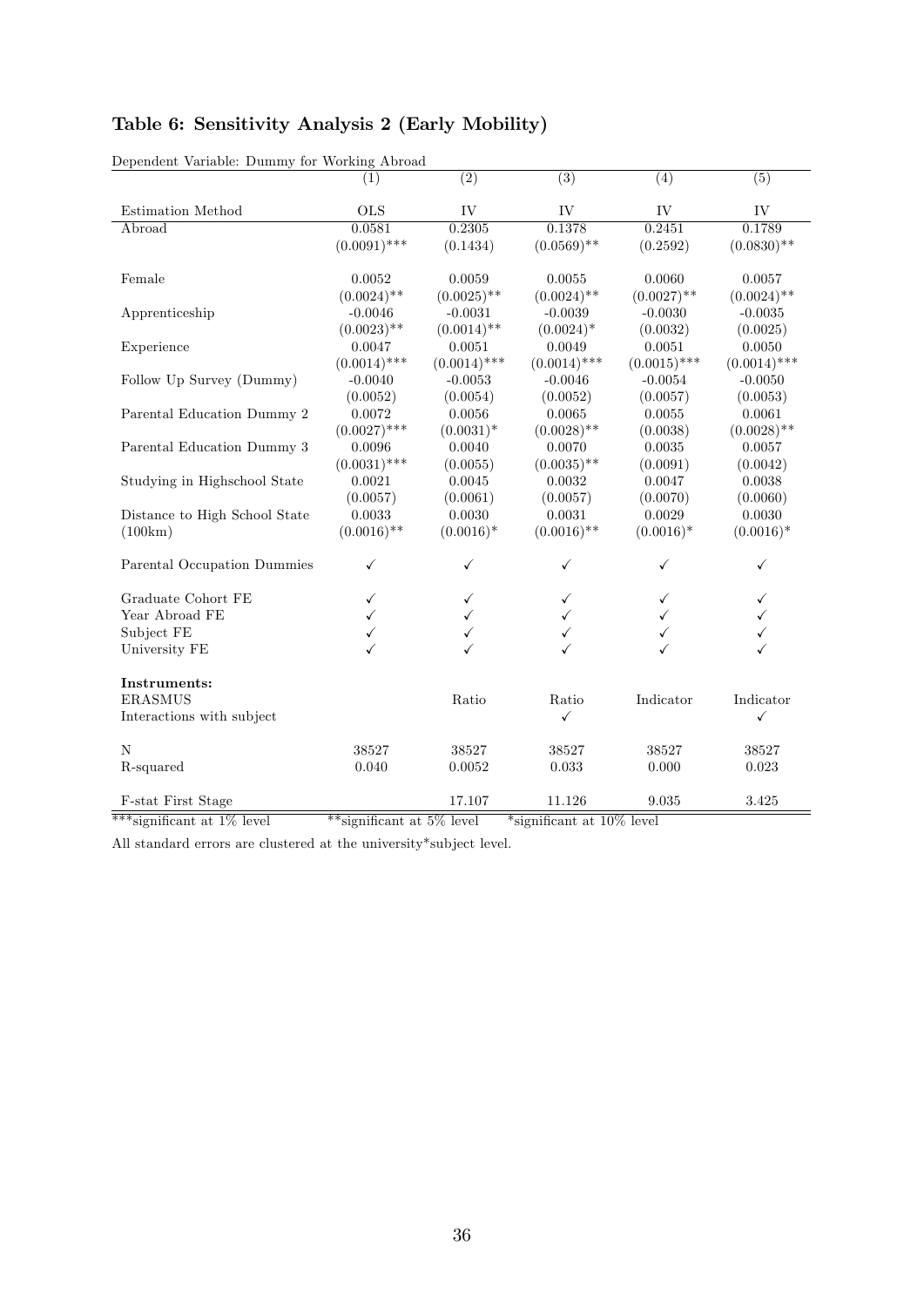| Dependent Variable: Dummy for Working Abroad |                |                  |                  |                  |                  |
|----------------------------------------------|----------------|------------------|------------------|------------------|------------------|
|                                              | (1)            | $\overline{(2)}$ | $\overline{(3)}$ | $\overline{(4)}$ | $\overline{(5)}$ |
| Estimation Method                            | <b>OLS</b>     | IV               | IV               | IV               | IV               |
| Abroad                                       | 0.0581         | 0.2307           | 0.1373           | 0.2475           | 0.1781           |
|                                              | $(0.0091)$ *** | (0.1434)         | $(0.0566)$ **    | (0.2592)         | $(0.0826)$ **    |
| Female                                       | 0.0052         | 0.0059           | 0.0055           | 0.0060           | 0.0057           |
|                                              | $(0.0024)$ **  | $(0.0025)$ **    | $(0.0024)$ **    | $(0.0027)$ **    | $(0.0024)$ **    |
| Apprenticeship                               | $-0.0046$      | $-0.0031$        | $-0.0039$        | $-0.0029$        | $-0.0035$        |
|                                              | $(0.0023)$ **  | (0.0026)         | $(0.0024)$ *     | (0.0032)         | (0.0025)         |
| Experience                                   | 0.0047         | 0.0050           | 0.0049           | 0.0054           | 0.0049           |
|                                              | $(0.0014)$ *** | $(0.0014)$ ***   | $(0.0014)$ ***   | $(0.0015)$ ***   | $(0.0014)$ ***   |
| Follow Up Survey (Dummy)                     | $-0.0039$      | $-0.0053$        | $-0.0045$        | $-0.0054$        | $-0.0049$        |
|                                              | (0.0052)       | (0.0054)         | (0.0052)         | (0.0057)         | (0.0053)         |
| Parental Education Dummy 2                   | 0.0072         | 0.0056           | 0.0065           | 0.0054           | 0.0061           |
|                                              | $(0.0027***$   | $(0.0031)^*$     | $(0.0028)$ **    | (0.0038)         | $(0.0028)$ **    |
| Parental Education Dummy 3                   | 0.0096         | 0.0040           | 0.0071           | 0.0034           | 0.0057           |
|                                              | $(0.0031)$ *** | (0.0054)         | $(0.0035)$ **    | (0.0091)         | (0.0042)         |
| Studying in Highschool State                 | 0.0021         | 0.0045           | 0.0032           | 0.0047           | 0.0038           |
|                                              | (0.0057)       | (0.0061)         | (0.0057)         | (0.0070)         | (0.0059)         |
| Distance to High School State                | 0.0032         | 0.0030           | 0.0031           | 0.0029           | 0.0030           |
| (100km)                                      | $(0.0016)$ **  | $(0.0016)*$      | $(0.0016)$ **    | $(0.0016)$ **    | $(0.0016)$ **    |
| Foreign Students/Total Students              | 0.0083         | 0.0077           | 0.0080           | 0.0077           | 0.0079           |
|                                              | $(0.0018)$ *** | $(0.0018)$ ***   | $(0.0018)$ ***   | $(0.0019)$ ***   | $(0.0018)$ ***   |
| Parental Occupation Dummies                  | ✓              | ✓                | ✓                | ✓                | $\checkmark$     |
| Graduate Cohort FE                           |                |                  |                  |                  |                  |
| Year Abroad FE                               |                |                  |                  |                  |                  |
| Subject FE                                   |                |                  |                  | $\checkmark$     | $\checkmark$     |
| University FE                                |                |                  |                  |                  | $\checkmark$     |
| Instruments:                                 |                |                  |                  |                  |                  |
| <b>ERASMUS</b>                               |                | Ratio            | Ratio            | Indicator        | Indicator        |
| Interactions with subject                    |                |                  | $\checkmark$     |                  | $\checkmark$     |
| N                                            | 38527          | 38527            | 38527            | 38527            | 38527            |
| R-squared                                    | 0.040          | 0.005            | 0.033            | 0.000            | 0.023            |
| F-stat First Stage                           |                | 17.11            | 11.12            | 9.06             | 3.42             |

## Table 7: Sensitivity Analysis 3 (Foreign Students at Home University)

Dependent Variable: Dummy for Working Abroad

\*\*\*significant at the 1% level \*\*\*significant at the 5% level \*\*significant at the 10% level

All standard errors are clustered at the university\*subject level.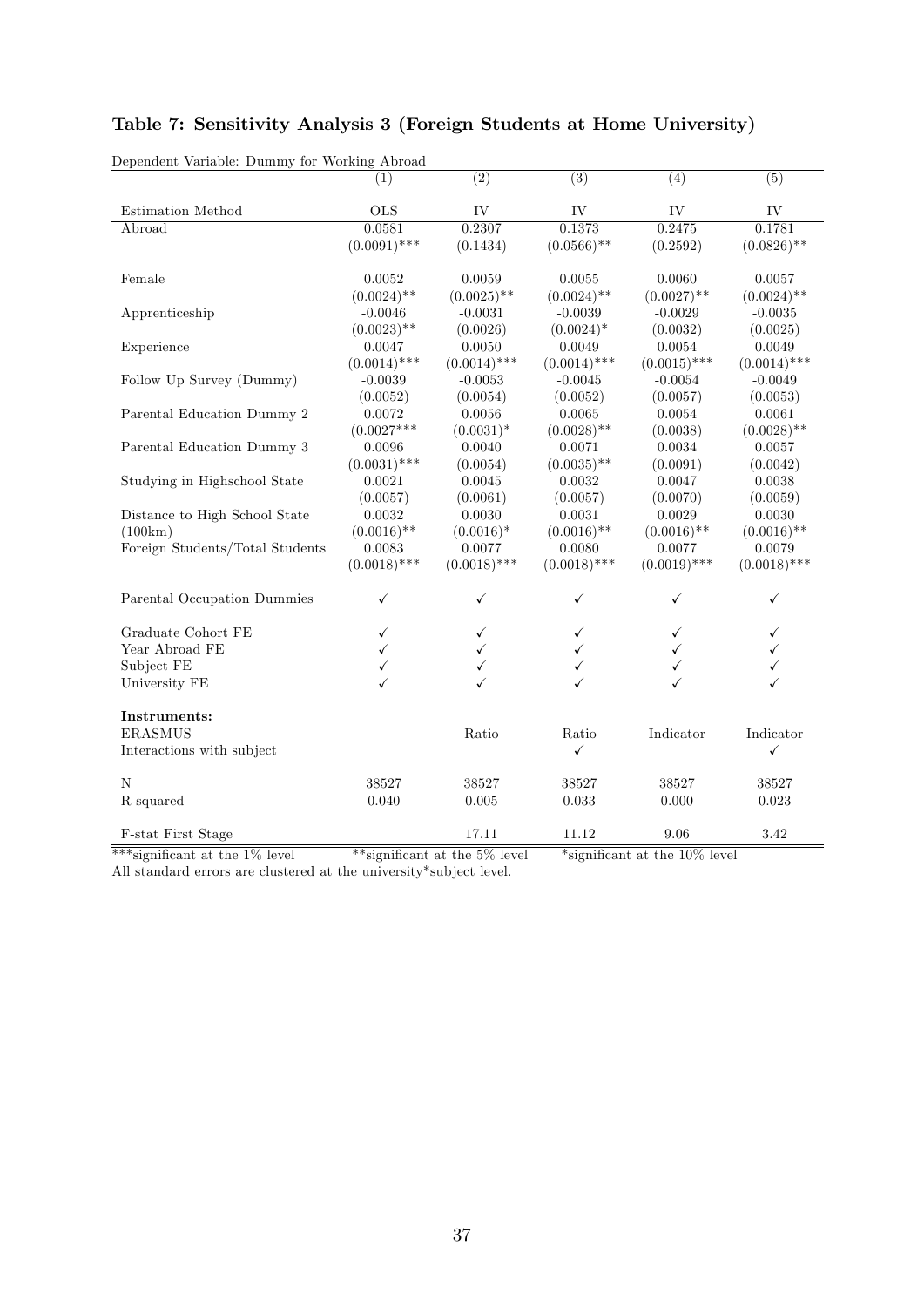| i           |
|-------------|
| ī           |
| ,<br>S<br>۱ |
|             |
|             |
|             |

Table 8: Sensitivity Analysis 4 (Time Trends and Additional FE)

Table 8: Sensitivity Analysis 4 (Time Trends and Additional FE)

| $(0.083)$ **<br>Indicator<br>(0.1138)<br>(0.0837)<br>0.1860<br>0.1789<br>0.1161<br>$3.425\,$<br>$1.898$<br>38527<br>2.971<br>$\geq$<br>Indicator<br>(0.2592)<br>(0.2953)<br>(0.2817)<br>0.2235<br>0.3243<br>$9.035\,$<br>6.809<br>8.130<br>38527<br>0.2451<br>$\overline{N}$<br>$(0.0569)$ **<br>$(0.0609)$ *<br>(0.0605)<br>0.1378<br>11.126<br>0.0776<br>13.789<br>0.1122<br>Ratio<br>8.682<br>38527<br>$\overline{N}$<br>$(0.1690)*$<br>(0.1515)<br>(0.1434)<br>$17.107$<br>0.2438<br>15.793<br>0.2892<br>0.2305<br>16.851<br>Ratio<br>38527<br>$\overline{N}$<br>$(0.0001)$ ***<br>$(0.0091)$ ***<br>$(0.0092)$ ***<br>0.0576<br>0.0568<br>38527<br>0.0581<br>*significant at the 10% level<br><b>OLS</b><br>$F\text{-}stat\  \, 1st\  \, stage$<br>$\label{eq:1} \textit{F-state 1st stage}$<br>$F\text{-}stat\ 1st\ stage$<br>coefficient<br>coefficient<br>coefficient<br>(st. err.)<br>$(\text{st. err.})$<br>**significant at the 5% level<br>$(\text{st. err.})$<br>Highest Parental Education Dummies<br>Distance home-college variables<br>Parental Occupation Dummies<br>University * Subject group FE<br>Including Subject-Specific<br>Interactions with subject<br>Graduate Cohort FE<br>Main specification<br>Year Abroad FE<br>Instruments:<br>Time Trends<br>Subject FE<br>ERASMUS<br>Including<br>Z | Dependent Variable: Dummy for Working Abroad | Ξ | $\widehat{\circ}$ | $\widehat{\mathbf{c}}$ | $\left( \begin{smallmatrix} 4 \ 4 \end{smallmatrix} \right)$ | $\widehat{\mathbf{e}}$ |
|------------------------------------------------------------------------------------------------------------------------------------------------------------------------------------------------------------------------------------------------------------------------------------------------------------------------------------------------------------------------------------------------------------------------------------------------------------------------------------------------------------------------------------------------------------------------------------------------------------------------------------------------------------------------------------------------------------------------------------------------------------------------------------------------------------------------------------------------------------------------------------------------------------------------------------------------------------------------------------------------------------------------------------------------------------------------------------------------------------------------------------------------------------------------------------------------------------------------------------------------------------------------------------------------------------------------|----------------------------------------------|---|-------------------|------------------------|--------------------------------------------------------------|------------------------|
|                                                                                                                                                                                                                                                                                                                                                                                                                                                                                                                                                                                                                                                                                                                                                                                                                                                                                                                                                                                                                                                                                                                                                                                                                                                                                                                        |                                              |   |                   |                        |                                                              |                        |
|                                                                                                                                                                                                                                                                                                                                                                                                                                                                                                                                                                                                                                                                                                                                                                                                                                                                                                                                                                                                                                                                                                                                                                                                                                                                                                                        |                                              |   |                   |                        |                                                              |                        |
|                                                                                                                                                                                                                                                                                                                                                                                                                                                                                                                                                                                                                                                                                                                                                                                                                                                                                                                                                                                                                                                                                                                                                                                                                                                                                                                        |                                              |   |                   |                        |                                                              |                        |
|                                                                                                                                                                                                                                                                                                                                                                                                                                                                                                                                                                                                                                                                                                                                                                                                                                                                                                                                                                                                                                                                                                                                                                                                                                                                                                                        |                                              |   |                   |                        |                                                              |                        |
|                                                                                                                                                                                                                                                                                                                                                                                                                                                                                                                                                                                                                                                                                                                                                                                                                                                                                                                                                                                                                                                                                                                                                                                                                                                                                                                        |                                              |   |                   |                        |                                                              |                        |
|                                                                                                                                                                                                                                                                                                                                                                                                                                                                                                                                                                                                                                                                                                                                                                                                                                                                                                                                                                                                                                                                                                                                                                                                                                                                                                                        |                                              |   |                   |                        |                                                              |                        |
| *** significant at the 1% level                                                                                                                                                                                                                                                                                                                                                                                                                                                                                                                                                                                                                                                                                                                                                                                                                                                                                                                                                                                                                                                                                                                                                                                                                                                                                        |                                              |   |                   |                        |                                                              |                        |
|                                                                                                                                                                                                                                                                                                                                                                                                                                                                                                                                                                                                                                                                                                                                                                                                                                                                                                                                                                                                                                                                                                                                                                                                                                                                                                                        |                                              |   |                   |                        |                                                              |                        |
|                                                                                                                                                                                                                                                                                                                                                                                                                                                                                                                                                                                                                                                                                                                                                                                                                                                                                                                                                                                                                                                                                                                                                                                                                                                                                                                        |                                              |   |                   |                        |                                                              |                        |
|                                                                                                                                                                                                                                                                                                                                                                                                                                                                                                                                                                                                                                                                                                                                                                                                                                                                                                                                                                                                                                                                                                                                                                                                                                                                                                                        |                                              |   |                   |                        |                                                              |                        |
|                                                                                                                                                                                                                                                                                                                                                                                                                                                                                                                                                                                                                                                                                                                                                                                                                                                                                                                                                                                                                                                                                                                                                                                                                                                                                                                        |                                              |   |                   |                        |                                                              |                        |
|                                                                                                                                                                                                                                                                                                                                                                                                                                                                                                                                                                                                                                                                                                                                                                                                                                                                                                                                                                                                                                                                                                                                                                                                                                                                                                                        |                                              |   |                   |                        |                                                              |                        |
|                                                                                                                                                                                                                                                                                                                                                                                                                                                                                                                                                                                                                                                                                                                                                                                                                                                                                                                                                                                                                                                                                                                                                                                                                                                                                                                        |                                              |   |                   |                        |                                                              |                        |
|                                                                                                                                                                                                                                                                                                                                                                                                                                                                                                                                                                                                                                                                                                                                                                                                                                                                                                                                                                                                                                                                                                                                                                                                                                                                                                                        |                                              |   |                   |                        |                                                              |                        |
|                                                                                                                                                                                                                                                                                                                                                                                                                                                                                                                                                                                                                                                                                                                                                                                                                                                                                                                                                                                                                                                                                                                                                                                                                                                                                                                        |                                              |   |                   |                        |                                                              |                        |
|                                                                                                                                                                                                                                                                                                                                                                                                                                                                                                                                                                                                                                                                                                                                                                                                                                                                                                                                                                                                                                                                                                                                                                                                                                                                                                                        |                                              |   |                   |                        |                                                              |                        |
|                                                                                                                                                                                                                                                                                                                                                                                                                                                                                                                                                                                                                                                                                                                                                                                                                                                                                                                                                                                                                                                                                                                                                                                                                                                                                                                        |                                              |   |                   |                        |                                                              |                        |
|                                                                                                                                                                                                                                                                                                                                                                                                                                                                                                                                                                                                                                                                                                                                                                                                                                                                                                                                                                                                                                                                                                                                                                                                                                                                                                                        |                                              |   |                   |                        |                                                              |                        |
|                                                                                                                                                                                                                                                                                                                                                                                                                                                                                                                                                                                                                                                                                                                                                                                                                                                                                                                                                                                                                                                                                                                                                                                                                                                                                                                        |                                              |   |                   |                        |                                                              |                        |
|                                                                                                                                                                                                                                                                                                                                                                                                                                                                                                                                                                                                                                                                                                                                                                                                                                                                                                                                                                                                                                                                                                                                                                                                                                                                                                                        |                                              |   |                   |                        |                                                              |                        |
|                                                                                                                                                                                                                                                                                                                                                                                                                                                                                                                                                                                                                                                                                                                                                                                                                                                                                                                                                                                                                                                                                                                                                                                                                                                                                                                        |                                              |   |                   |                        |                                                              |                        |

indicator, apprenticeship, potential experience. Panel 1 reports the results from Table 6. Panel 2 adds time trends for each subject to the main specification. In these regression we also include university FE as before. Panel 3 adds Fixed Effects at the university\*subject group level to the main specification. The specifications reported in Panel 3 do not include university indicator, apprenticeship, potential experience. Panel 1 reports the results from Table 6. Panel 2 adds time trends for each subject to the main specification. In these regression we also include university FE as before. Panel 3 adds Fixed Effects at the university\*sub ject group level to the main specification. The specifications reported in Panel 3 do not include university FE because we use the finer level of university\*subject group FE. See text for details. FE because we use the Öner level of university\*sub ject group FE. See text for details.